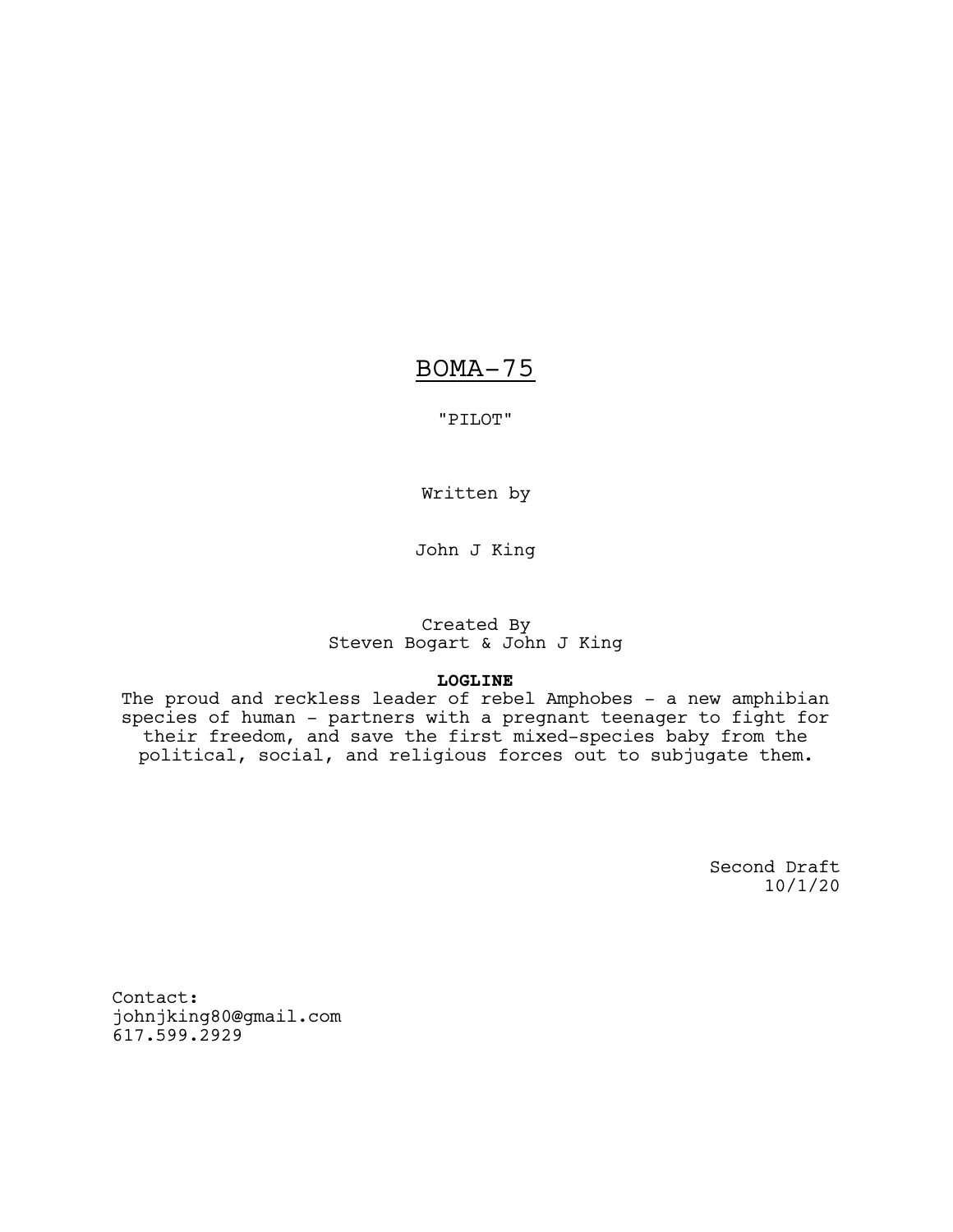## COLD OPEN

FADE IN:

EXT. BACK BAY BROWNSTONE - NIGHT

A full moon hangs over the city, silhouetting a row of old brownstones. Sea water laps the front door: the street is a canal. THUMPING PARTY MUSIC bumps from the upper floors. From next door, a lean figure steps across from building to building, reaching back to help another figure follow.

INT. BACK BAY BROWNSTONE - CONTINUOUS

A hand pulls back a heavy curtain, and MADD (16) climbs in. A Latinx chica with ocean of curls - literally: dyed blue -MADD reaches back to pull in VEE (17), Black, her bestie. Vee tumbles in, cackling. Madd snaps the curtains closed.

MADD

Shush!

**VEE** Ooh, shh. Ve have come for a vewy sewious party.

MADD Don't be such a kid.

VEE Me? You think you're grown cuz you gettin' laid tonight?

Movement silences them. JARETH (21), Black, at the door.

JARETH

Hey.

MADD & VEE

Heeyyyyyy.

They wave, like kids.

INT. BACK BAY HOME - LATER

The den. YOUNG FACES, candlelit. Madd watches as a dropper squeezes a drop of bright blue on the eye of a PARTIER.

> VEE Gross. You want to BE one of them?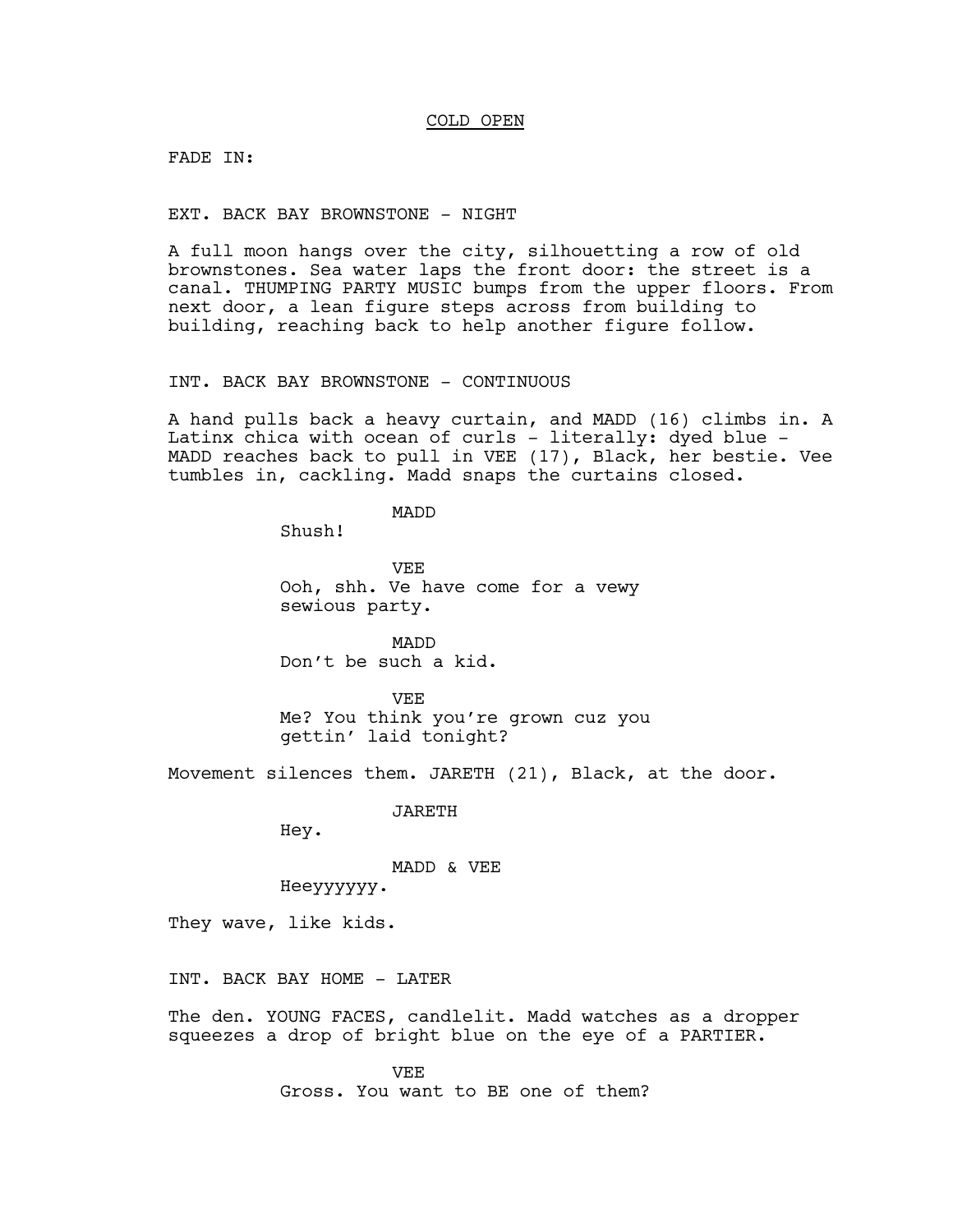DEME (22), takes the bottle, and prepares a drop.

DEME 'Them'? Bigot much?

VEE I'm no bigot. It's just like weird.

Madd smirks at Jareth.

DEME One: Amphobes aren't weird. They are evolved - post-human.

VEE

Post?

Deme squeezes a drop into his eye. Blinks, shakes his head.

DEME Two: AMP don't make you them. It makes you feel the world, like new.

VEE And that, is freaky.

Jareth leans into Madd's ear.

JARETH Let's get outta here.

Jareth swipes the vial from Deme, and pulls Madd up stairs.

DEME I think: you're scared to try.

VEE Me? Scared? Oh HELL no.

INT. BACK BAY BROWNSTONE, BEDROOM - CONTINUOUS

Madd and Jareth work hard to blend their faces together. They tumble into bed. Jareth takes the vial from his pocket.

JARETH

You wanna try?

Fear and nerves flicker over Madd's face.

MADD I've never done it before.

Jareth softens. He brushes hair from her face.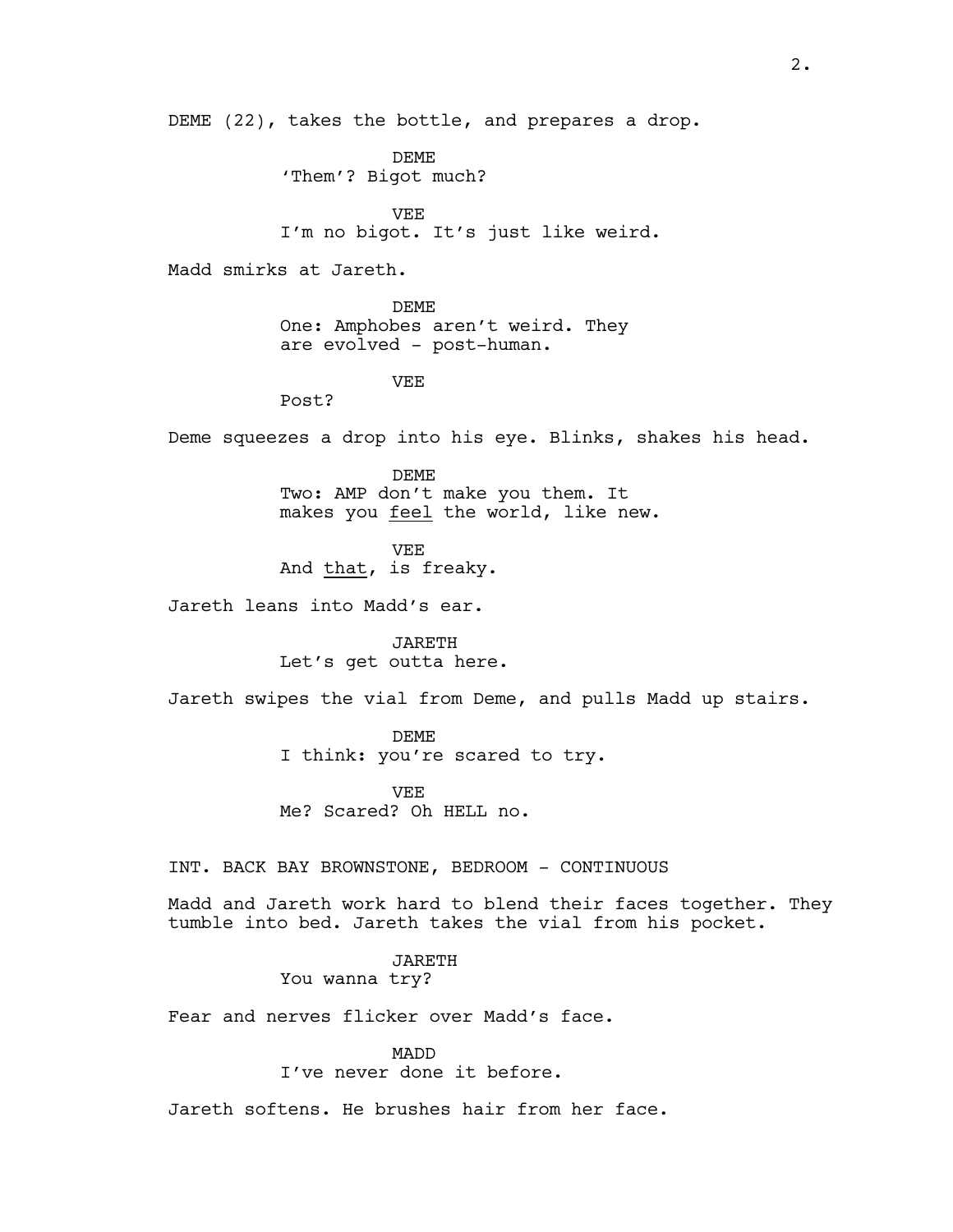JARETH Hey. I love you.

Madd pushes him back, jokingly angry.

MADD I mean AMP, doof. I'm not a virgin.

JARETH Oh, you're not?

MADD Nope. Just with ... that.

JARETH It's just AMP.

MADD I won't get sick? I have school.

JARETH It only lasts thirty minutes.

MADD

Longer than you.

She giggles. He groans and pulls her in.

JARETH Hey. That's those boys you've been playing with.

MADD

Not you?

JARETH

Naw.

MADD

Prove it.

He smiles, loosens the vial and holds the dropper to her eye.

JARETH Unleash the animal.

A drop of electric blue splashes on her eye. She blinks - a bolt flutters through her. She looks at Jareth - her eyes VERTICAL SLITS, GRAY SCALES budding around them.

Jareth drops his own eye. Madd kisses his neck and he growls.

JARETH (CONT'D) You ready?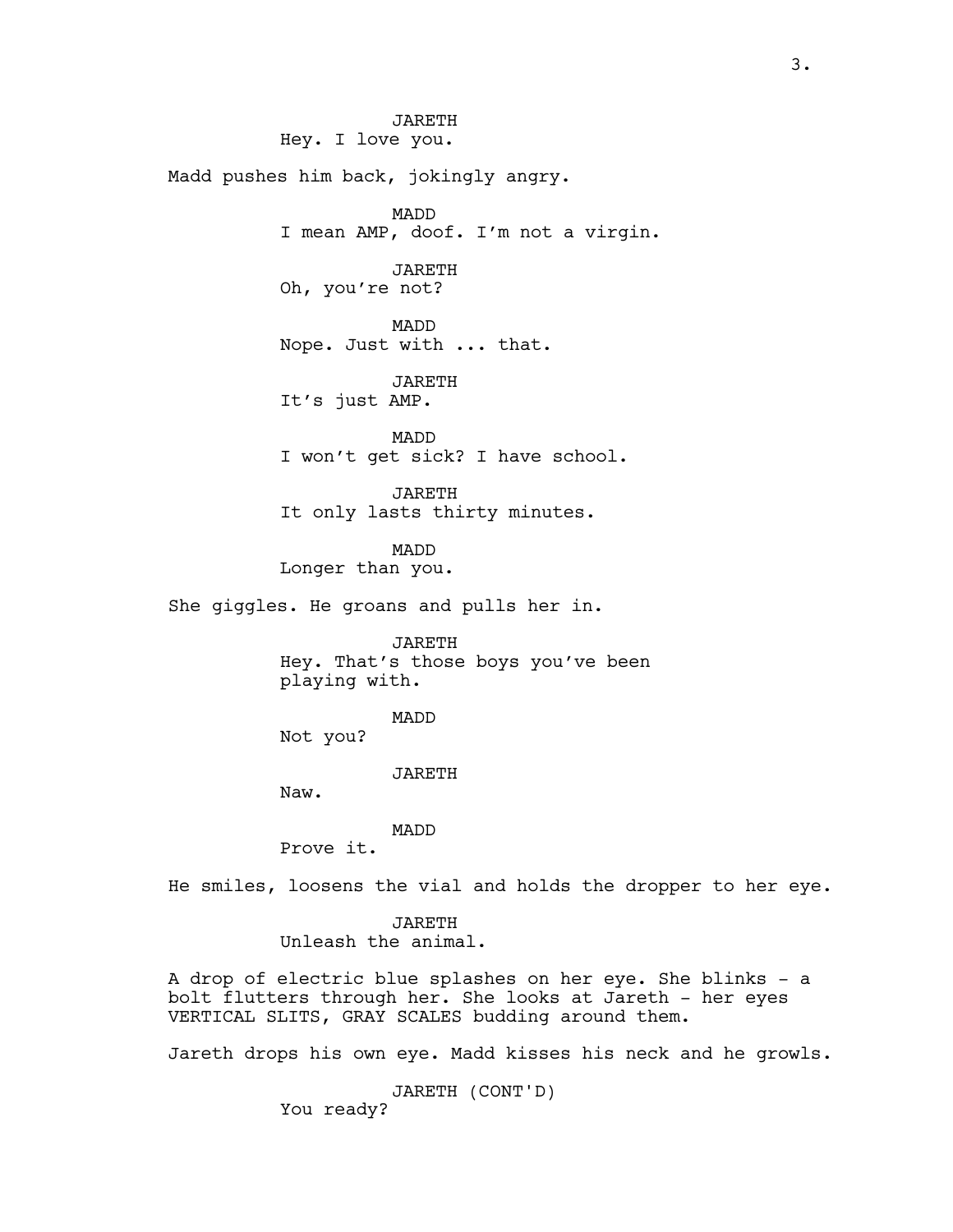She nods. He lays her back. They make love.

EXT. BACK BAY HOME - DAWN

The moon dips down as the sky barely lightens.

INT. BACK BAY HOME – CONTINOUS

Madd and Jareth lie in bed - their bodies human again.

JARETH Can you hear that? It's high tide.

MADD You know the tide schedule?

JARETH Fishing family.

She kisses him, her hand running down his back.

MADD What's this?

She tries to feel it, turn his body. He takes her hand off.

JARETH Just an old scar. Fishing accident.

MADD You can tell me.

He kisses her.

JARETH You better get home.

INT. BACK BAY HOUSE BATHROOM - LATER.

Jareth showers. He turns to let the water hit his back.

A patch of SCALY YELLOW SKIN with dark green shapes pushes out, grows, spreads across, like bone rising out of his skin to form a fully-covering carapace.

He grabs the shower wall for balance: his fingers slightly webbed, eyes turned to slits.

SMASH TO TITLES:

**BoMa-75**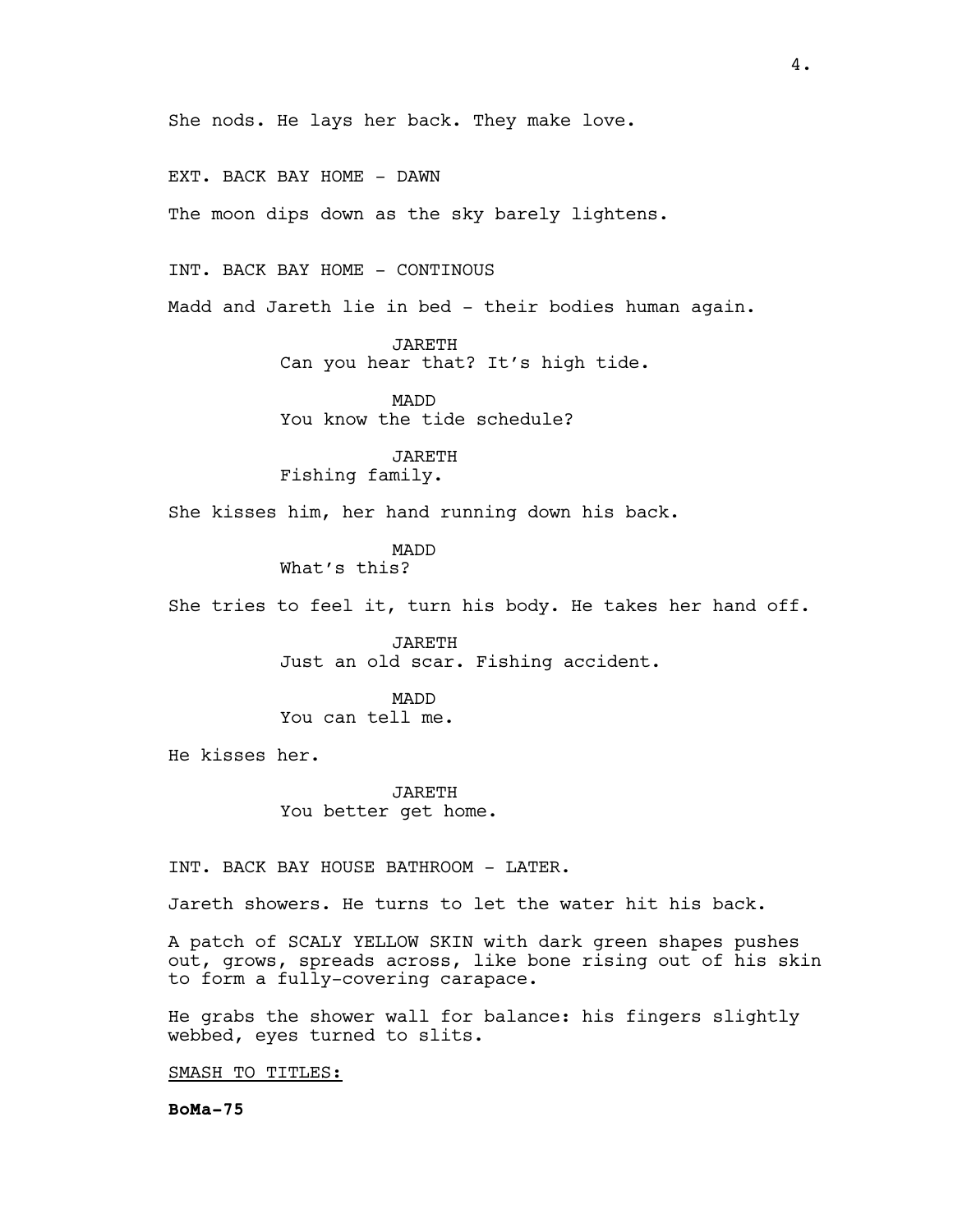#### ACT ONE

SUPER: FOUR THREE LATER. BOMA, 2075.

#### EXT. BOSTON HARBOR - NIGHT

A ferry speeds away from the city lights. Full of YOUNG FOLX high school to mid 20s - dressed in their fab finest. A handful of STAFF wear tuxedos and earpieces.

INT. FERRY - CONTINUOUS

Among the partiers, AMAL (28), a Black Yemeni woman in a studded Hijab and purple contacts. She has the too-old-forthis-shit look of someone who hasn't gone to the club in a while and finds herself stuck on a boat with teens out late.

Amal watches THREE TEENS, wailing a song together off-key nearby, and shakes her head at their singing and brazeness. But something ahead catches her attention and she freezes, eyes locked forward and up, widening.

#### EXT. FERRY - CONTINUOUS

Ahead looms a - HOLY CRAP - stories-tall pure WHITE WALL OF ICE, looming over the water like a terrifying monolith. It slowly grabs the attention of the entire ferry except the offkey gals, who keep singing until one of them stops, pointing.

EXT. ICE BERG - CONTINUOUS

Amal's ferry - and others - curls around the ice berg. The rhythmic thud of good old four-to-the-floor drum and bass, booms out of the ice, over the roar of the boat.

INT. FERRY - CONTINUOUS

Amal stares up, agape.

TEEN 1 Can you snap us?

Amal shakes her head at the teens, coming out of her reverie.

TEEN 2 Spanish, dummy.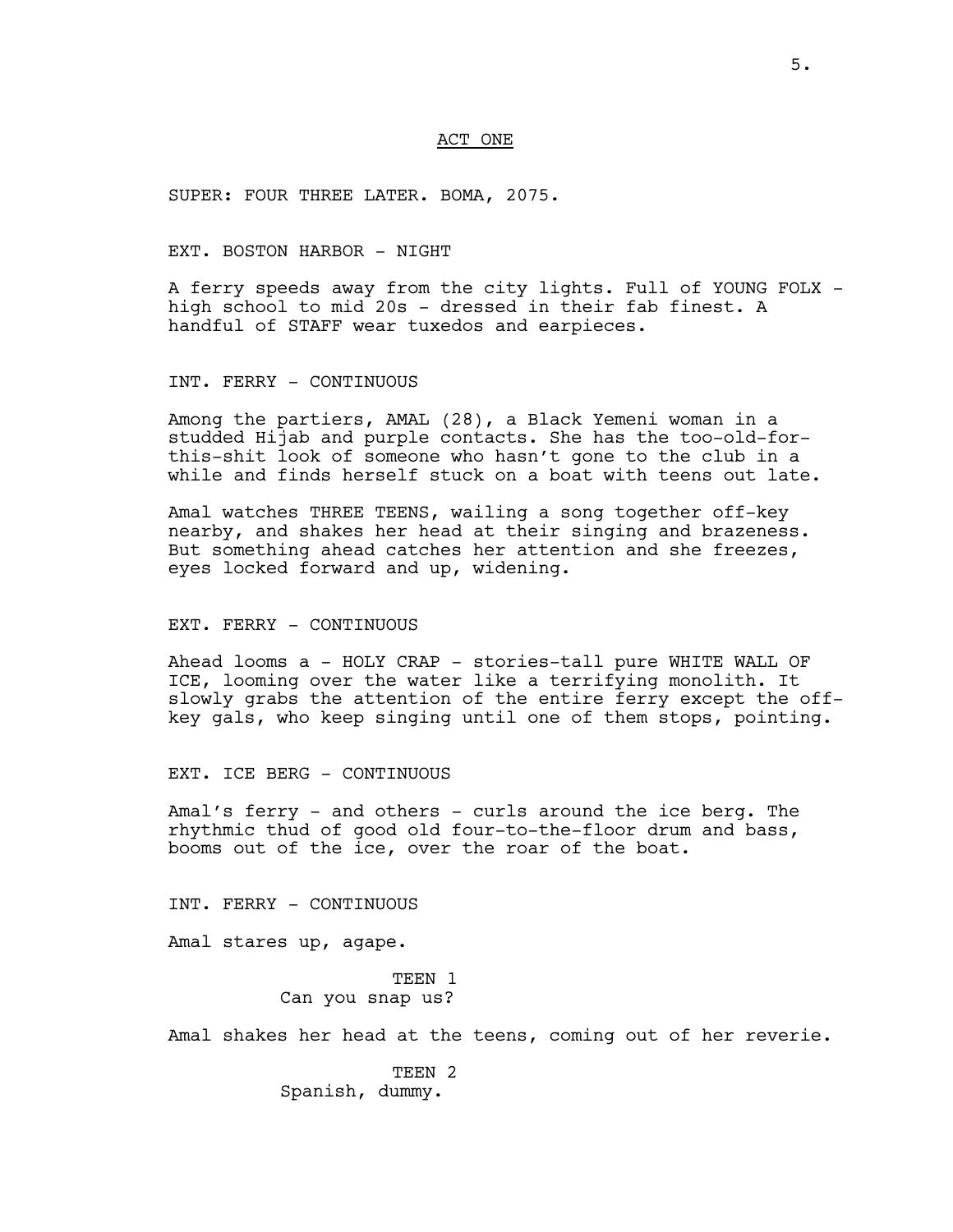She mimes "take a photo." Amal nods. The girls pose. Amal focuses in on them with her eyes.

AMAL's POV

Her eyes are a camera, zoom in on the girls, with icons for red eye removal, flash, center. Her view quickly shutters once, twice, soft SHUTTER CLICK.

BACK TO SCENE

A whoosh as Amal "drops" the pics to the girls.

TEEN 1 (CONT'D) Gracias!

TEEN 2 Yo, these are good.

Amal starts away. The ferry has docked; guests de-board.

TEEN 3 Ask her. Come on.

TEEN 1 Hey. Um. Donde esta el AMP?

Amal rolls her eyes.

AMAL Don't do drugs on a school night.

TEEN<sub>2</sub> Whatever. Madre.

Amal turns back to them. The girl startles, scared.

AMAL

I'm only giving you this because the crap they sell inside is janky, and if I find out you died I'd feel responsible.

She hands over a vial.

AMAL (CONT'D) Two drops each. Max. OK? Have fun.

She climbs down the stairs to the dock.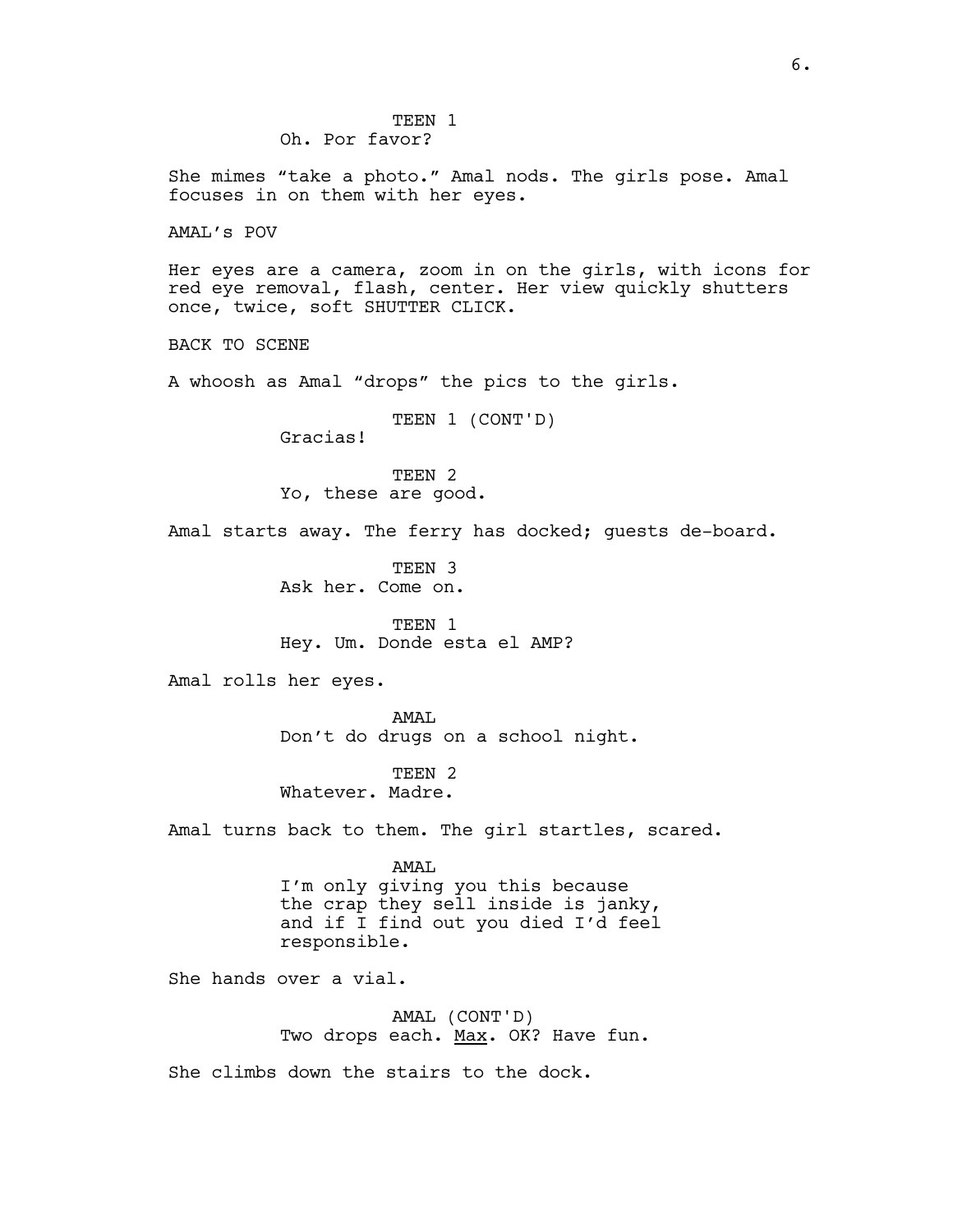TEEN 3 OH MY GOD. Thank you! Gracias!

AMAL I don't speak Spanish! (to herself?) I'm just brown.

EXT. ICEBERG - CONTINUOUS

Carousers approach the iceberg, which emits a glow from inside. One by one, they lean in to a red laser that scans their eyes, as USHERS take tickets. Doors lead inside the behemoth, over which glimmers a bright sign: FLŌ.

Amal watches TWO BOUNCERS haul a man - BAPTISTE (33), bonethin and bearded - out of the club, onto the ice. His hat falls, splaying a tumble of multi-colored hair.

> **BAPTISTE** I have a ticket.

BOUNCER Doesn't match the retscan.

BOUNCER 2 Sorry bub. You got conned.

**BAPTISTE** How am I supposed to get back?

BOUNCER Don't you swim?

BOUNCER 2 Naw. This dude - he walks on water.

They laugh. Amal gets caught staring, holding up the line.

USHER

Miss? Your eye?

Amal holds her eye up to the retina scan. DING.

USHER (CONT'D) Enjoy the show.

Amal takes a last look up the giant white wall, as a helicopter sweeps in and lands on top of the berg.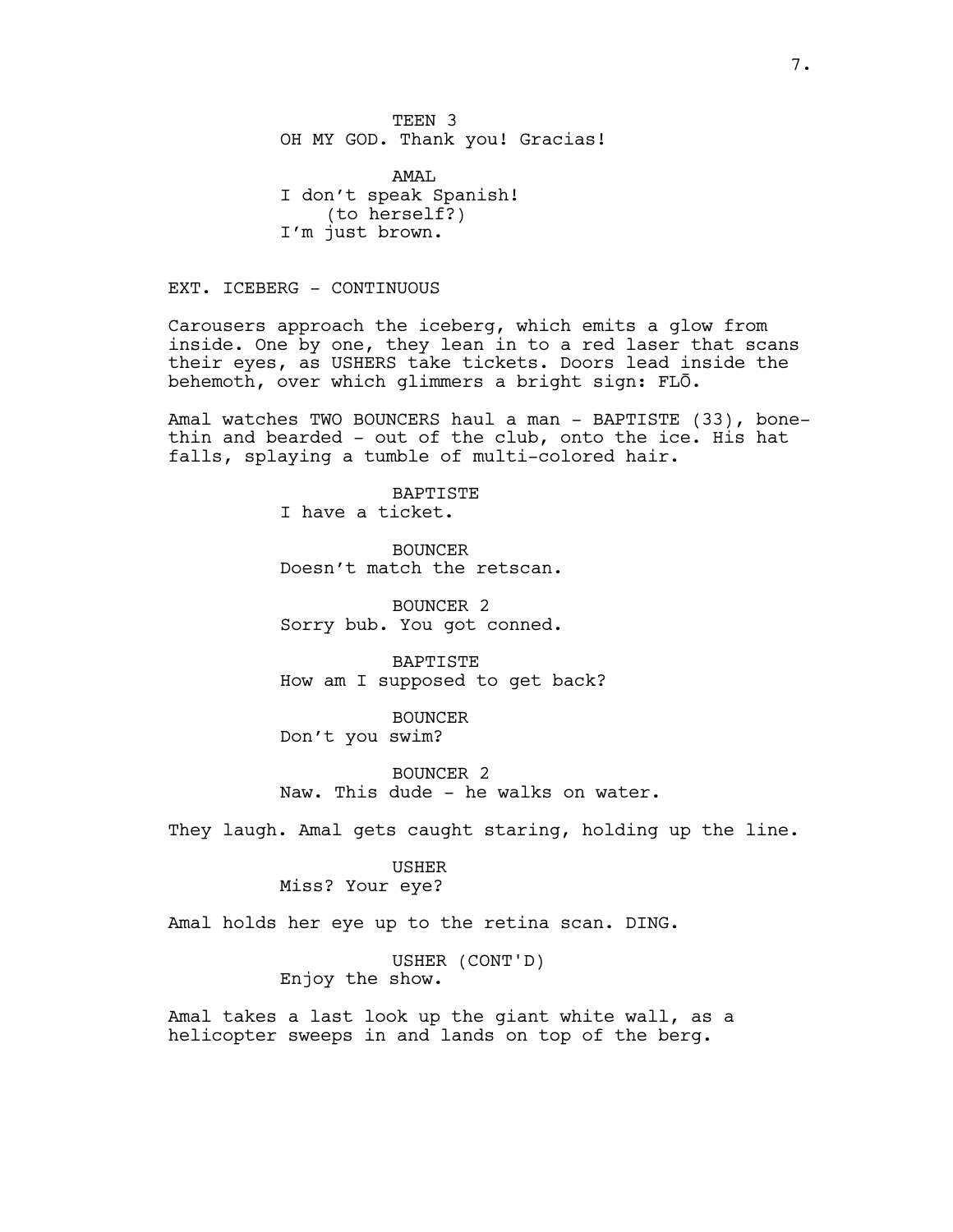EXT. ICEBERG HELIPAD - CONTINUOUS

Under the whirling of the chopper, SENATOR SHADE - a prim and pant-suited politician - walks briskly to the figure waiting: JAMES (25) wearing a 3D printed wig and club kid costume.

## JAMES

Senator.

James holds open the elevator. They step in, doors close.

INT. POP'S OFFICE - CONTINUOUS

POP (43), the visionary owner responsible for turning this gigantic Iceberg into a nightclub, looks through a window down at the gathering crowd on the dock. She's regal, androgynous and avant-garde.

Behind her, the door opens; James and Senator Shade step in.

POP Senator Shade. Welcome. James: my usual, and a vodka martini.

James nods and goes to the bar in the corner.

SHADE Cut the niceties, this is business.

POP Very well. Just mine, James.

James brings her a rocks glass full golden liquid, and leaves. Pop touches a finger to her temple: the window blinds close, the locks CLICK, the lights dim, and a LOW HUM arises. Shade's eyes follow the changes.

> SHADE A dead room? Impressive.

POP The wonders of international waters. No signals in or out. Complete privacy. To business?

**SHADE** You want me to kill the Seawall.

POP

Yes.

SHADE

Why?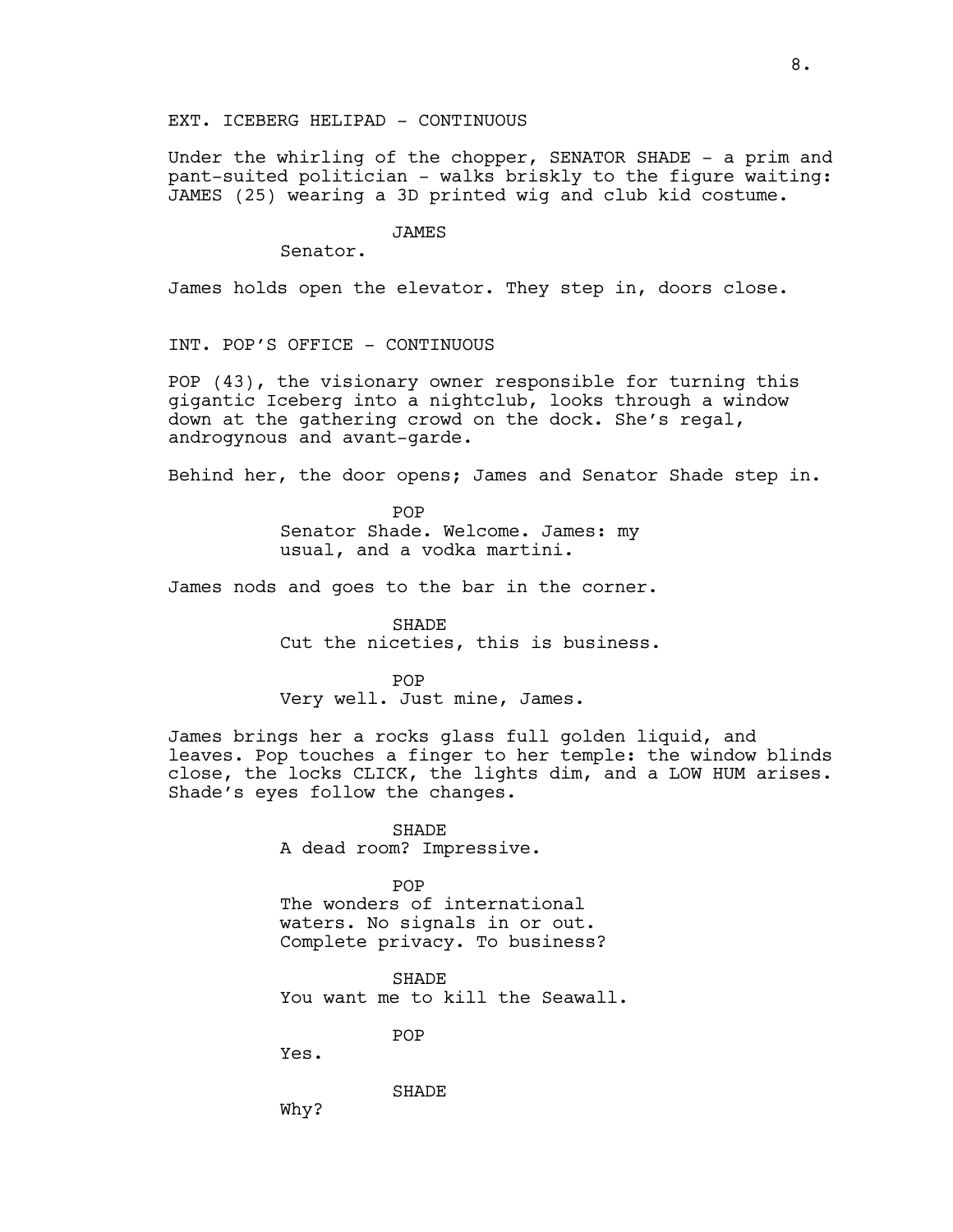POP

A giant wall across the Boston harbor, blocking ferry traffic to my club? Bad for business.

SHADE So's the heat.

POP I've got enough liquid nitrogen to keep my club cold for five years.

SHADE

And after that?

Pop shrugs.

SHADE (CONT'D) That sea wall is the only plan to save Boston from rising sea waters. It's going to take more than a few thousand Tubmans to sway my vote.

Pop presses a button at her desk. A bookshelf slides open, revealing an open bag, bleeding stacks of money.

> POP How about a few million? Five. Count it if you like.

Shade grins at the money.

POP (CONT'D) But Senator! What about your poor constituents?

**SHADE** I only worry about the rich ones.

She laughs. Pop sips her drink.

SHADE (CONT'D) (practicing her PR) BoMa deserves a plan that protects all who live here. We need more than this thirty trillion dollar band aid. I vote NO on the BoMa Harbor Seawall.

Pop golf claps.

Pop presses her temple; the doors unlock and lights rise. She zips up the bag as James re-enters.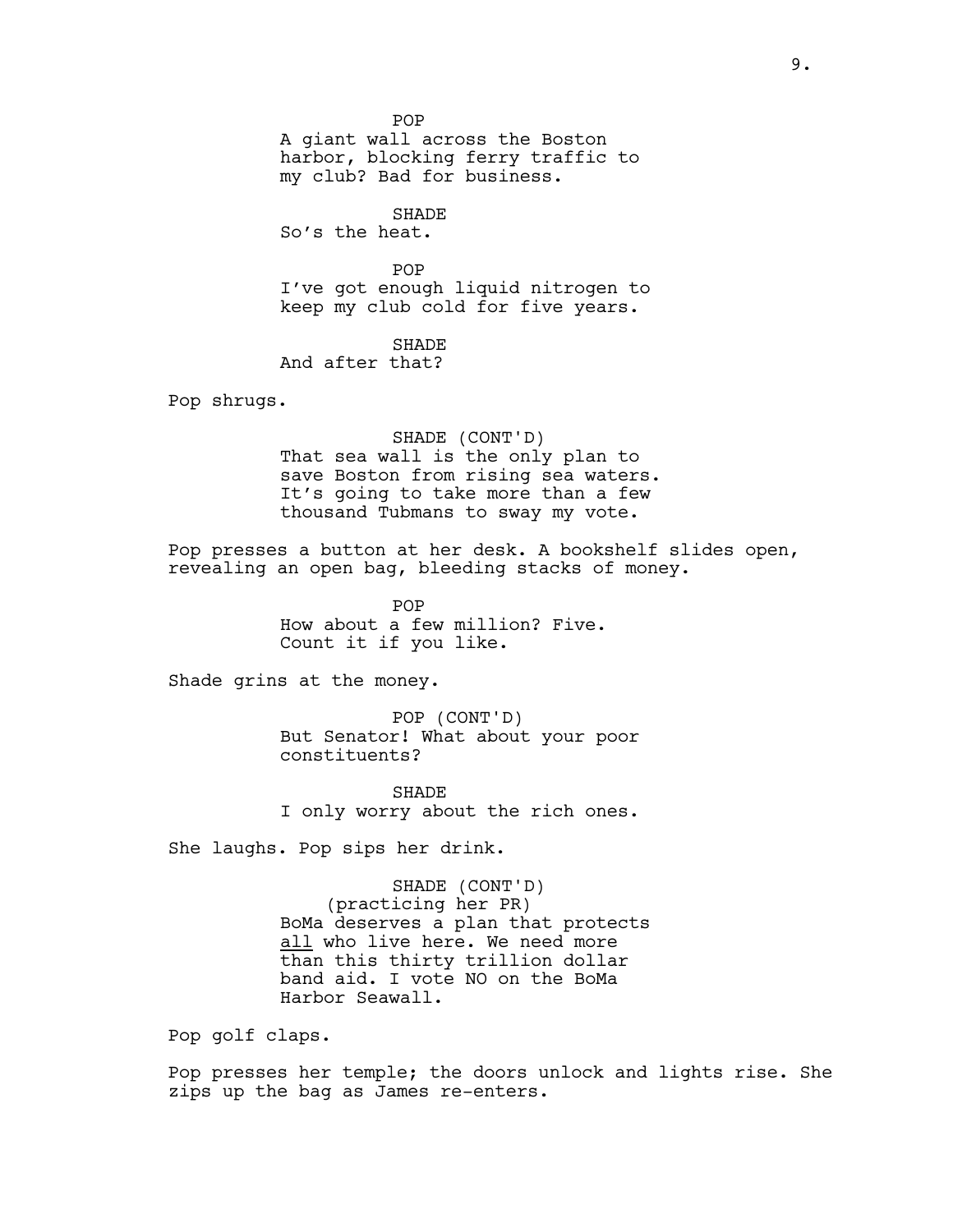POP Senator Shade has acquired luggage.

James takes the bag to the elevator. Shade smiles patiently.

POP (CONT'D) Something else?

**SHADE** I want to meet Them.

Pop frowns.

SHADE (CONT'D) My grandchildren adore them.

INT. ICEBERG ELEVATOR - CONTINUOUS

The screen walls display a live image of the outside: full moon, BoMa Skyline in the distance. Pop and Shade step in.

> POP Hold on tight.

SHADE (laughing) I work in a tower.

POP Not like this.

The doors close. A laser scans Pop's eye.

POP (CONT'D) Club Level, backstage.

The walls show them plunging - fast - splashing into water, surrounded by fish. Shade falls back, gripping the walls. Pop smirks. A prehistoric squid swims closer and reaches out, enwrapping them in darkness.

Shade screams.

INT. BACKSTAGE - CONTINUOUS

The elevator door opens. Pop exits. Shade huffs on the floor.

POP You thought it was big, but that's just the tip. Coming?

Shade gathers herself and follows.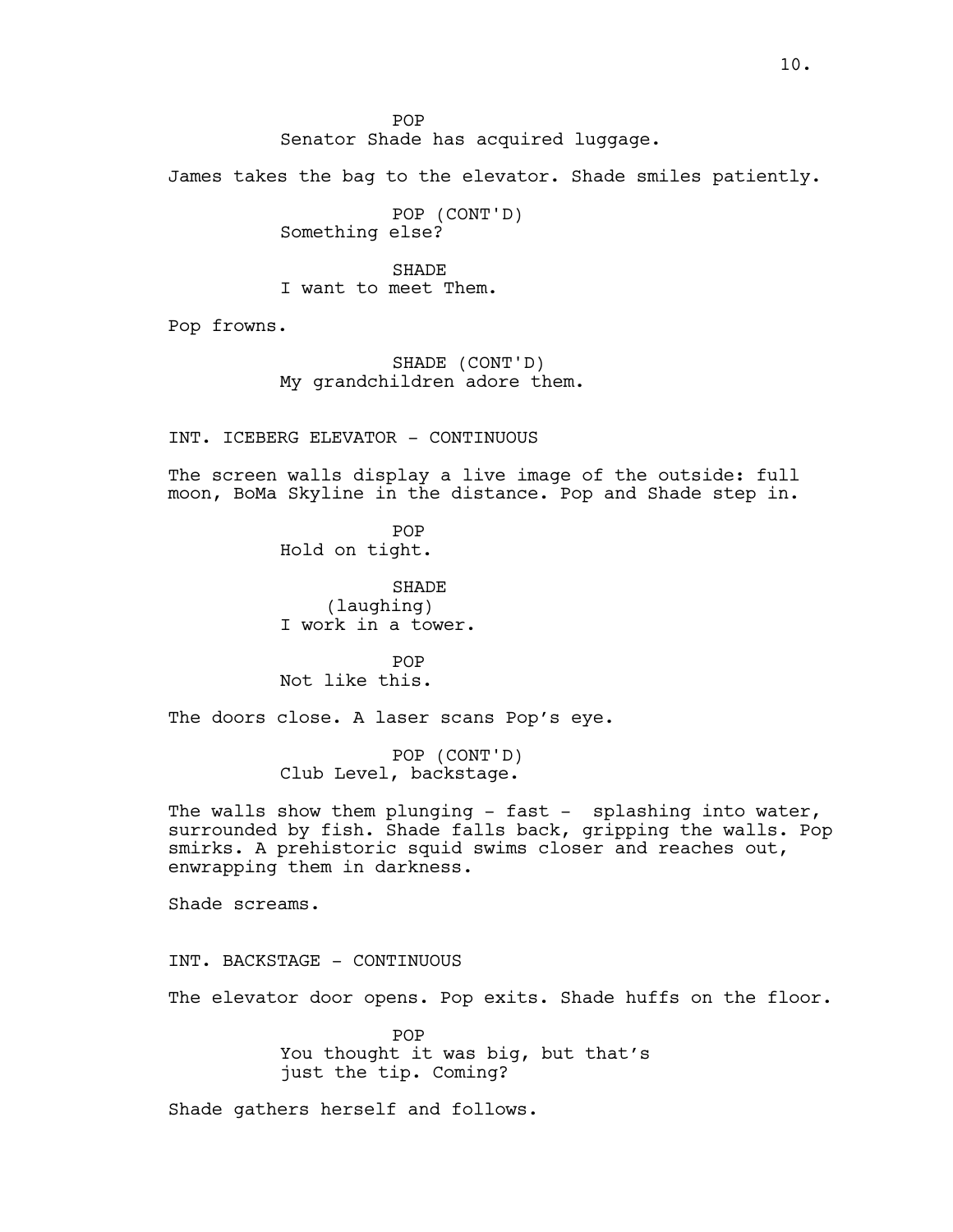INT. FLŌ CLUB - CONTINUOUS

The large performance space in the lower depths of FLO. A curtained stage. A raucous crowd. MUSIC POUNDS.

Amal stands in back under a MERMAN SCULPTURE. A MAN WITH TATTOO (32) on his face sidles up to her, looking more like a bouncer than a concert-goer. Gait of a jacked soldier. His tattoo: an anchor whose point becomes the head of a shark.

> MAN WITH TATTOO What'd the mermaid say to the clam?

AMAL Shuck off?

MAN WITH TATTOO Some spot for a handoff.

AMAL Busy means anonymous. We on?

MAN WITH TATTOO Tomorrow morning.

AMAT. Here's the address.

MAN WITH TATTOO

And?

She hands him an envelope. He shakes it.

MAN WITH TATTOO (CONT'D) Feels light.

AMAT. You get the rest on delivery.

He pockets the envelope, grimacing.

AMAL (CONT'D) Well? Shuck off.

INT. DRESSING ROOM – CONTINUOUS

ON FISH TANK

Two beautiful Beta Fish assess each other across the water.

BACK TO SCENE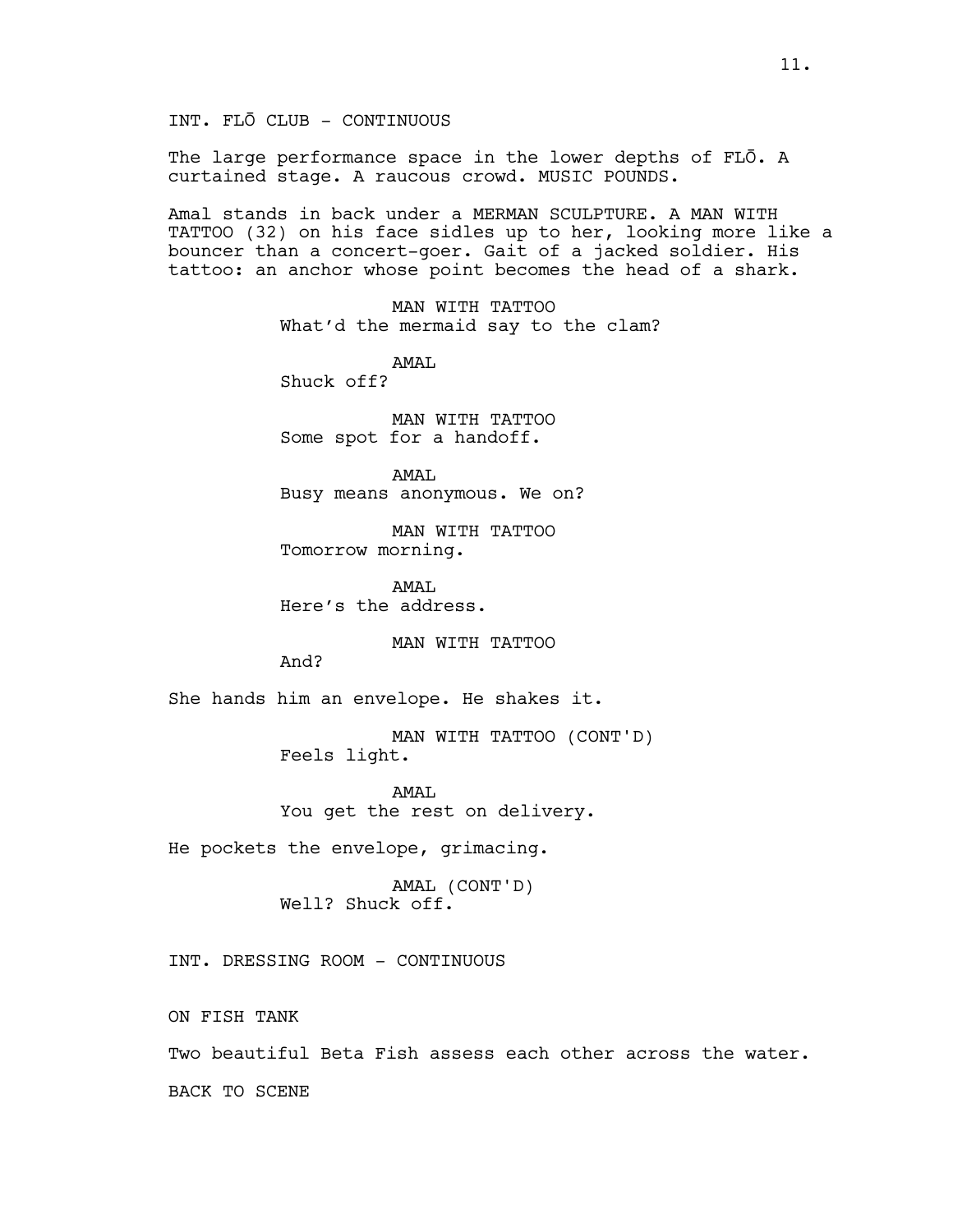The tank rests on the dressing table of an opulent room, done up in deep tones. At the vanity: VELVET THRUSH (AGELESS), international pop star, part human, part something else. They enjoy a glass of wine and apply make-up. The door opens.

> VELVET Poppy, Darling.

POP Welcome home, gorgeous.

Pop leans down to kiss them.

POP (CONT'D) Senator Shade? Meet Velvet Thrush.

SHADE I'm a huge fan. Enchanté

VELVET Le Plaisir est à vous.

SHADE

Heh. What?

POP See you on stage.

Pop exits, closing the door.

SHADE Could I get a photo?

VELVET How about a mirror shot?

They pose. Shade snaps a photo with her eyes: CLICK.

VELVET (CONT'D) If you'll excuse me...

Shade smiles, unmoving.

SHADE What if I won't.

VELVET You don't own me, Senator.

SHADE That's for the courts to decide.

Velvet drops her dressing gown: starkers. Her spine curls out to a long tail, her skin dappled with reptilian coloring.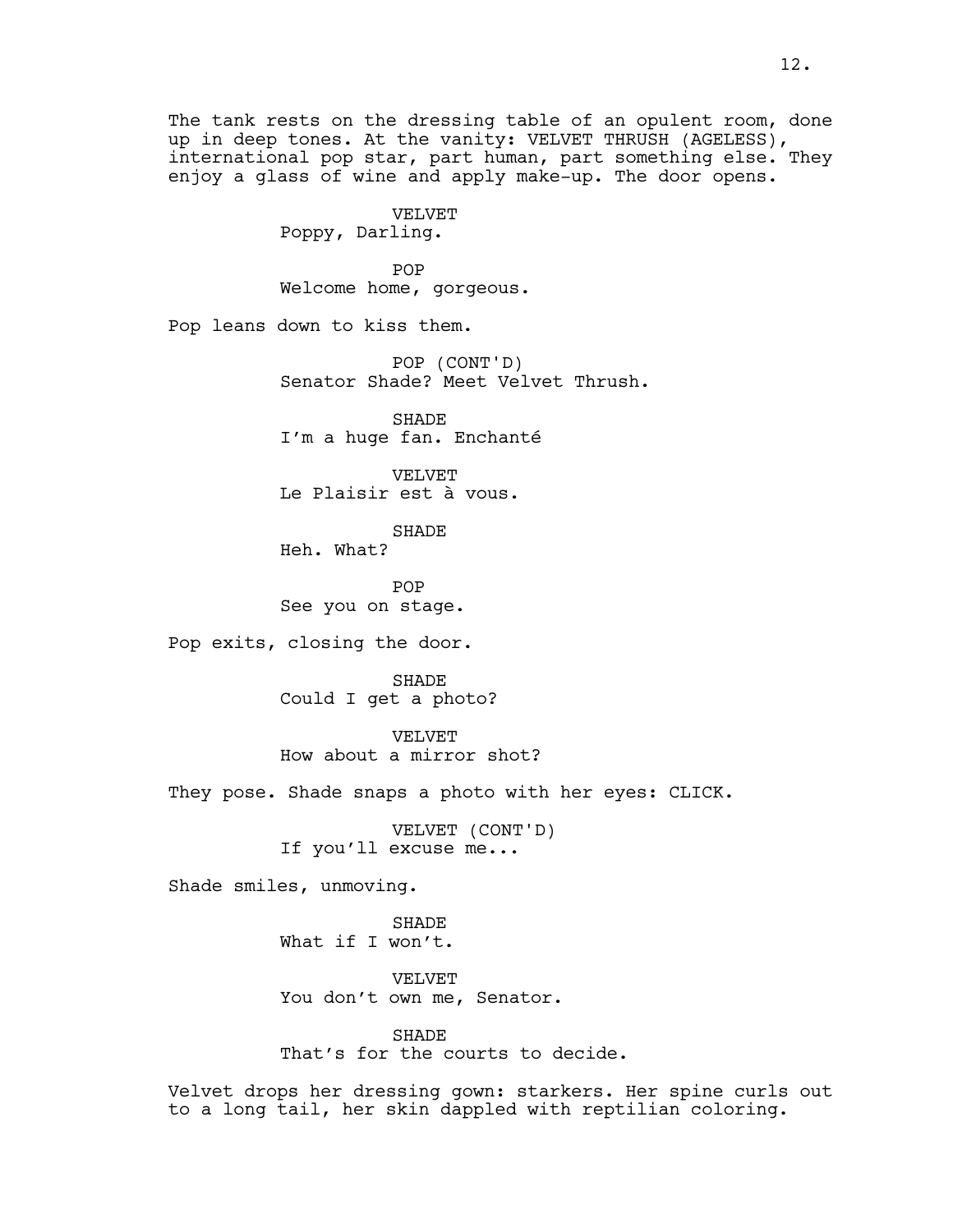A knock, and a door opens as GIANNI, a dog sized salamander with a vaguely human face clambers in, with Velvet's costume.

GIANNI

It's time.

VELVET You see? We don't have time to enjoy ourselves. Now get out.

Shade gives her a final look over.

SHADE (deeply cruel) Fish.

Shade leaves. Gianni growls, shutting the door.

Velvet grasps the fish tank, the Betas now circling each other, and she tips it to her mouth and guzzles the entirety of the water and fish. She takes a last look in the mirror.

> VELVET Humans are such vile animals.

INT. ARROYO HOUSE - CONTINUOUS

Madd and Vee lay on the couch, staring at a screen that reads "Live from Club FLÕ." Madd dips cheesy chips into peanut butter.

> VEE Ewwww how can you Eat that?

MADD Yo, it's true! It makes you want to eat the weirdest things.

Madd plays at loving it; Vee groans in disgust.

MADD (CONT'D) Evs. In the morning? Vòmito!

VEE That is disgusting.

HECTOR (41), Madd's father - rugged hands, salt and pepper head - stumbles in from outside. You can almost see the beer fumes. Madd shushes Vee. Hector struggles to lock the door.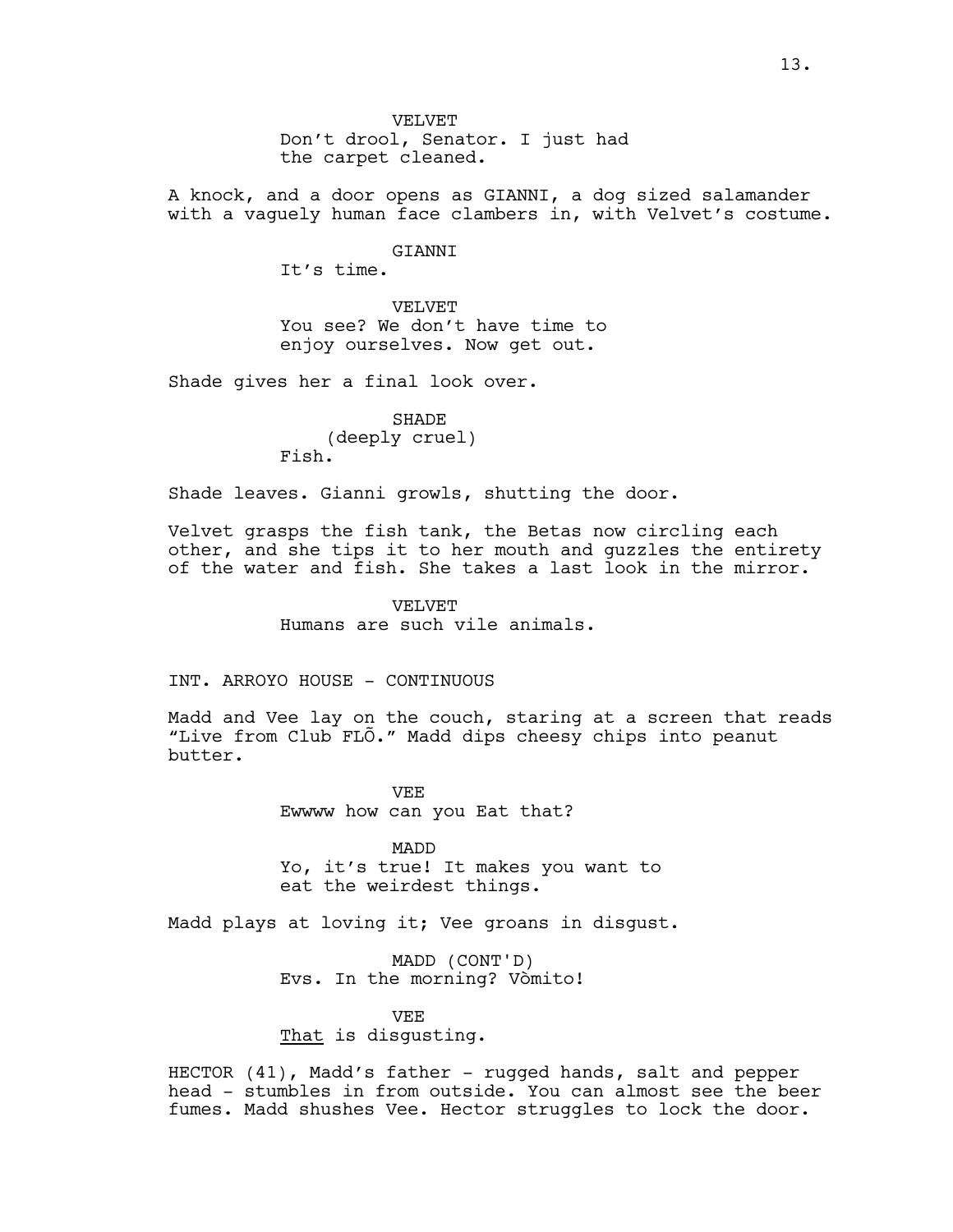HECTOR (Spanish) Ah, hi Vee. You're up late? VEE (overlapping) Hi Mr. Arroyo. MADD (overlapping) It's not late, it's early. Remember - the concert. HECTOR (Spanish) Sure sure. OK. What's that? MADD Vee was hungry. Vee looks at Madd like "what?" HECTOR (Spanish) Next time, people food. 'Night. Hector stumbles out, falling. VEE Good night, Mr. Arroyo. (whispered to Madd) He doesn't know? About the baby? Madd scowls, and nods at the TV, which comes to life. ON SCREEN: Pop steps into the spotlight, to the microphone. INT. FLŌ CLUB – CONTINUOUS POP Creatures. Critters. The crowd cheers. POP (CONT'D) What's the only clube in town where you can be yourself, without fear? CROWD (CHANTING) Flō. Flō. Flō.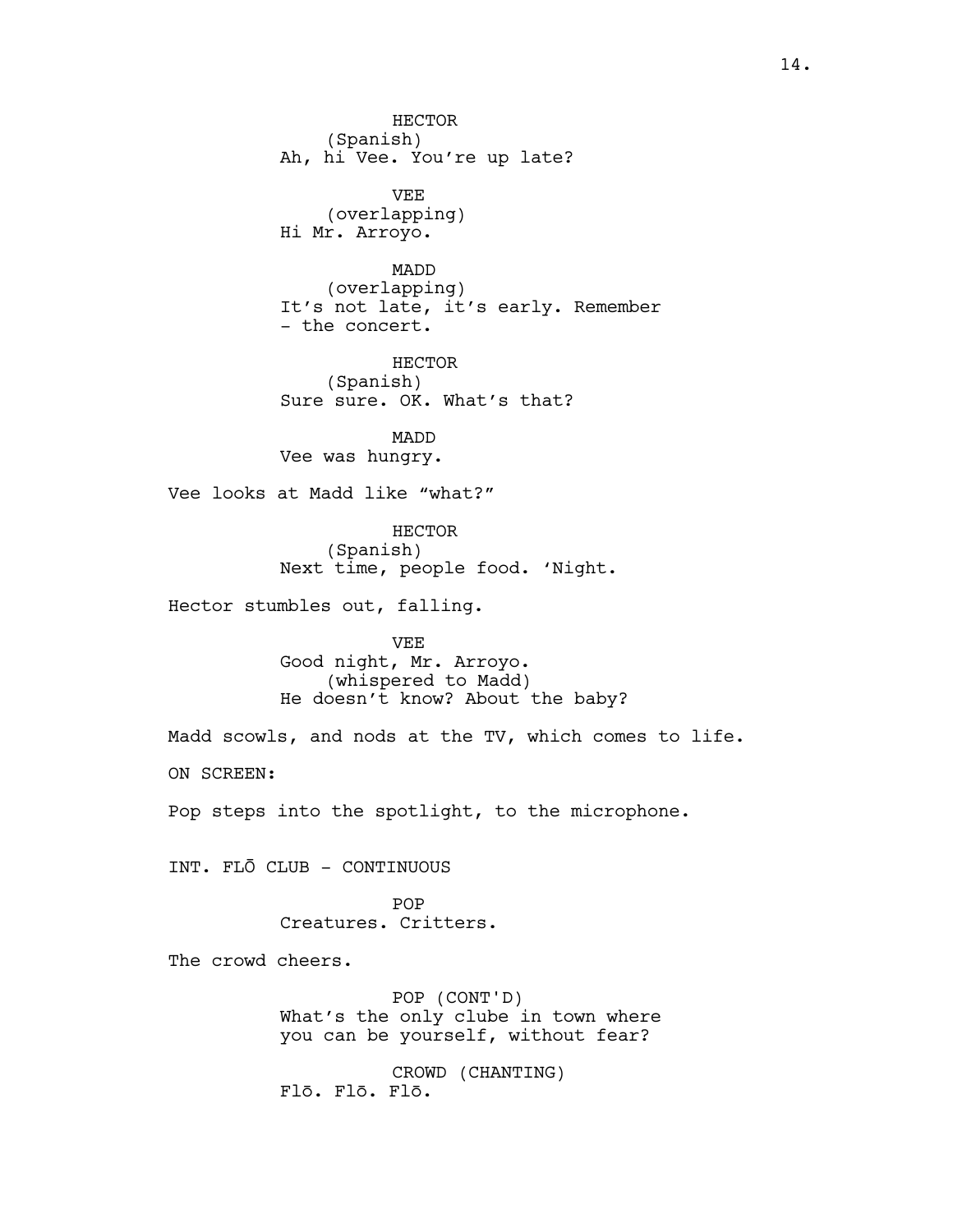POP

What's the club where amphobes and humans dance, cheek to cheek?

CROWD (CHANTING) Flō. Flō. Flō.

INT. ARROYO HOUSE - CONTINUOUS

Madd and Vee chant along with the screen. A SHUTTER CLICK.

MADD's POV:

A still shot of the screen she just photo'd. Text fills in underneath as she "thinks" a text to Jareth:

TITLES: "Wish I was watching this with you."

A Whoosh as the message sends. It pops up as "Read."

BACK TO SCENE

Madd frowns: he's not writing back. Vee smiles at her and Madd shakes it off, looking back at the screen.

INT. FLŌ CLUB - CONTINUOUS

POP And now, creatures: Unplug and give yourselves over to: Velvet Thrush.

The room goes black and silent. A soft distant light, as if the stars have found a way to gleam through the ice above. Amal watches with wonder.

INT. ARROYO HOUSE - CONTINUOUS

Madd grabs Vee's hands, anticipation building.

INT. FLŌ CLUB - CONTINUOUS

The far light grows larger, more distinct: huge pearled, luminescent clam shell floating over the stage.

It opens, steam billows around Velvet, like Botticelli's Venus. She sings, multiple notes at once, something old and enchanting, and incredibly new, an Opera with a dance beat.

The crowd - at home and here - scream and dance along.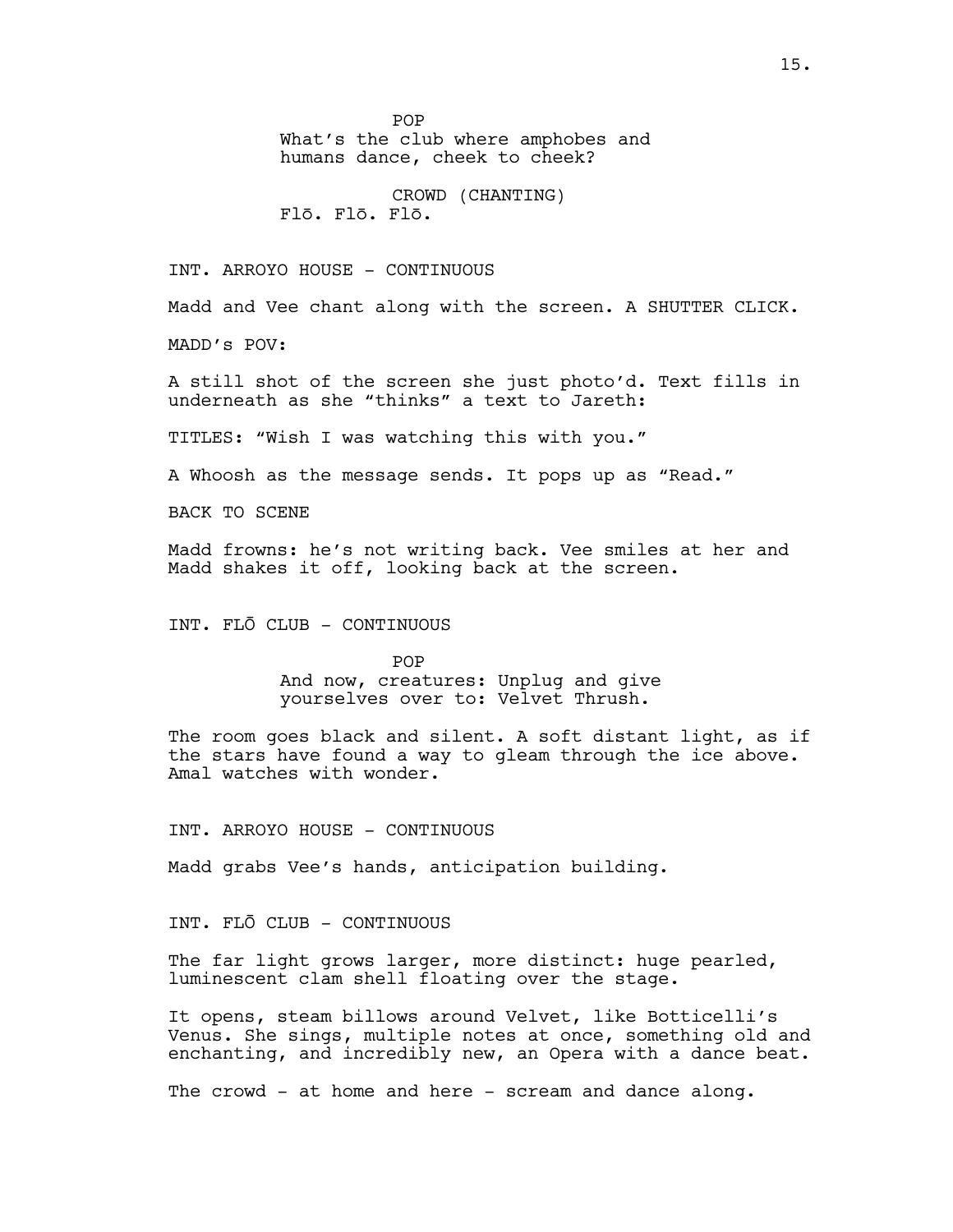EXT. FLŌ DOCKS – CONTINUOUS

Man With Tattoo strides to a BOUNCER.

MAN WITH TATTOO Can I get a lift back?

The bouncer signals a small speeder.

BOUNCER Have to ride back with the trash.

Man With Tattoo climbs plops down across from Baptiste, who sits cross-legged, praying. The boat zips off.

INT. BOAT - CONTINUOUS

Man with Tattoo watches the ice berg shrink behind them. He turns to Baptiste.

> MAN WITH TATTOO Not a music fan, either, huh?

Baptiste ignores him, still praying.

MAN WITH TATTOO (CONT'D) Jesus. Two's a crowd, huh.

He pulls a flask from his pocket and slugs from it.

**BAPTISTE** 'My hand has found the riches of the world, like a nest. As one gathers eggs, I gather the earth.'

Baptiste takes a vial out and droppers into his eyes.

BAPTISTE (CONT'D) 'And there was none that moved a wing, or opened mouth, or chirped.'

He grins at Man With Tattoo. The boat speeds on to the city.

INT. ARROYO HOUSE, CHELSEA - EARLY MORNING

The dawn light peeps through the windows to hit hungover Hector right in the face. From the bathroom: PUKING. Hector slowly comes to, scowling in confusion.

Madd steps out of the bathroom, wiping her mouth. Her justbarely-there tummy bump catches the glow from the window.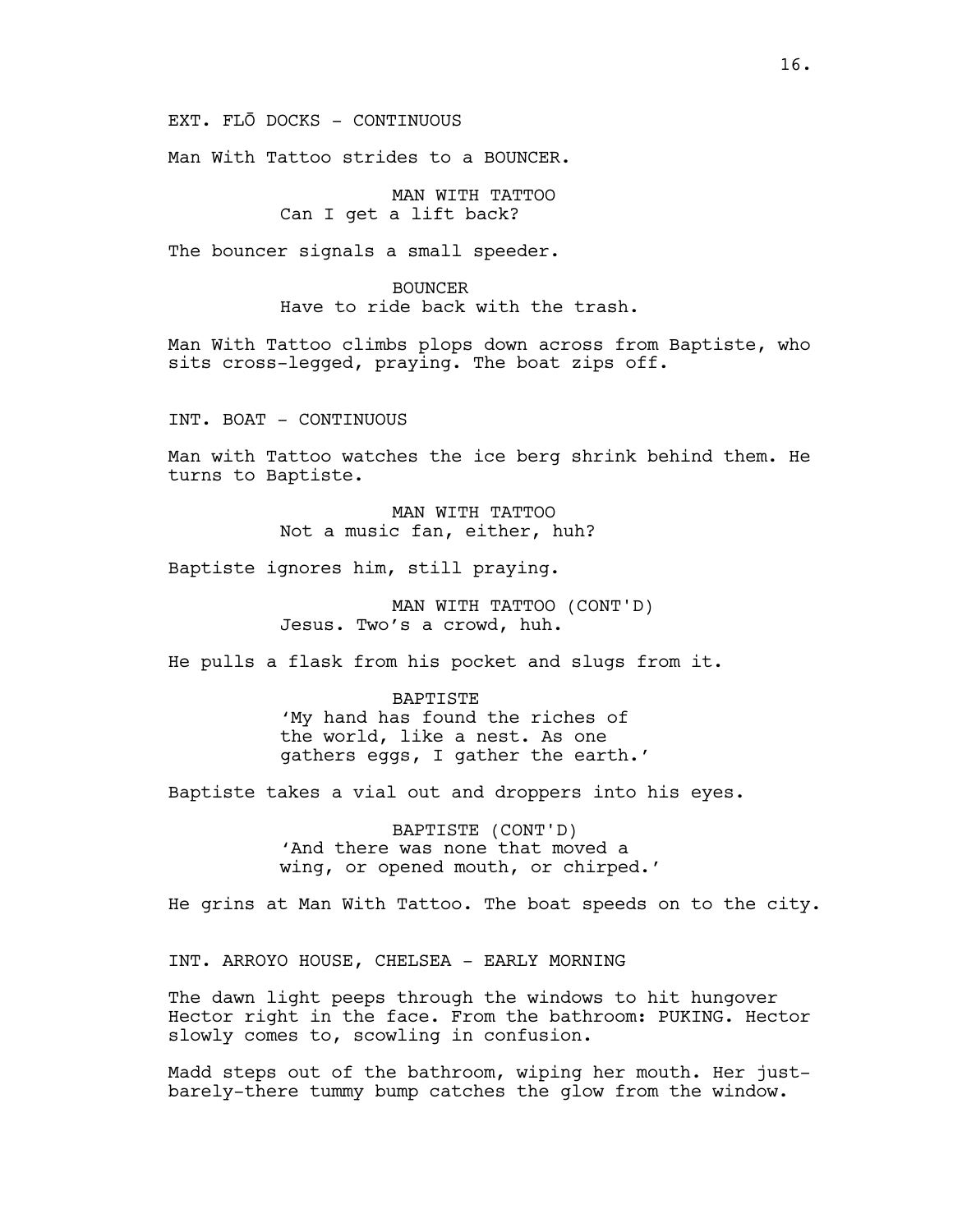Hector stares, the math slowly tabulating in his head as Madd shakes her head in denial. Hector's mouth opens to yell.

INT. ARROYO HOUSE, KITCHEN - LATER

Hector yells, Madd yells and slams plates - full of breakfast she cooked herself - and SOFIA (78), Madd's abuela, crosses herself, her fingers working a rosary. The only peace here is Yzobel, called YZZY (5), coloring a picture of whales.

> HECTOR What is his name?

MADD It's none of your business.

HECTOR He made it my business.

MADD Eat. You'll be late for work.

HECTOR Does he go to your school?

MADD

No.

SOFIA (Spanish, overlapping) She is ruined. The whole family ruined. Oh, my God. The sin in this place – YOU have no room for god, you good for nothing son in law.

Madd pushes Hector into a chair, sets his food down.

MADD If you're late again this week -

HECTOR My own daughter bossing me around.

SOFIA (Spanish, overlapping) God, the entire order of this house is upside down! Help, Jesus, help.

She closes her eyes grasps her rosary, muttering.

(MORE) MADD Callate! Eat. I've been boss in this house for four years now.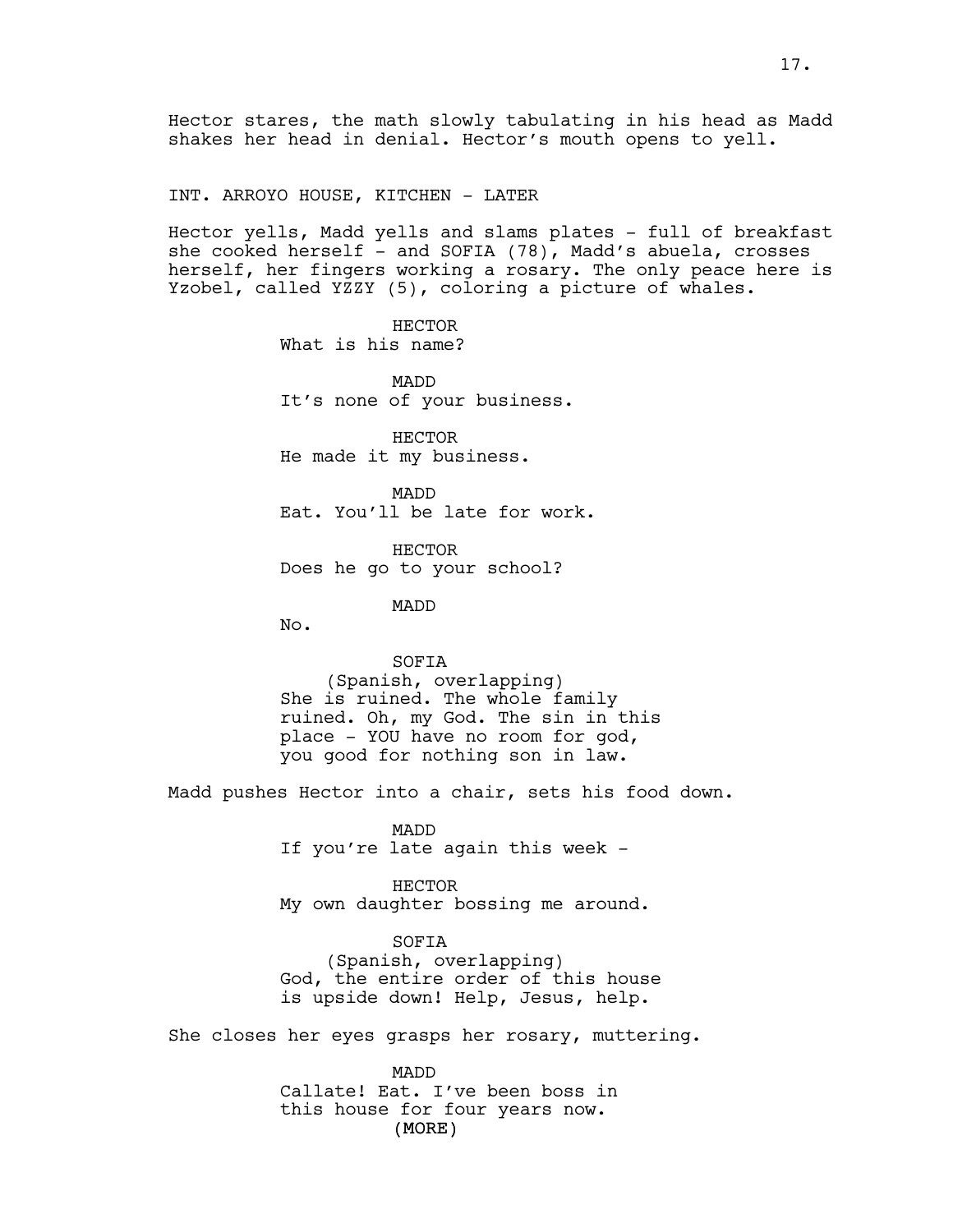MADD (CONT'D) Maybe if I didn't have to play mother all day I wouldn't --

She interrupts herself, turns back to the sink. Hector eats.

YZZY

Will the baby be my sister?

MADD No. You'll be aunty. Tia Yzobel.

YZZY Tia Yzobel! Tia Yzobel!

SOFIA

Dios mio.

Sofia crosses herself. Hector groans, coughs on his food.

MADD I need to see the doctor.

Hector sighs and growls.

HECTOR They won't see aliens.

MADD Not most of them. There's one.

Hector drops his fork.

MADD (CONT'D) You'll have to take me there.

EXT. AMPHITRICIAN CLINIC, CHELSEA - MORNING

The only Amphobe-friendly clinic in the city of Boston, mobbed by PROTESTERS. They hold signs, they chant, they scare patients. But they don't scare Cassandra Byrnes - CASS (30's) - who runs the clinic and pushes through them every day.

As she does today, taking the arm of a shy, SCARED TOAD MOTHER, holding her AMPHOBE SON, and leads them through the crowd.

> CASS Come in. I'm Dr. Byrnes.

It's as though she doesn't hear the angry crowd and for a moment, neither does the mother.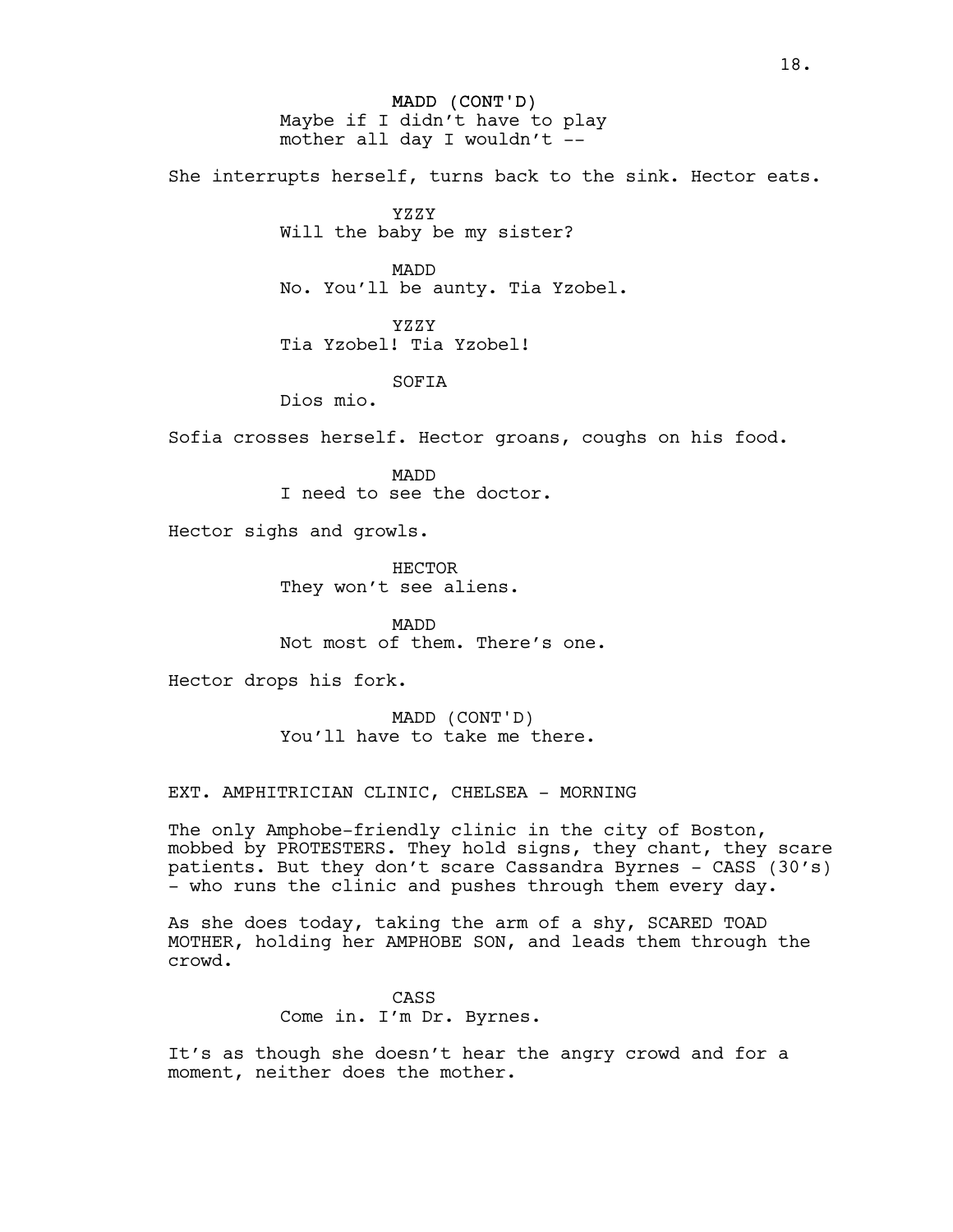INT. WAITING ROOM - MINUTES LATER

Scared Toad Mother bites her nails. Her Amphobe Son runs out from back, smiling, and she scoops him up. Cass follows him.

> CASS Vaccines all done.

AMPHOBE SON I was so brave!

He shows mom his cartoon character band aids.

CASS Yes you were!

SCARED MOTHER And the, crud, on his gills?

CASS It just looks like normal gill goop to me. I took a swab to test, but I think he's fine.

SCARED MOTHER Thank you so much. Say thanks.

AMPHOBE SON

Thank you!

Cass rubs his head playfully.

INT. CLINIC HALLWAY - LATER

Cass looks at a file. Amal pokes her head out of the office and hands her a stack of papers - still in her studded hijab.

> AMAL I need your signature on these.

CASS By end of day OK?

AMAL Unh unh. By lunch.

CASS You are relentless, Amal. What would I do without you?

She starts signing.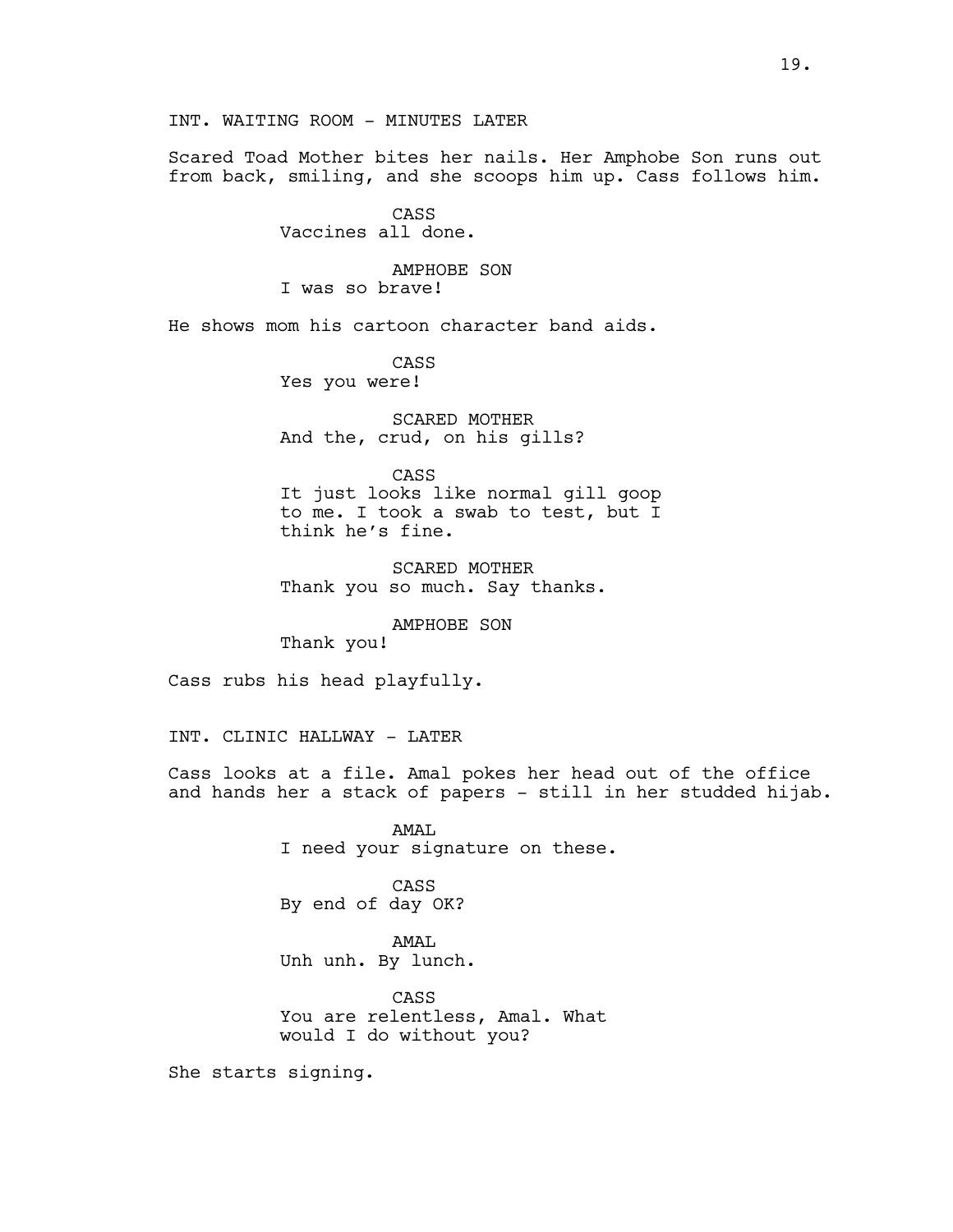AMAT. Have a life? I cleared tomorrow. Say good bye to the weekend.

CASS Now see, I would have a life, if it wasn't for the state senate.

AMAT. Slackers don't win awards.

Cass groans and hands back the forms.

CASS What am I gonna wear. Scrubs OK?

AMAL Formal scrubs?

#### EXT. CHELSEA STREETS - MORNING

Next to this busy city street, a tall cement border wall holds back the ocean. Graffiti: "You cannot erase us," near a painted image of a human with frog eyes and tongue. Madd holds Yzzy's hand. Hector strides quickly ahead of them.

> MADD Keep your mask on - bad air today.

Hector turns around, arms open, pleading.

HECTOR (Spanish) C'mon, girls! Let's go.

YZZY I want to go see the humpbacks swimming off the coast.

MADD Maybe this weekend? I'll take you.

YZZY

Promise?

MADD But you have to stay home with abuela so I can work on Friday. So I'll have money for the ferry.

Yzzy watches birds cluster at a puddle, dunking their heads. Above them: a crack in the wall, seeping small drops.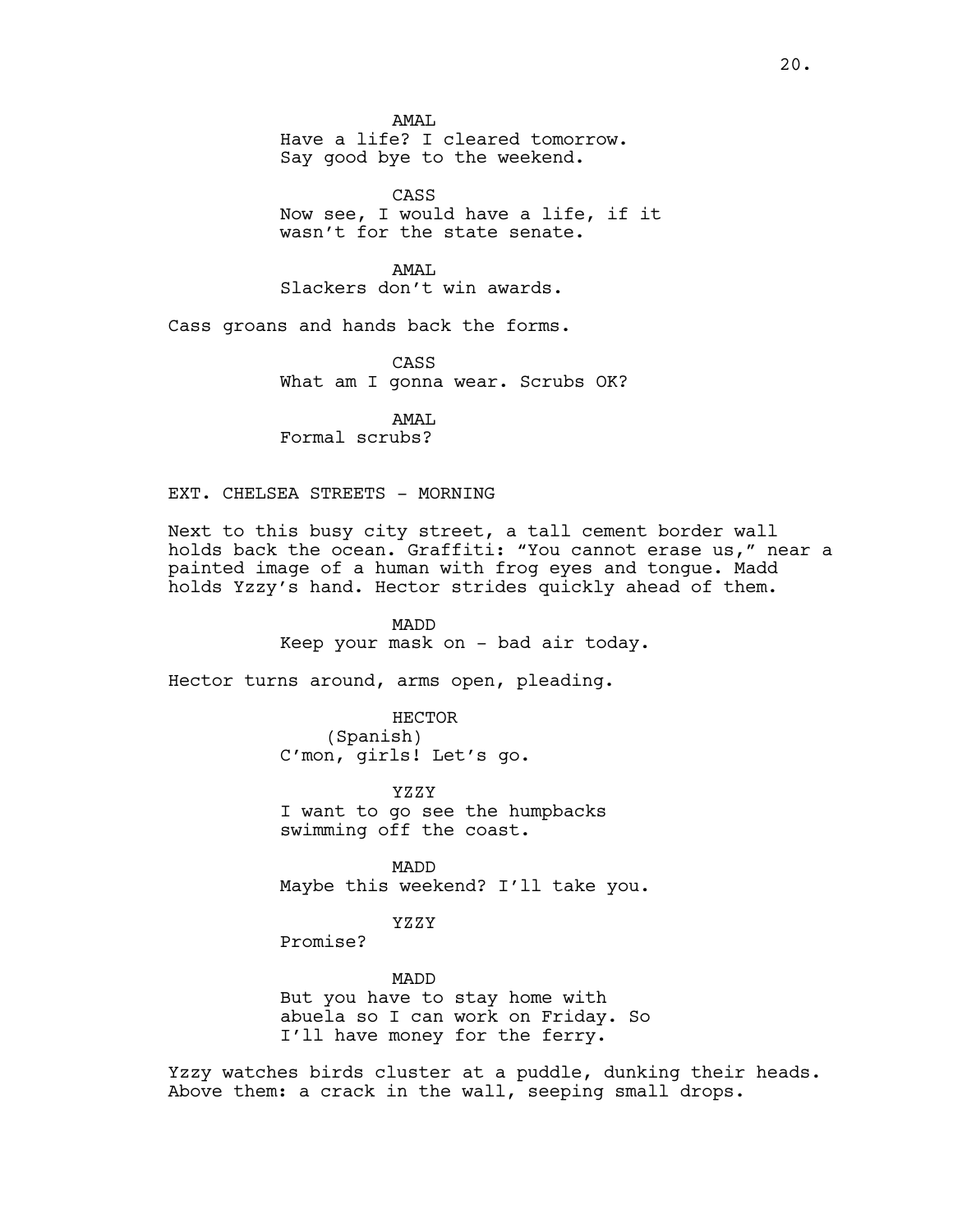YZZY Okay. I'll do it for the whales.

MADD Good. Run in, don't be late.

YZZY Maddy, when you have the baby, will you still be my sister.

Madd kneels near Yzzy, and takes her hand.

MADD Yzzy. I'll always be your sister.

Yzzy nods solemnly. Hector comes to them, pats Yzzy's head.

HECTOR We have to go. OK? Love you.

MADD Flagpole. After school, OK?

YZZY

Okay. Bye.

Yzzy runs up the steps and into the school. Madd looks after her; Hector grabs Madd's elbow and pulls her away.

INT. AMPHITRICIAN CLINIC, WAITING ROOM - LATER

Madd and Hector step in. Hector peers at the Amphobes in the waiting room, leery. Madd steps up to Amal, at the window.

> AMAT. Good morning. Name?

MADD I don't have an appointment.

#### AMAT.

You need to make -

Amal glances up from her paperwork and sees Madd - she does a quick double take, her eyes bulging. She recovers quickly. Hector leans on the desk.

> HECTOR This creature-doctor - she see humans too, right?

Madd glares at him. So does Amal.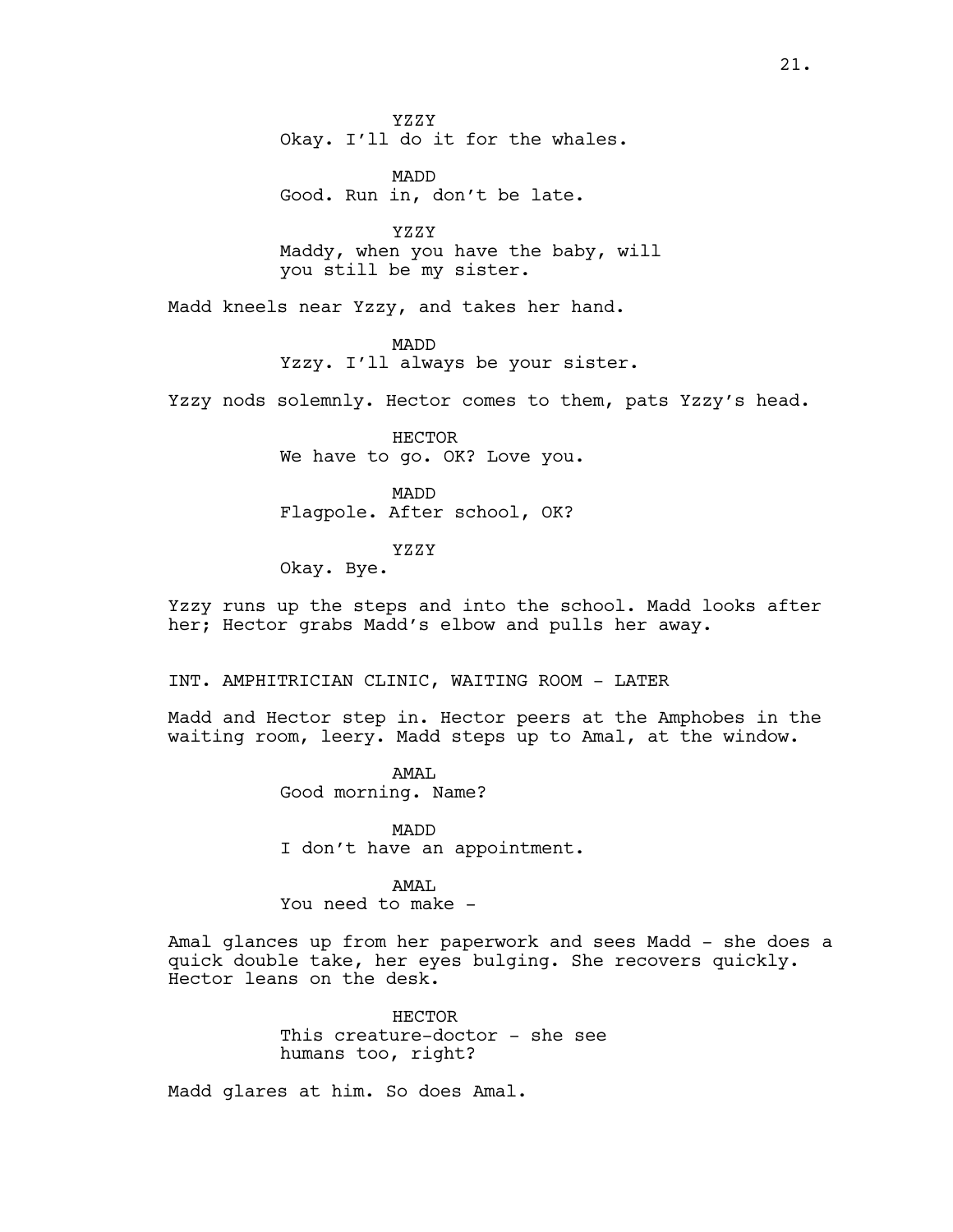MADD Dad. Jesus.

AMAT. We treat all peoples. And everyone needs an appointment.

MADD Can I schedule one with you?

AMAL Reason for the appointment?

HECTOR (Spanish) Knocked up.

Madd pushes him. Amal looks up at Madd, shakes her head.

EXT. AMPHITRICIAN CLINIC - LATER

Hector and Madd wade through the protesters. Across the street a bus drives off. Hector curses, looks at his watch.

> HECTOR You're good to get to school?

MADD The ferry's right there.

They walk their separate ways, but he turns back.

HECTOR

Maddalena.

She turns.

HECTOR (CONT'D) I'm not mad. I'm disappointed.

She frowns and watches him walk away, seeping into the crowd.

Madd sulks up the cement steps climbing up the wall. She throws her bag down and plops onto the stairs.

MADD's POV

Her text thread with Jareth - still on read from the night before. Madd thinks a new message

TITLES: "You at work today? I have school. But I could skip...if you wanna meet."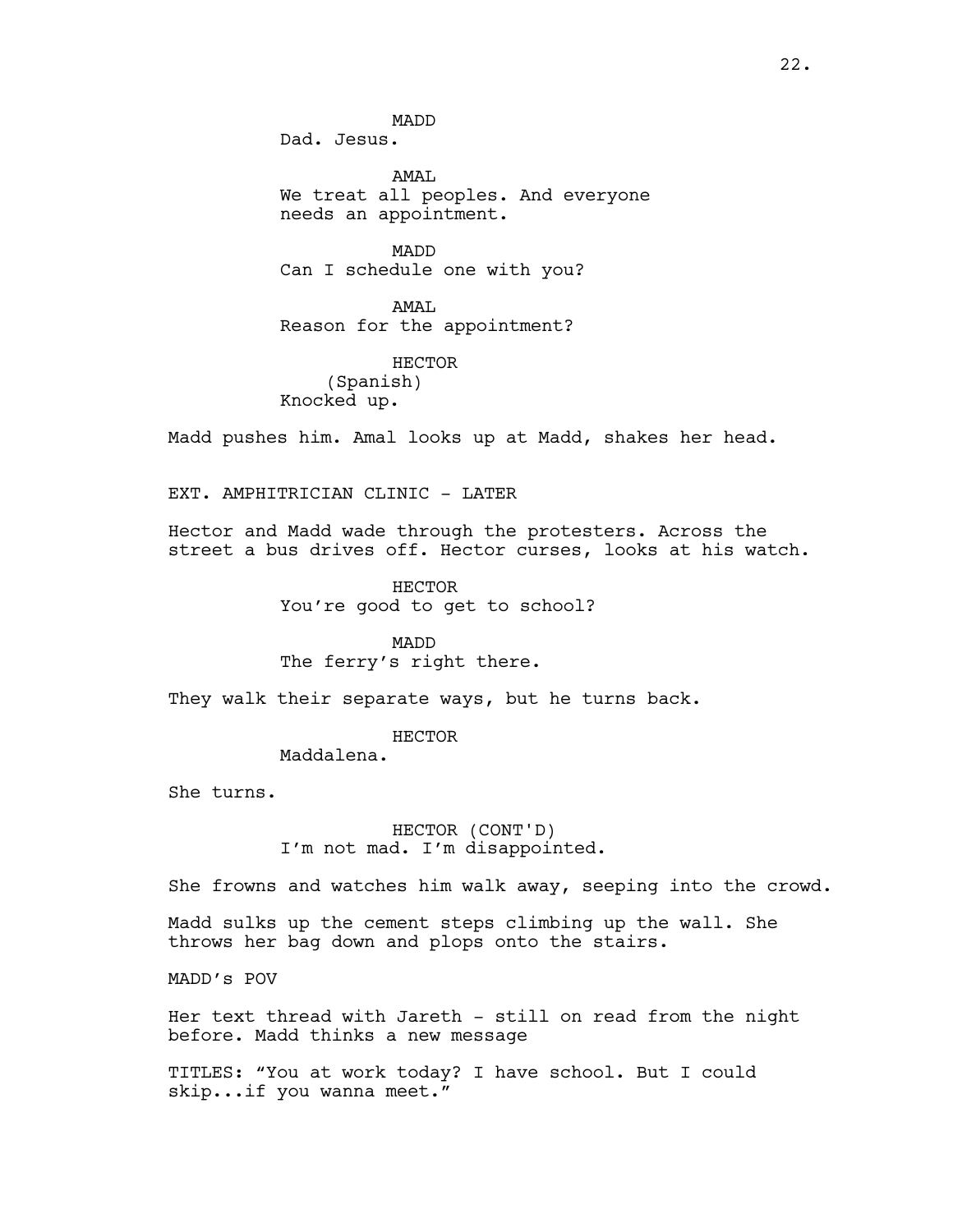A WHOOSE sends the message off.

BACK TO SCENE

Vee's nudging foot brings Madd back to the world.

VEE Hey, puker. Bus is here.

Madd grabs her bag. A bright yellow SCHOOL BUS FERRY pulls up in the river next to the wall. Students climb aboard.

INT. SCHOOL BUS BOAT - CONTINUOUS

Madd and Vee sit to the back, checking each other's make-up.

MADD But this red doesn't suit you.

VEE Boys like red.

MADD Boys are stupid.

Vee wipes her lipstick off. Behind them, an adult SLEEPER – wearing a green and blue air mask - snores. Vee glances back.

> VEE Who is that? Creep.

Madd stares into space. Vee frowns at her.

VEE (CONT'D) Jareth still not texting you?

MADD He's just busy. He works.

Vee scowls in "Yeah, right."

INT. BUS BOAT - CONTINUOUS

Madd and Vee shuffle up the aisle, the last in line to exit.

VEE Gotta see Coach. See you at lunch?

MADD

OK.

Vee runs off.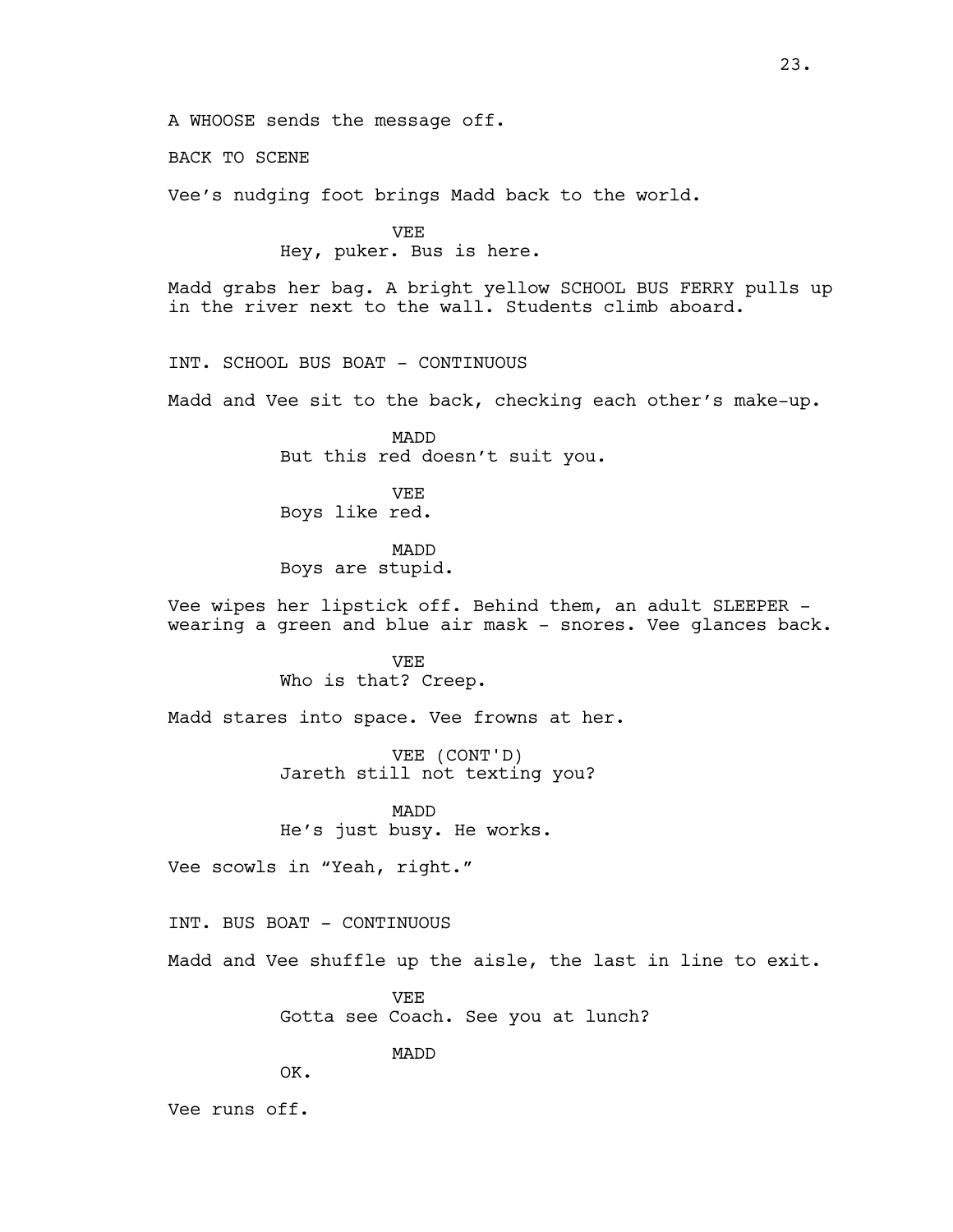EXT. BUS BOAT - CONTINUING

As Madd steps off the bus, the DRIVER knocks her bag down.

DRIVER Oh - sorry,  $I -$ 

MADD

Ugh. It's ok.

He gets down to help. He points to a book on the floor.

DRIVER

That yours?

#### MADD

Yeah.

She grabs shoves it into her bag. She stands up, face to face with the Sleeper, standing one row back, eyes dangerous.

> SLEEPER Morning Maddy.

Madd whirls to find the Bus Driver blocking the exit.

MADD

Excuse me.

He doesn't move.

MADD (CONT'D) I'll be late.

DRIVER No you won't, honey.

He removes his air mask: the Man with the Tattoo.

MAN WITH TATTOO You'll be absent.

Madd pulls a taser from her bag stabs it at him. He pushes her hand away and the Man With Tattoo grabs her mouth from behind. She kicks, kicking Sleeper in the leg before the two men throw her down into a seat, and drive the bus away.

END OF ACT ONE.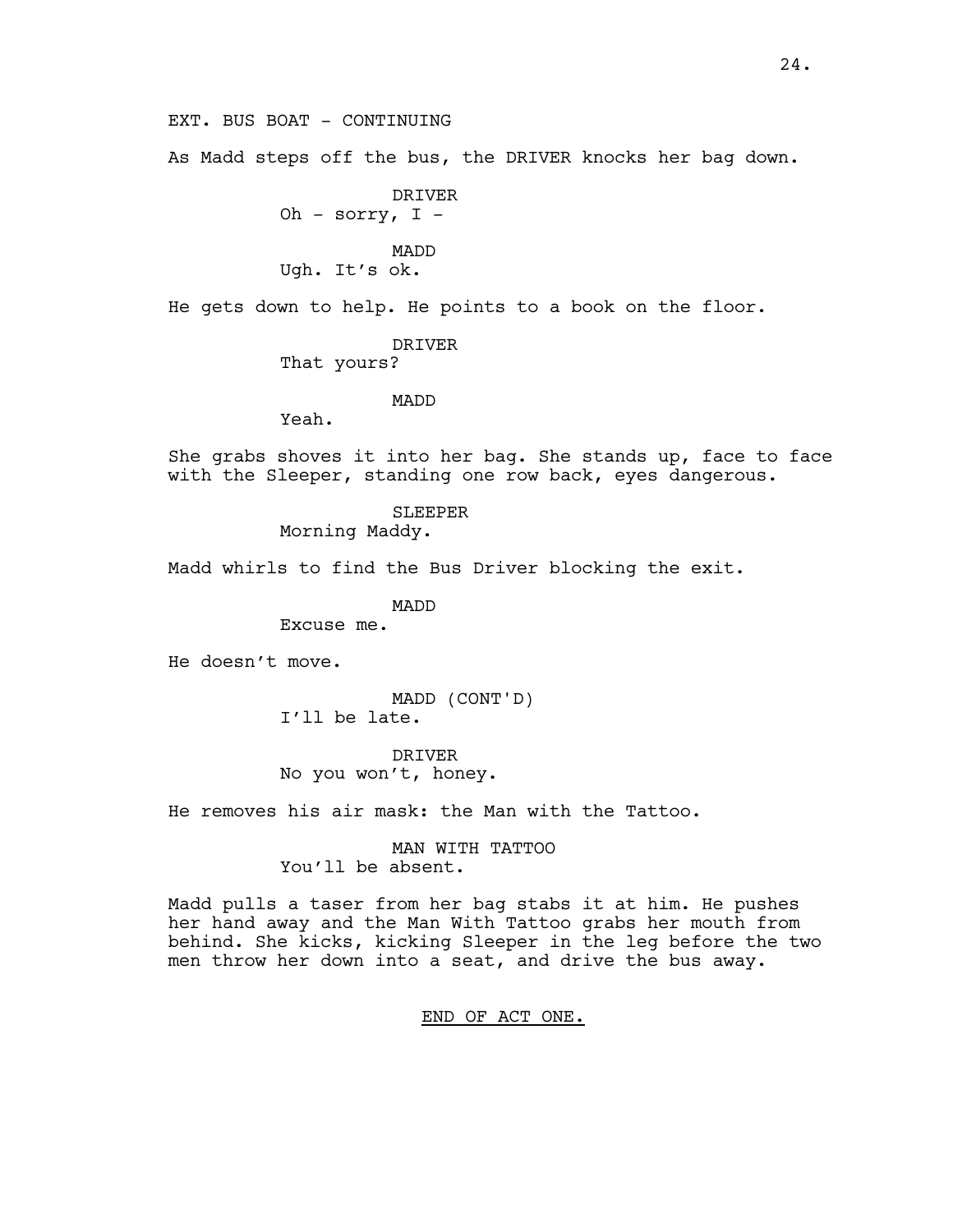#### ACT TWO

#### EXT. SAFE HOUSE - MID MORNING

The back of a multi-storey in East Boston, on a flooded street. The first level abandoned, filled with water. An exposed staircase climbs up the outside of the building.

The yellow school boat coasts to a stop, and Sleeper - still masked - ties it up. Man With Tattoo – ERIQUE (32) – drags a fighting Madd off the bus, her hands bound and blindfolded. She kicks and he grunts. The Sleeper grabs her legs and the two men haul her up the staircase.

INT. SAFE ROOM - CONTINUOUS

The room is dark and dingy - the windows papered over.

The door kicks open as Sleeper and Erique pull Madd in, and set her on the bedding in the corner. She kicks herself up and runs blindly back into Sleeper.

> SLEEPER You're making me want to hurt you.

> MADD You're making me want to hurt you!

She thrashes, he holds her.

ERIQUE You behave, we cut your hands free.

Madd softens, goes still. Erique nods at Sleeper, who loosens the zip ties on Madd's hands. She rubs her wrists.

> MADD What about my blindfold?

Erique pulls her blindfold off. She looks at him, then at Sleeper - still masked.

> MADD (CONT'D) What do you want?

The men turn to leave.

MADD (CONT'D)

Wait.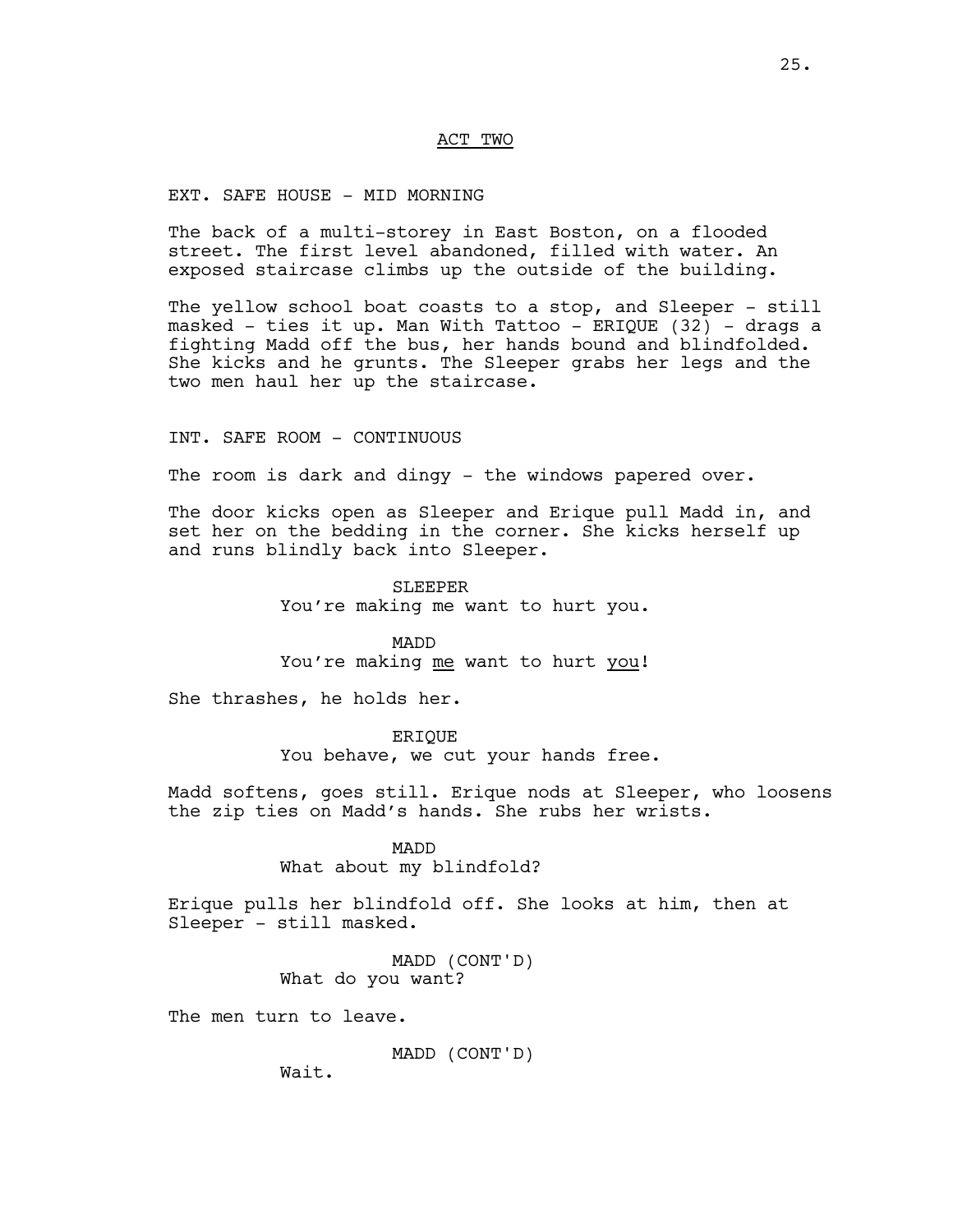He leaves. Madd goes for the door but Sleeper blocks it.

SLEEPER You need anything? Water? Food? Tea. For two?

MADD

What?

He smizes, shuts the door. LOCKS LATCH in place.

Madd looks around the room. She crouches at a bookshelf: a few dozen books; crafts, and flea market objects fill it.

Her hand grazes down the books: a Bible, Octavia Butler, apocalyptic fiction and extreme religion. She pulls out a graphic novel, and falls onto the corner bedding.

INT. SEAPORT PENTHOUSE – MORNING

Pop snores in an intensely dark bedroom, naked. A soft alarm CHIMES, rousing her. Light seeps in as BLACKOUT CURTAINS part on the walls, revealing a tower-high, 180 degree view of the harbor, Pop's iceberg in the far distance.

The door opens and JEFFRIES-TM, a Robot Butler, with a human face, rolls in with a tray: a shotglass and a dropper bottle.

> JEFFRIES-TM (in Mandarin) Good morning, ma'am.

POP Too early for Chinese, Jeffries.

JEFFRIES-TM "Excellence is not an act, but a habit."

POP Remind me to leave you unplugged.

JEFFRIES-TM Ha. Ha-ha-ha. Ha.

Pop slugs the shot of smoothie from Jeffries' tray - it washes through her like espresso, breakfast, and a shot of vodka all in one, which is basically what it is.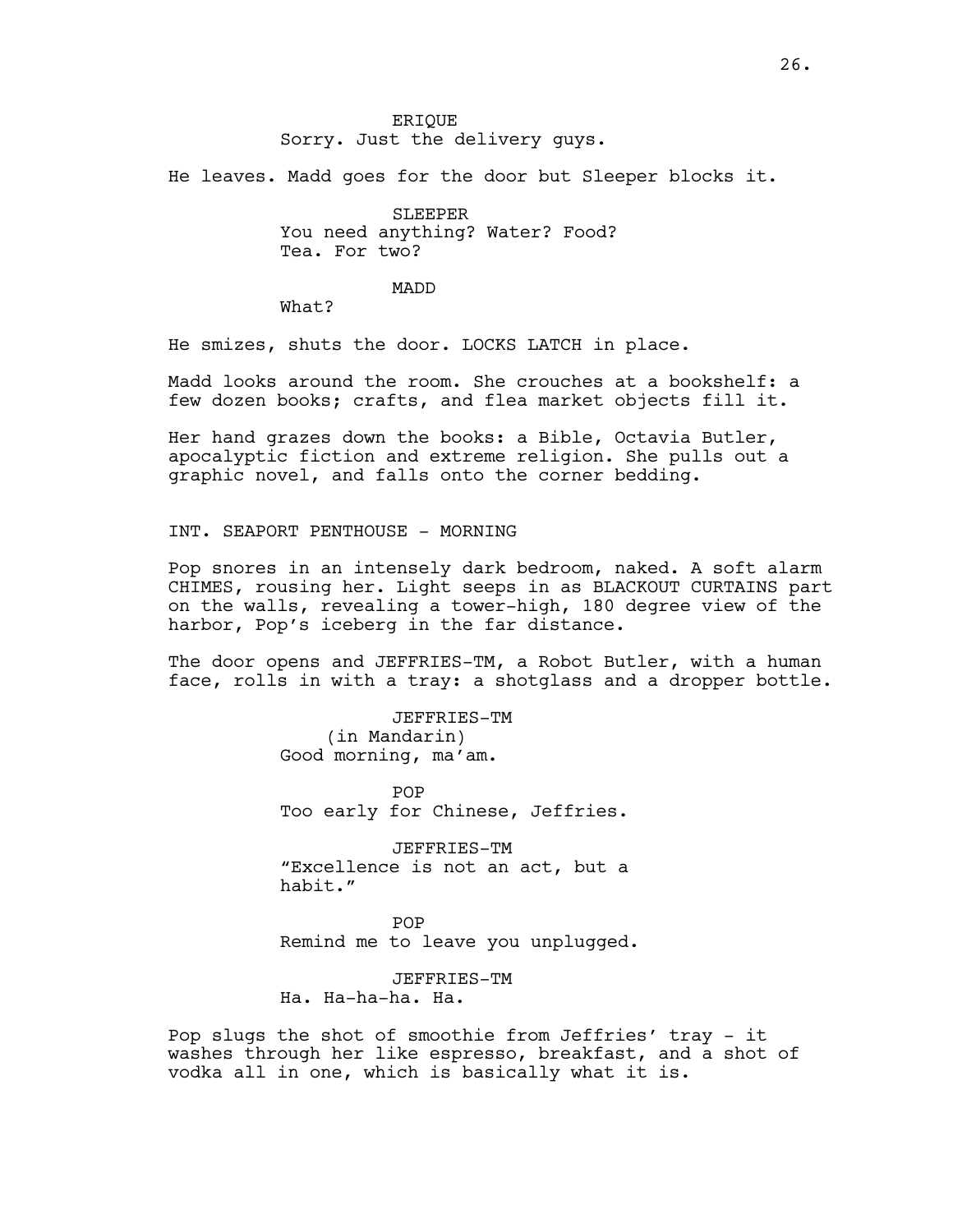POP What time is the hearing?

JEFFRIES-TM Ten a.m. Approximately now. But -

POP But it's the senate. So...

JEFFRIES-TM And Pop? Your father is up.

Pop squeezes several drops into her eyes.

POP (Chinese) Mother fucker.

INT. SEAPORT PENTHOUSE - LATER

An extravagant living room. The view continues.

DAMON (70s), Pop's father lays on the floor, watching sports on TV and grumbling, as CHUONG (27), a Vietnamese-Amphobe male nurse, stretches Damon's legs. Chuong's fingers are slightly webbed and he has green scaling around his jaw.

Pop enters, wearing a robe.

DAMON Day's half dead.

POP Looks who's talking. (in Vietnamese) Morning, Chuong.

CHUONG (in Vietnamese) Good morning, sleepy.

DAMON English! Both of you.

POP Calm down. I won't plan your death in front of you, in any language.

Pop changes the channel: a C-Span-like shot of a Senate hearing: press, a witness table, Senators filling the dais.

> DAMON I'm watching the game!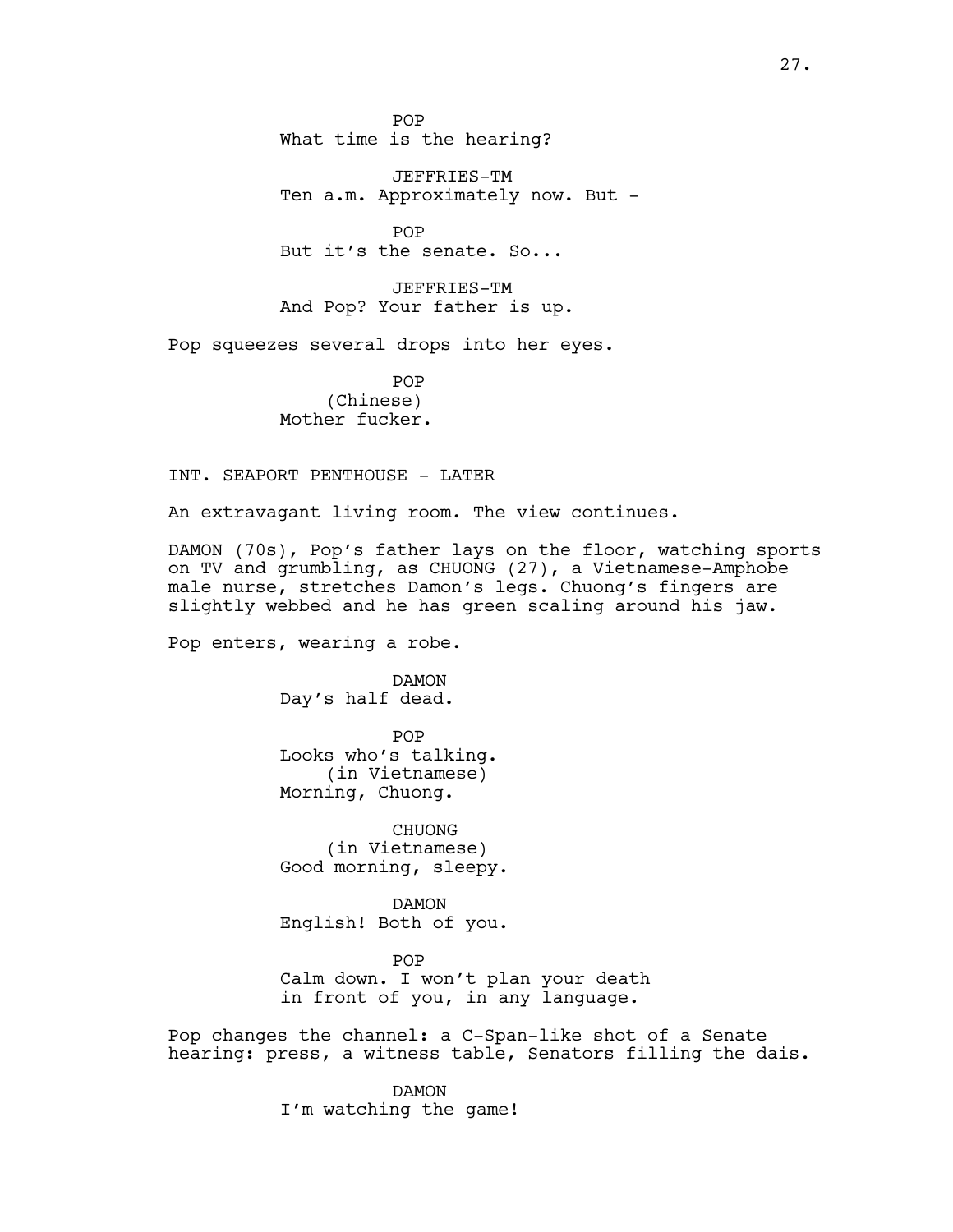POP

Reruns.

CHUONG We all know the Savannah Dolphins won the Super Bowl in 2068.

POP Yes. Today, we watch history.

Chuong leans into a stretch; Damon groans.

INT. SENATE FLOOR - CONTINUOUS

Senator Shade bangs a gavel for silence. The room quiets.

SHADE Call to order. Today we hear testimony on S.22904, a seawall from Charlestown to the Seaport, impeding flooding from sea level rise. Hearing called to session.

She smacks the gavel once more.

EXT. SCHOOL PLAYGROUND – MID-MORNING

A DOZEN STUDENTS in Yzzy's class at recess. Among them, several Amphobe children. YZZY and MIRA (5) watch PROTESTERS at the clinic through the fence.

MIRA

Abuela says Amphobe is against God.

Yzzy turns to watch classmates playing four-square. ETHAN (5) a half-amphobe white kid, with frog eyes, runs the court.

> YZZY I don't think Ethan's against God.

Mira also turns to watch.

MIRA

No. He's stinky though.

Yzzy giggles. RAQUELA (28), their teacher, calls out.

RAQUELA Estudiantes! Line up please!

The children line up, giggling, sweating.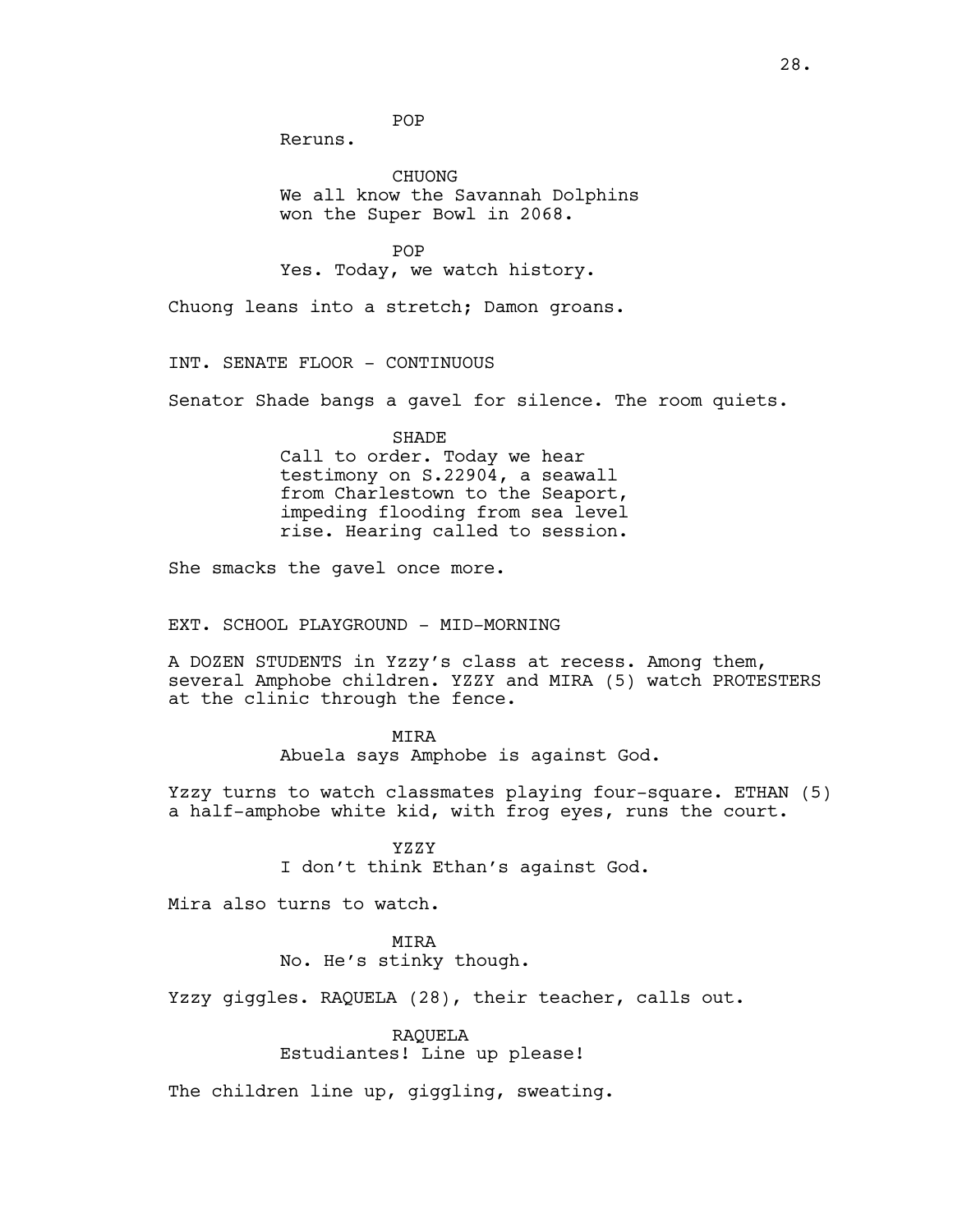INT. SAFE ROOM - CONTINUOUS

Madd lays down, reading. She grabs her stomach, her face twisting in pain. She struggles to stand up.

# MADD

Hello? Hey.

She stands, knocks at the door.

MADD (CONT'D) Help? Hello! Hey, puto!

She pounds. A window in the door opens. Erique glares.

MADD (CONT'D) I need the bathroom.

ERIQUE

What number?

MADD What number? I'm gonna vomit, yo.

The window closes. The locks are thrown; Madd steps back. The door opens, Erique sets a bucket down and closes the door. Madd bangs on it, yelling.

> MADD (CONT'D) Hey! Hey! What kind of -

Before she can finish, her stomach lurches and she bends down, pukes into the bucket.

> MADD (CONT'D) I hope you guys know you suck.

INT. SENATE FLOOR - CONTINUOUS

SHADE And next with questioning is Senator Murphy. Senator?

SENATOR MURPHY (50s), one of the last Irish leaders in BoMa, pulls his mic towards him.

MURPHY

Thank you, Chairwoman. I fail to see how anyone could oppose this project. The seawall is our only solution to protect our city and -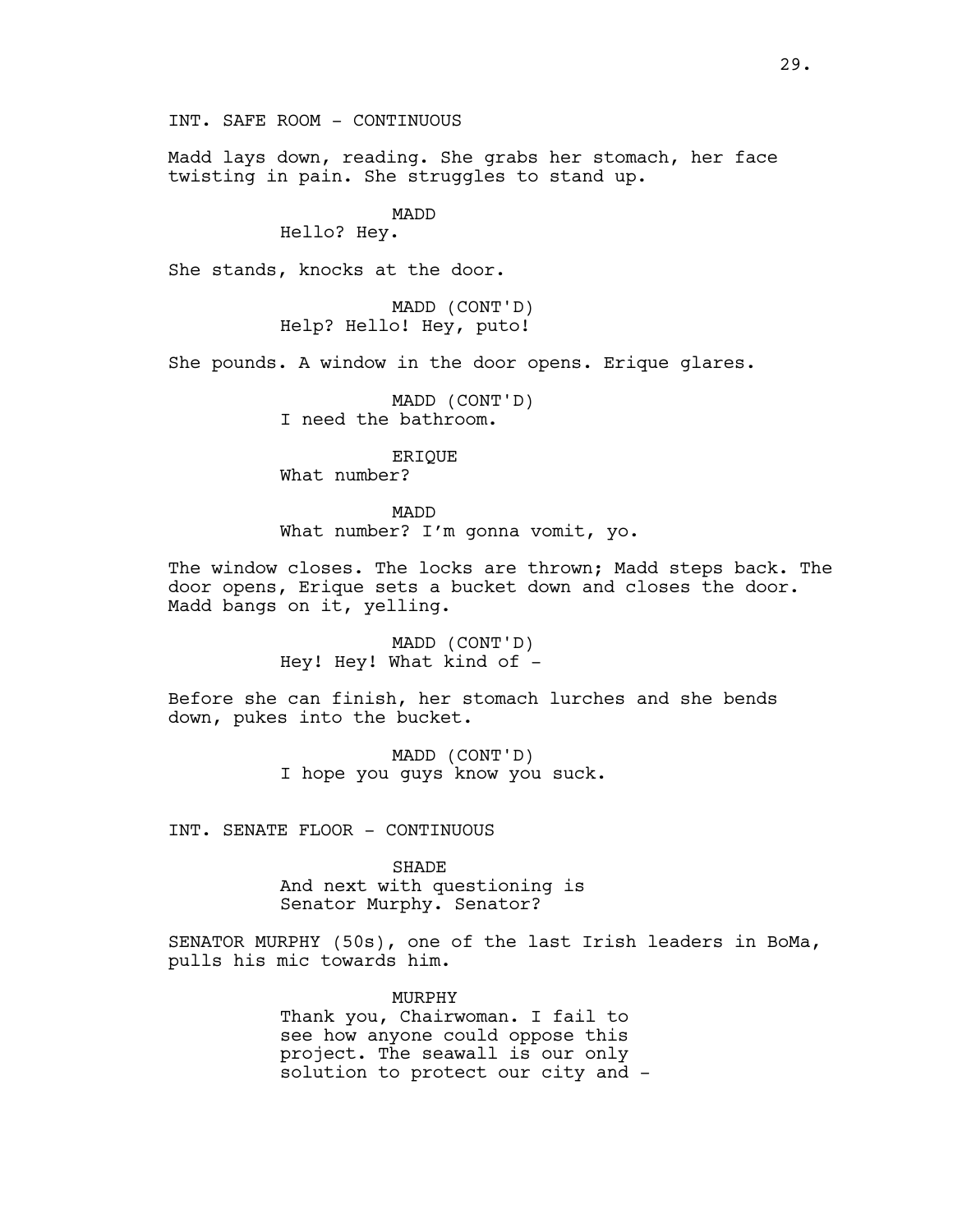SHADE Order. Order!

INT. CLASSROOM - LATE MORNING

The class watches Raquela intently as she shows a book.

RAQUELA And we know now that some species live, and they change, they "evolve." Yes, Ethan?

ETHAN Amphobes are involved.

#### RAQUELA

Yes. "E-volved." Yes, Amphobes are a type of human that came from the rest of us.

Mira raises her hand.

MIRA My dad says Amphobes aren't human.

RAQUELA They aren't human, but -

ETHAN Ms. Raquela that's mean!

He and Mira talk over each other. Raquela settles the class.

#### RAQUELA

Estudiantes! In this classroom we don't say humans or Amphobes are better. Just different. Yes, Yzzy?

#### YZZY

Like, humpback and beluga whales?

RAQUELA

Yes. Very good. Now: some species evolve. They live but they change. Others don't live. They die out. That's call: Extinct.

She turns a page: picture of a blue whale, "2052" in red. The children's eyes light up as Raquela turns the page.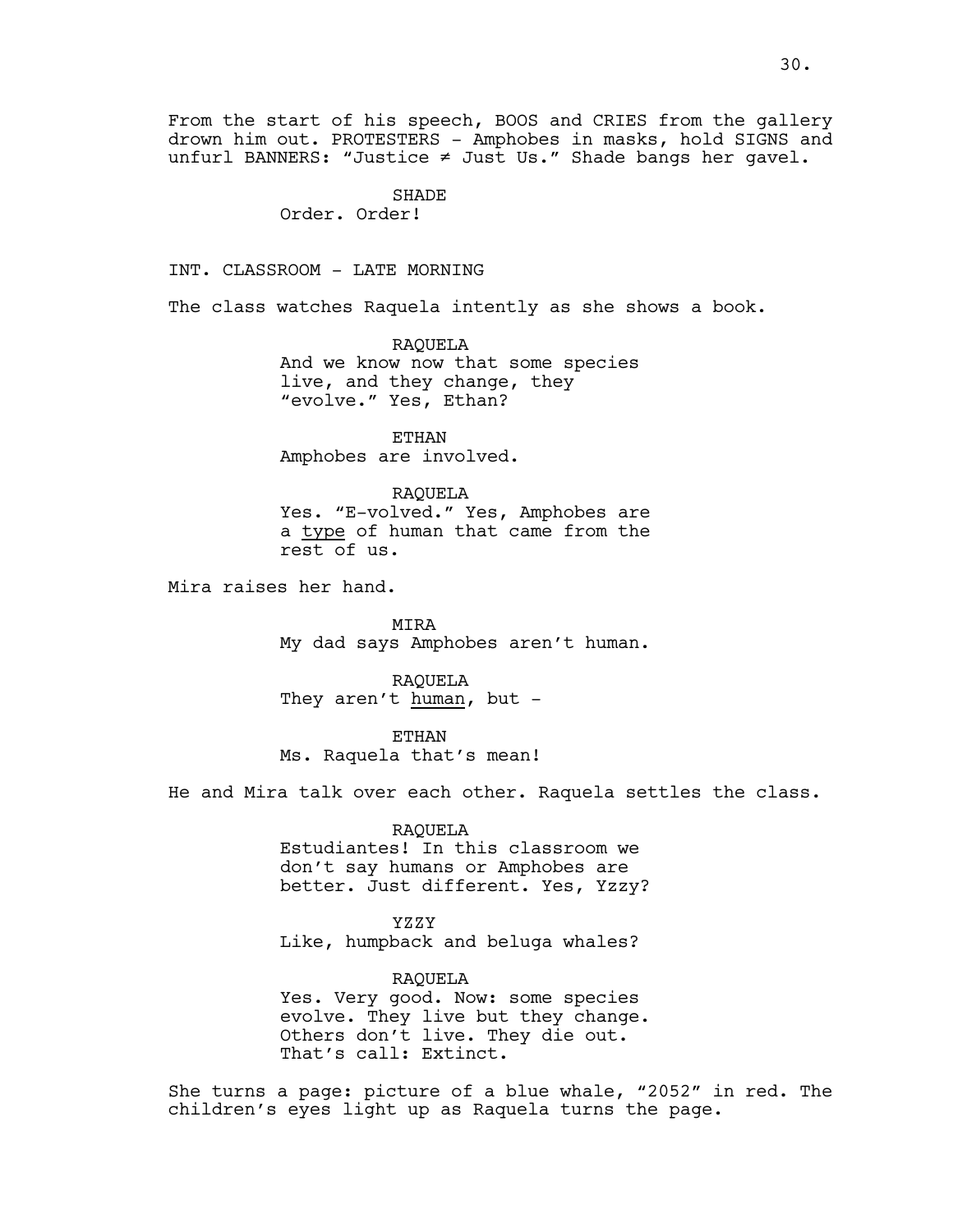Murphy directs his words to the gallery. MURPHY Any "persons" unhappy with a community protecting itself, might need to rethink whether they belong here in the first place. Aliens! Shade glares at him. INT. SEAPORT PENTHOUSE - CONTINOUS Pop, Damon and Chuong watch the hearing. On screen, Shade fights for order. SHADE (on screen) This hearing will take a recess. POP'S POV Her eyes zoom in on Murphy, snap a picture. Data and links surround his face: bio, news, voting record, funders. BACK TO SCENE Pop smiles, a thousand yard stare. POP Call Seven. (a beat) Darling. It's me. I need a favor. INT. SAFE ROOM - AFTERNOON Madd, nibbling on crackers, closes her book and sighs. She stands on her tiptoes, to see out the window. She scratches the pane but the paper is on the outside. She runs a finger on one yellowed headline: "New 'Amphibian Humanoid' Species declared." Outside, a church bell rings: 3pm. EXT. ELEMENTARY SCHOOL - CONTINUOUS Yzzy stands by the entrance, in her air mask. The church bells finish ringing 3pm.

INT. SENATE FLOOR - CONTINUOUS

GUARDS usher protesters out of the gallery, still yelling.

### 31.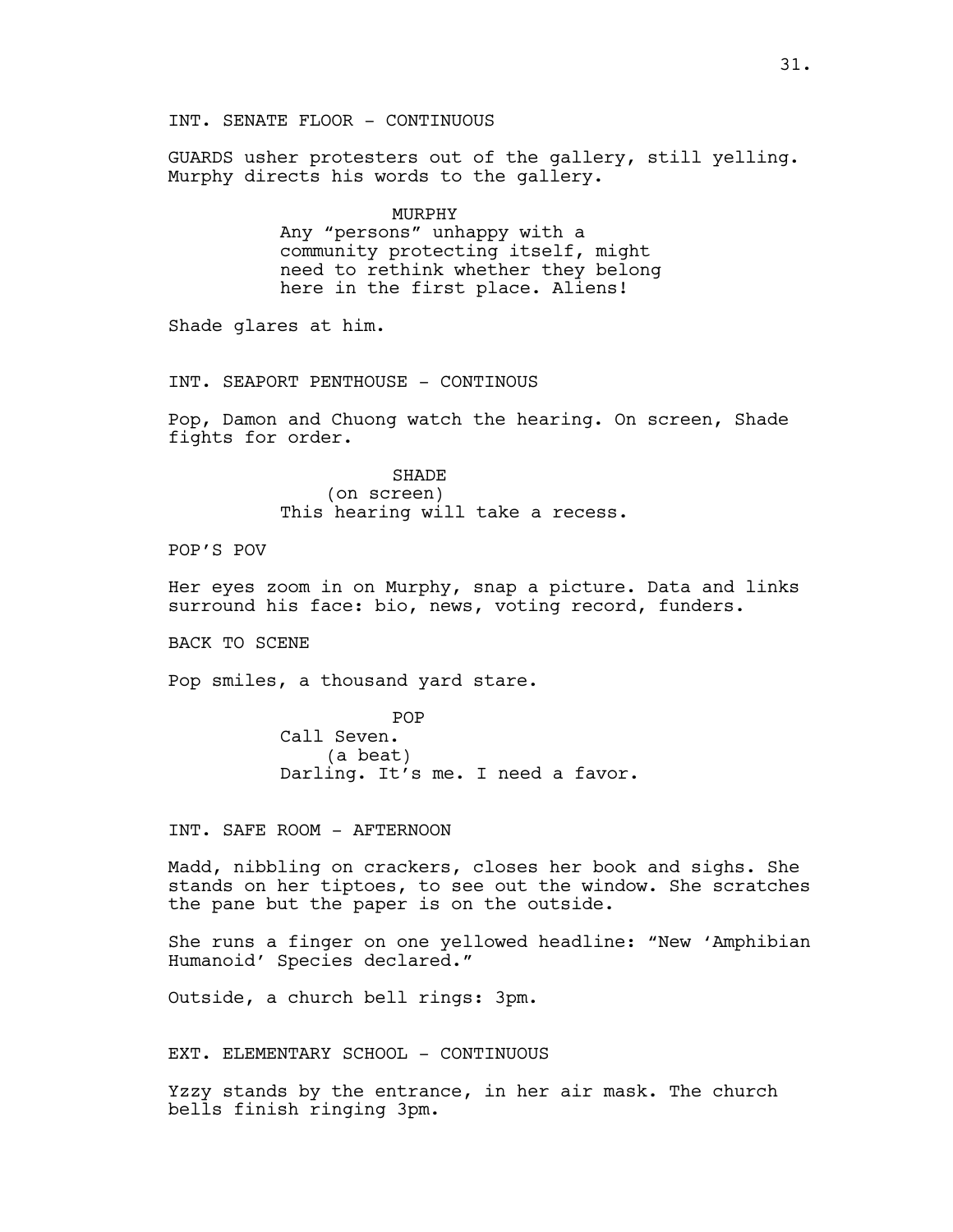Parents pick up students on every side of her. She pulls up her hood as fat drops of rain splash.

She looks out at the square; she's the only child left. Raquela steps out, putting a mask on.

RAQUELA

No Maddy?

YZZY She always forgets.

RAQUELA Not always.

YZZY She mostly forgets.

Raquela holds her umbrella over Yzzy.

RAQUELA Walk me home?

Yzzy nods stubbornly.

EXT. CHELSEA STREETS - LATER

The rain has stopped, but puddles pockmark the street.

RAQUELA (CONT'D) You like whales, huh?

YZZY

Maddy said she'd take me to see them. The humpbacks in the harbor?

RAQUELA That sounds fun.

YZZY Maddy can't be trusted.

They walk in silence a moment. Yzzy hums.

RAQUELA You know that whales sing?

Yzzy stops, looks at her like 'duh.'

YZZY Of course. They sing across the ocean to each other, no matter how far. Like family.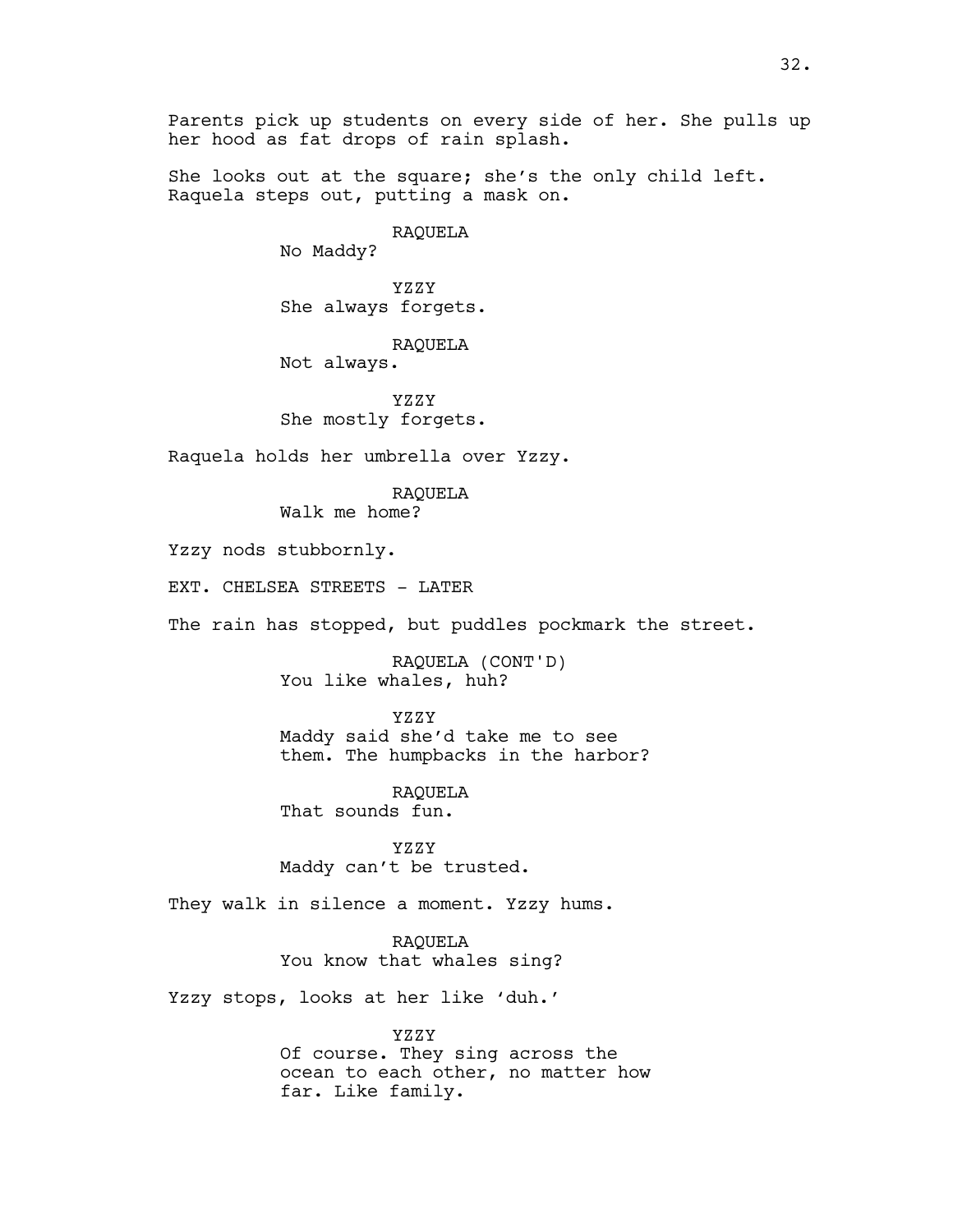Raquela crouches by her.

RAQUELA I bet, if you listen at night, you might hear the harbor whales sing.

Yzzy tries not to smile.

EXT. ARROYO HOUSE - CONTINUOUS

Raquela and Yzzy stand on the stoop. Abuela Sofia opens the door. Yzzy zooms past her.

> YZZY Bye Ms. Raquela. (Spanish to abuela) Maddy didn't come.

Sofia frowns at Raquela.

RAQUELA (Spanish) Teenagers, right?

Sofia smiles and sighs with the weight of several generations of patience with teenagers.

> SOFIA (Spanish) Thank you for walking Yzzy home.

RAQUELA (Spanish) Of course. It's on my way.

Raquela walks away. Sofia looks out at the street. It's trash day - bins and bags line the sidewalk. A large condor digs through a bag, pulling out a stale bagel. Sofia crosses herself and closes the door.

INT. SAFE HOUSE - NIGHT

Erique and Sleeper - with his mask off, it's clear he is Deme, from the house party - drink and watch the RED SOX.

Deme kicks Erique.

DEME Dinner time.

ERIQUE You're up.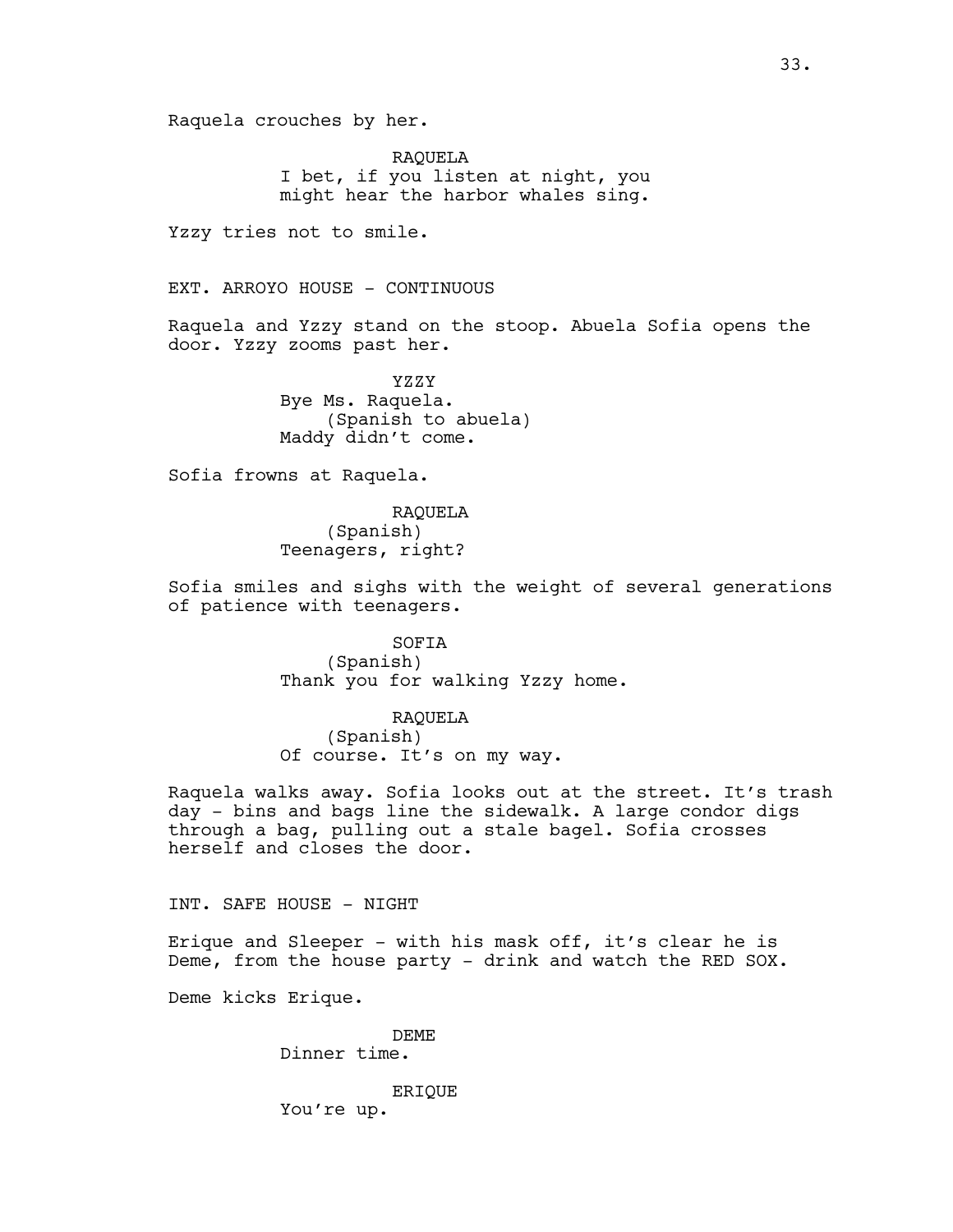DEME I offered her tea.

He goes to the kitchen off the den.

Erique sings along - drunkly and badly - to Sweet Caroline in Spanish. Deme opens the kitchen door - lights and steam stream out. Through the steam, Raquela cooks over a pot.

> DEME (CONT'D) Feeding time.

# RAQUELA

I got this one.

Deme tries to out-English Erique on the song. Raquela fills a bowl and carries it upstairs, rolling her eyes at the boys.

INT. SAFE HOUSE HALLWAY - CONTINUOUS

Raquela brings the bowl of soup up the stairs. She pulls a mask up over her mouth and nose, and unlocks the door.

INT. SAFE ROOM - CONTINUOUS

Madd stands at the door. When the knob turns, she yanks it, pulling Raquela into the room, splashing soup everywhere.

## RAQUELA Ah! No! Stop her. Stop her!

Madd runs through the door and down the stairs.

INT. SAFE HOUSE - CONTINUOUS

Erique and Deme still try to out-sing each other. Madd rushes downstairs into the kitchen.

Raquela follows, a few steps behind, yelling.

Madd spins, looks for the door, rushes to it. Erique chases.

Madd yanks at the door - it's locked. She fumbles with the locks and rips the door open right as Deme leaps over the couch, slamming into her and slamming the door shut.

Madd falls to the ground, wrestling with Deme, punching and scratching with everything she's got.

## RAQUELA Careful! The baby!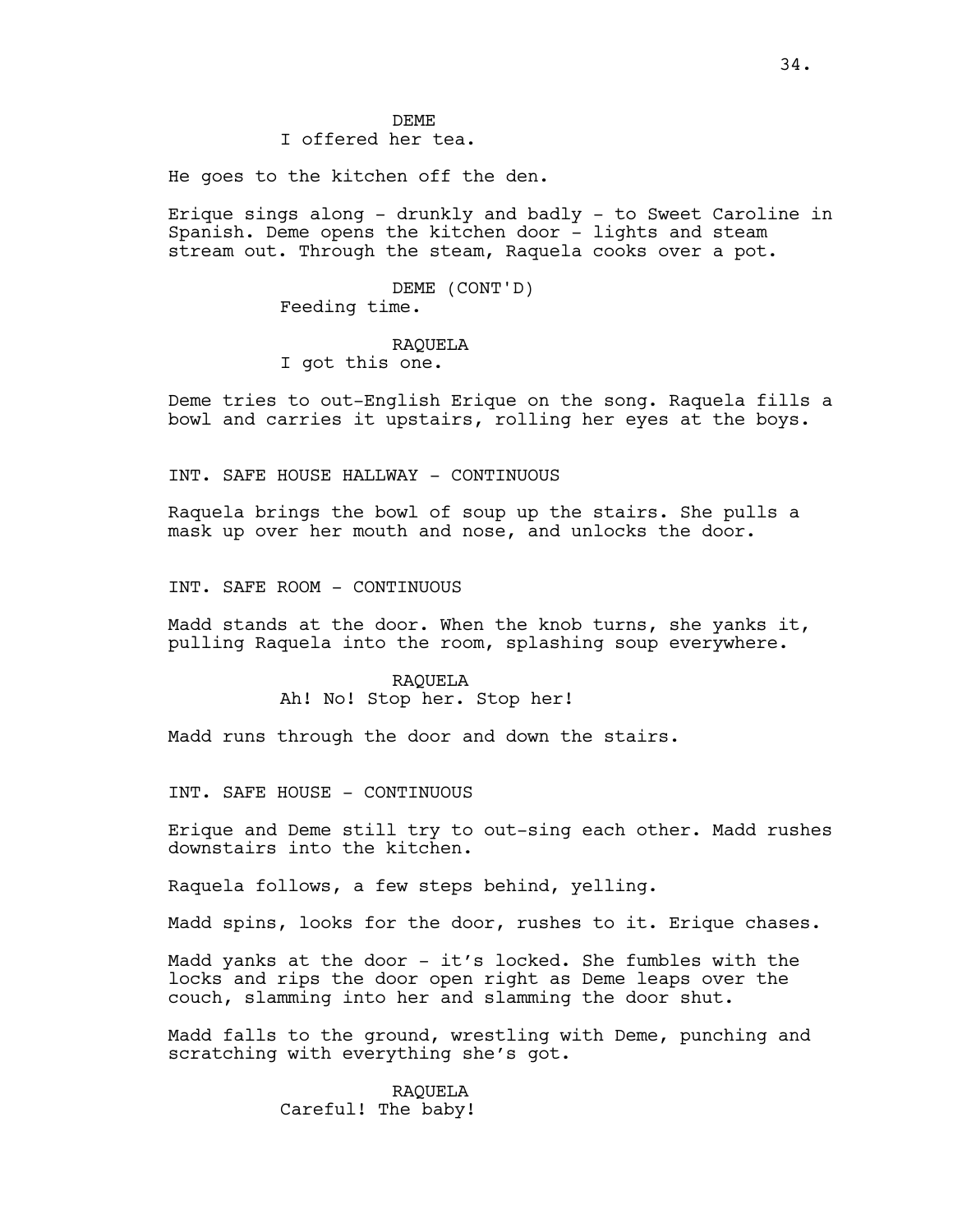Madd stops punching. Freezes. She locks eyes with Raquela.

MADD What did you say?

Deme grabs at Madd's arms. She cold cocks him in the face.

Madd stands, staring into Raquela.

MADD (CONT'D) How do you know about the baby?

A beat.

Madd turns for the door again, but Deme blocks her from it. Erique grabs her arms and pushes Madd across the room.

> RAQUELA Be gentle!

> > ERIQUE

Fuck that.

Erique pushes Madd up the stairs.

Deme leans into Raquela and sniffs. He pulls a potato from her hair and gobbles it.

INT. LOVE NEST - NIGHT

A spacious bedroom. Murphy lays on the bed, hands bound to the headboard, grinning like a satisfied cat. SEVEN (20's), a beautiful Amphobe with purple skin, stares out at the night skyline, wearing only a bedsheet.

> **SEVEN** Mm. Where'd you find this place?

#### MURPHY

My buddy Jerry. Luxury condo, built early in the century. They couldn't find the millionaires to fill them.

**SEVEN** 

That's your game? Pick up pretty young things at fundraisers, "wanna see something special?"

MURPHY Only the prettiest young things.

SEVEN You got a thing for Amphobes?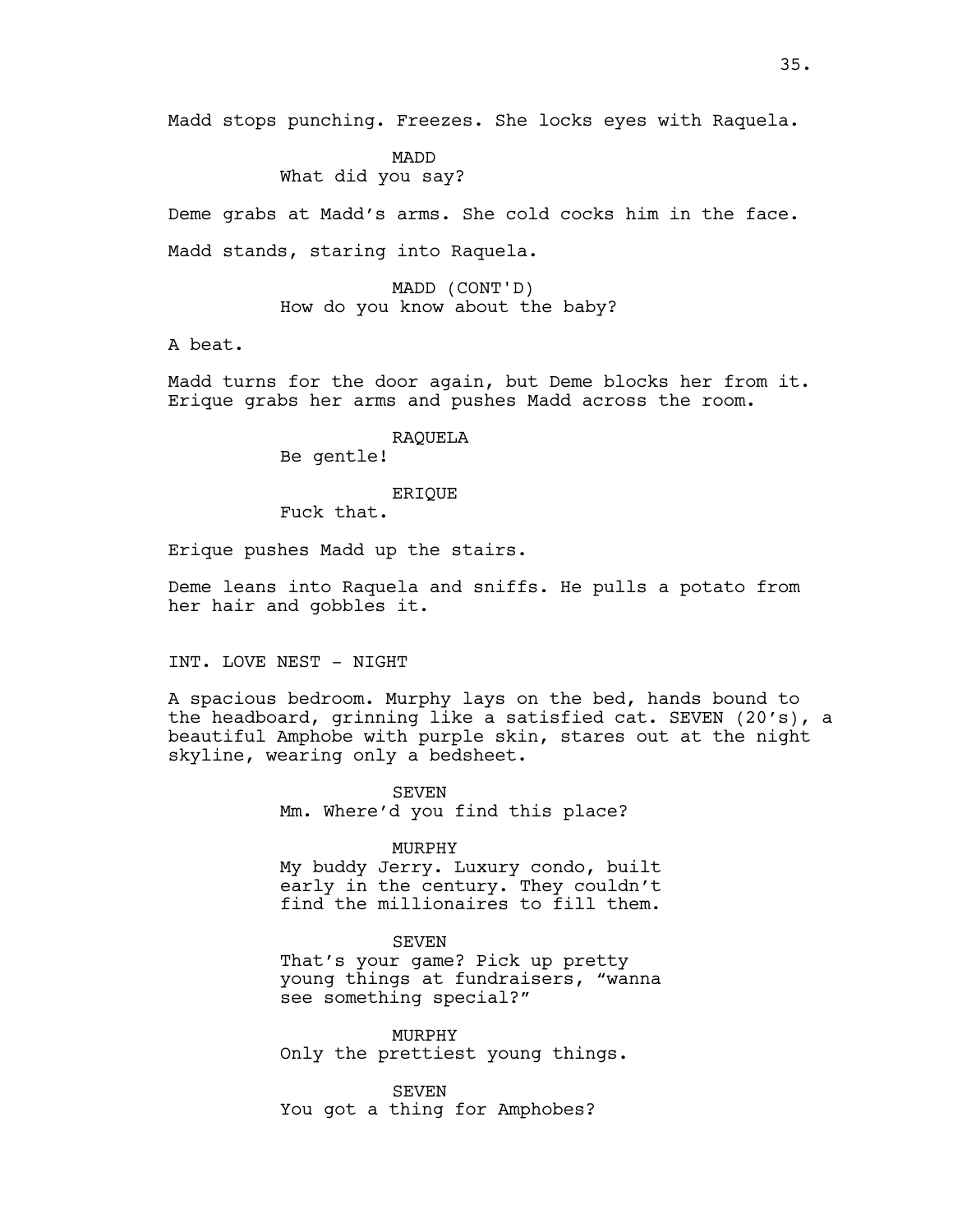You don't know who I am, do you?

She inhales from a VAPE, and blows it in his face.

MURPHY (CONT'D) Untie me. I want to feel your skin.

## SEVEN

Patience...

Seven scampers to the bathroom. Murphy glances up at his wrists and sighs, laughing and shaking his head.

> MURPHY That's not something I'm good at.

Seven comes back in, dressed, collecting her purse.

MURPHY (CONT'D) Hey. What's with the clothes?

SEVEN OI gotta run. Early shift.

MURPHY Early -. Untie me. Hey. Untie me, you freak.

SEVEN Manners, Senator.

A look of realization falls on his face.

SEVEN (CONT'D) I've taken the liberty of recording our evening together. All of it.

MURPHY

You can't. This is a dead room.

Seven's face goes flat, thousand yard stare, as she calls up the audio. She opens her mouth - recorded sound comes out: the sound of their earlier sex; Murphy's voice is clear.

Murphy's face drops in horror.

SEVEN Wanna see the video? It's nice.

MURPHY

Who are you?

Seven sighs, grabs him by the chin.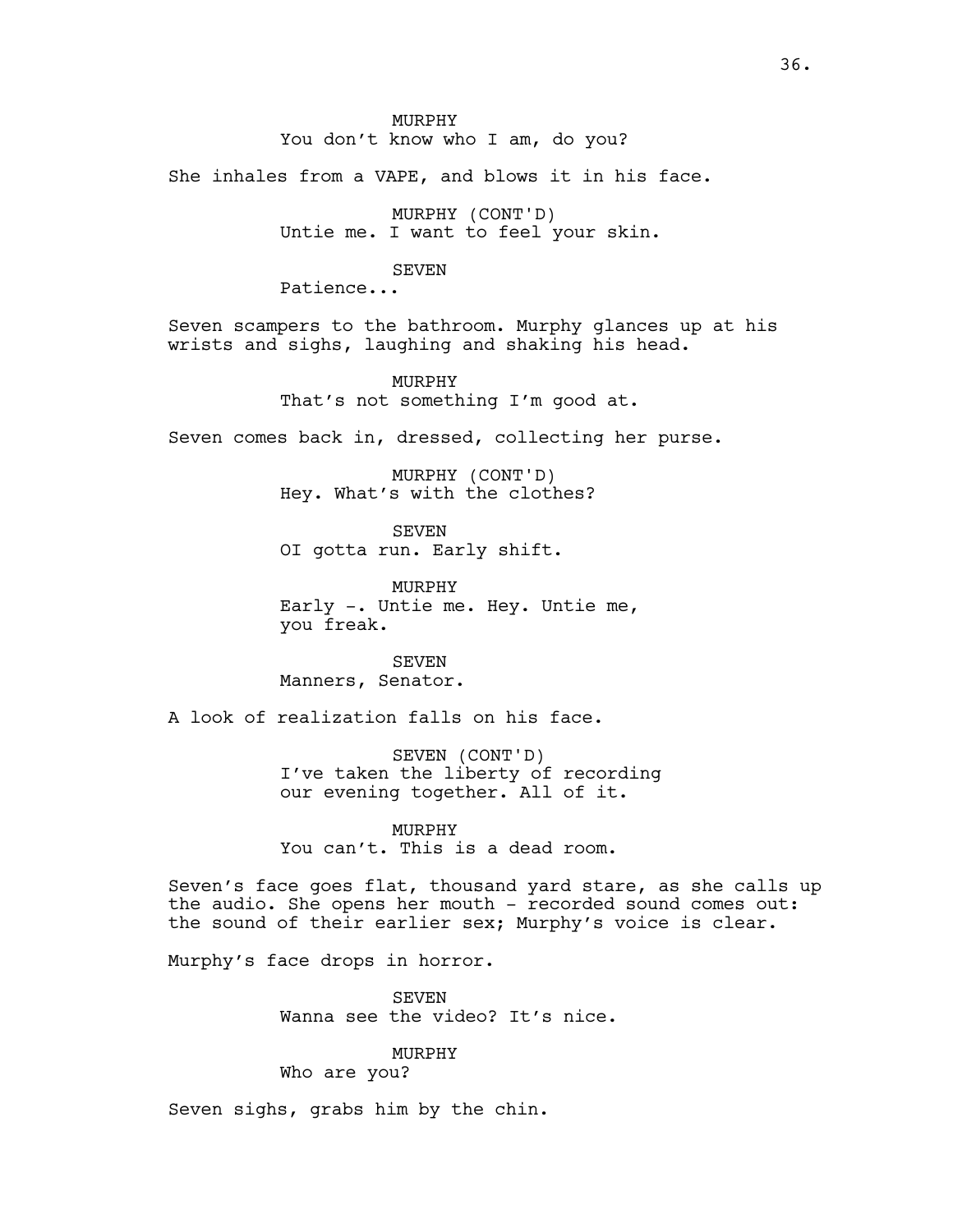SEVEN

You will vote NO on the Seawall Bill. You will satisfactorily explain your change of heart to the public, or I release my little scrapbook of tonight.

He tries to swallow a very dry mouth. She turns to walk out.

MURPHY Hey! Hey! Untie me!

SEVEN No. Practice your patience.

INT. POP'S OFFICE - NIGHT

Pop stands before six screens: the club, news, film, opera. A soft ding from inside her head: her phone.

> POP Hello, Seven. It's done? Very nice.

> > END OF ACT TWO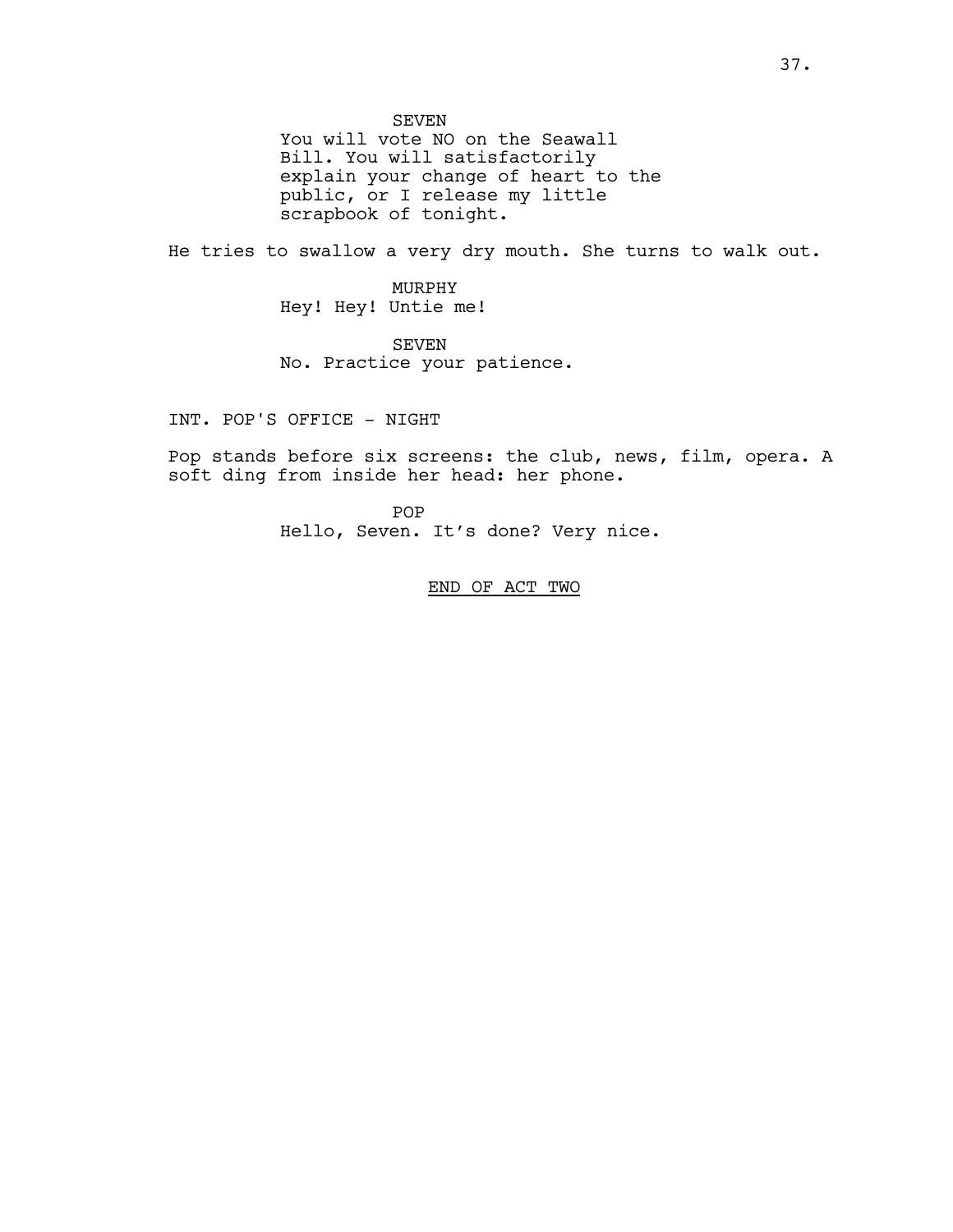#### ACT THREE

INT. SAFE ROOM - MORNING Raquela enters, masked, with two mugs. RAQUELA Good morning. Amal holds out a mug. Madd - hands bound - takes it, sips. RAQUELA (CONT'D) How did you sleep. Madd throws the rest of the water into Raquela's face. Raquela, stoic, blinks it out. RAQUELA (CONT'D) Theory was you'd be less trouble tied up. MADD Theory was wrong. Raquela crouches near her. RAQUELA I'm sorry for all this. This will all be over soon. MADD Why am I here? RAQUELA Protection. MADD I don't feel safe - RAQUELA Not for you. Raquela takes the mug and goes to the door. MADD How do you know about my baby. Raquela spins a MOBILE hanging from the ceiling - it casts dancing animal shadows on the walls.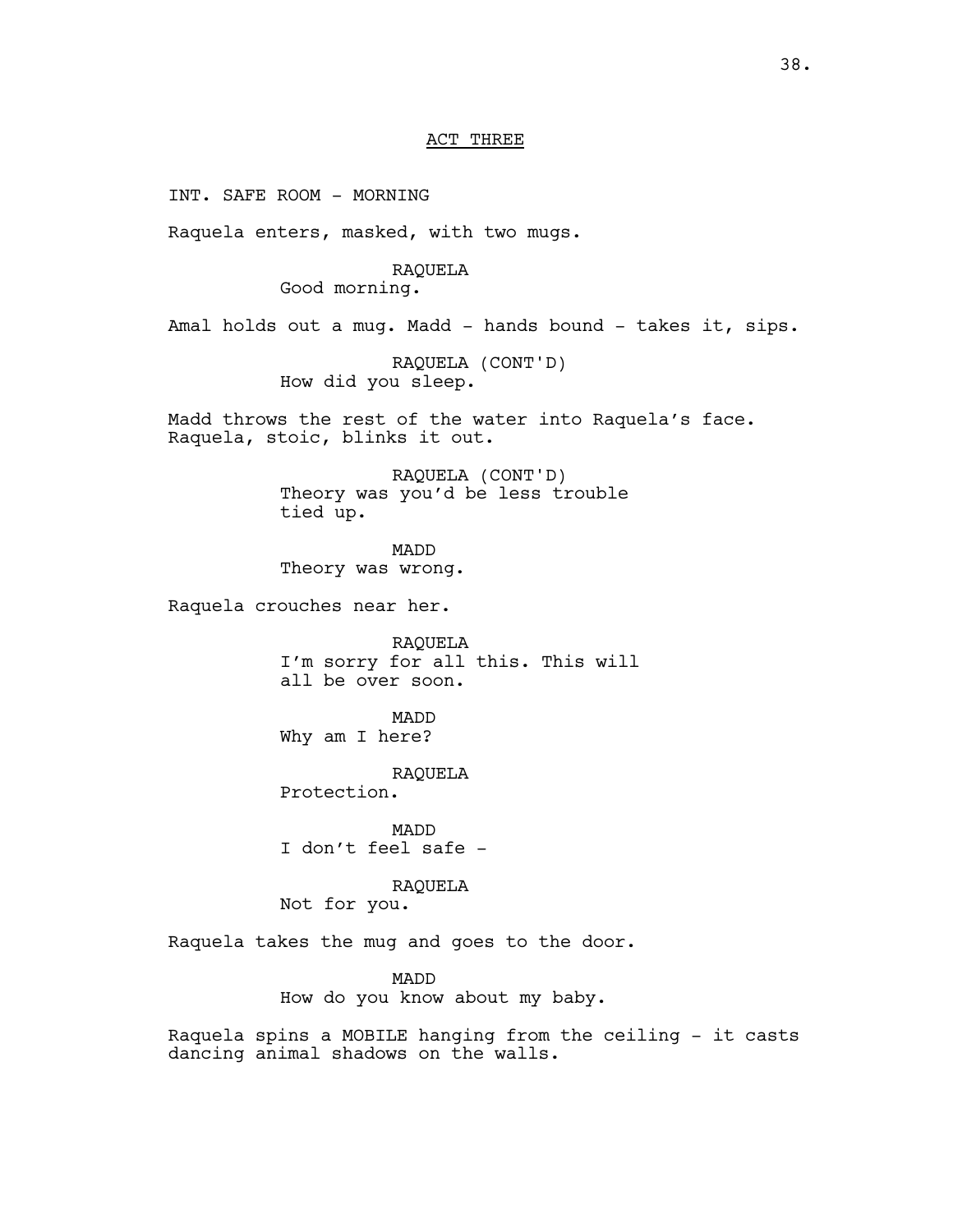RAQUELA We have doctors, for it when it comes.

MADD When it comes? I'm three months-

Raquela smiles, coughs. And goes.

Madd sits back, watching the mobile

INT. ARROYO HOUSE, KITCHEN - MORNING

Yzzy stands on a short stool, cleaning dishes. Sofia silently prays. Hector paces, on the PHONE.

> HECTOR She was on the bus with you?

INT. VEE'S HOUSE – CONTINUING

VEE packs her school bag.

VEE We took the bus, yeah, but I left her there - I had to run to gym.

INTERCUT ARROYO DEN AND VEE'S BEDROOM - CONTINUOUS

HECTOR Did you see her after that?

**VEE** 

No.

HECTOR Not since the bus?

VEE We were supposed to meet for lunch but she never showed.

HECTOR

Okay.

Hector glances at Sofia, then ducks into another room.

HECTOR (CONT'D) Mira, Vee, tell me who's this boy?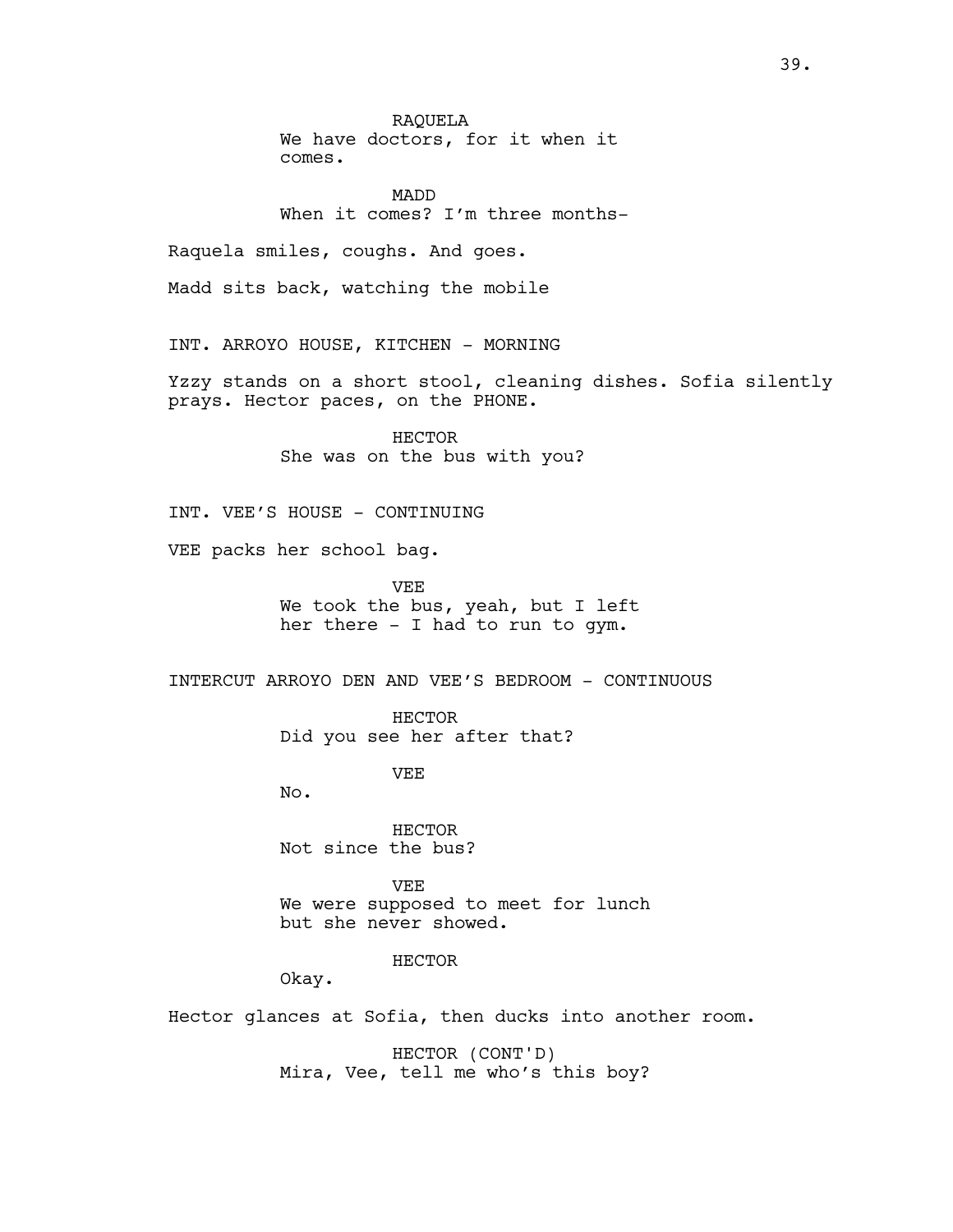VEE

Boy?

HECTOR The - you know. The father.

Vee freezes.

VEE

The what?

HECTOR Vee, I know you know. And I know you know his name. Tell me.

EXT. CHELSEA STREETS - MORNING

Hector holds Yzzy's hand as they walk down the street. She's masked; he's pulled his mask down to talk on the phone.

Yzzy looks at the border wall. Two NEIGHBORHOOD MEN stir a bucket of cement, patching the leak. A bird lies dead nearby.

> HECTOR (on phone; Spanish) Family emergency. My daughter  $-$  . No, I can't be - Agh.

He hangs up. They approach the school.

HECTOR (CONT'D) OK. You have your lunch money?

YZZY No lunch Friday, we leave at noon -

HECTOR Si, si. I - OK. I'll be here. You-

YZZY If Maddy's not back will you take me to the whales tomorrow?

He crouches down beside her and takes her hands.

HECTOR Madd'll be back. She -

YZZY Will you? She promised me.

He sighs.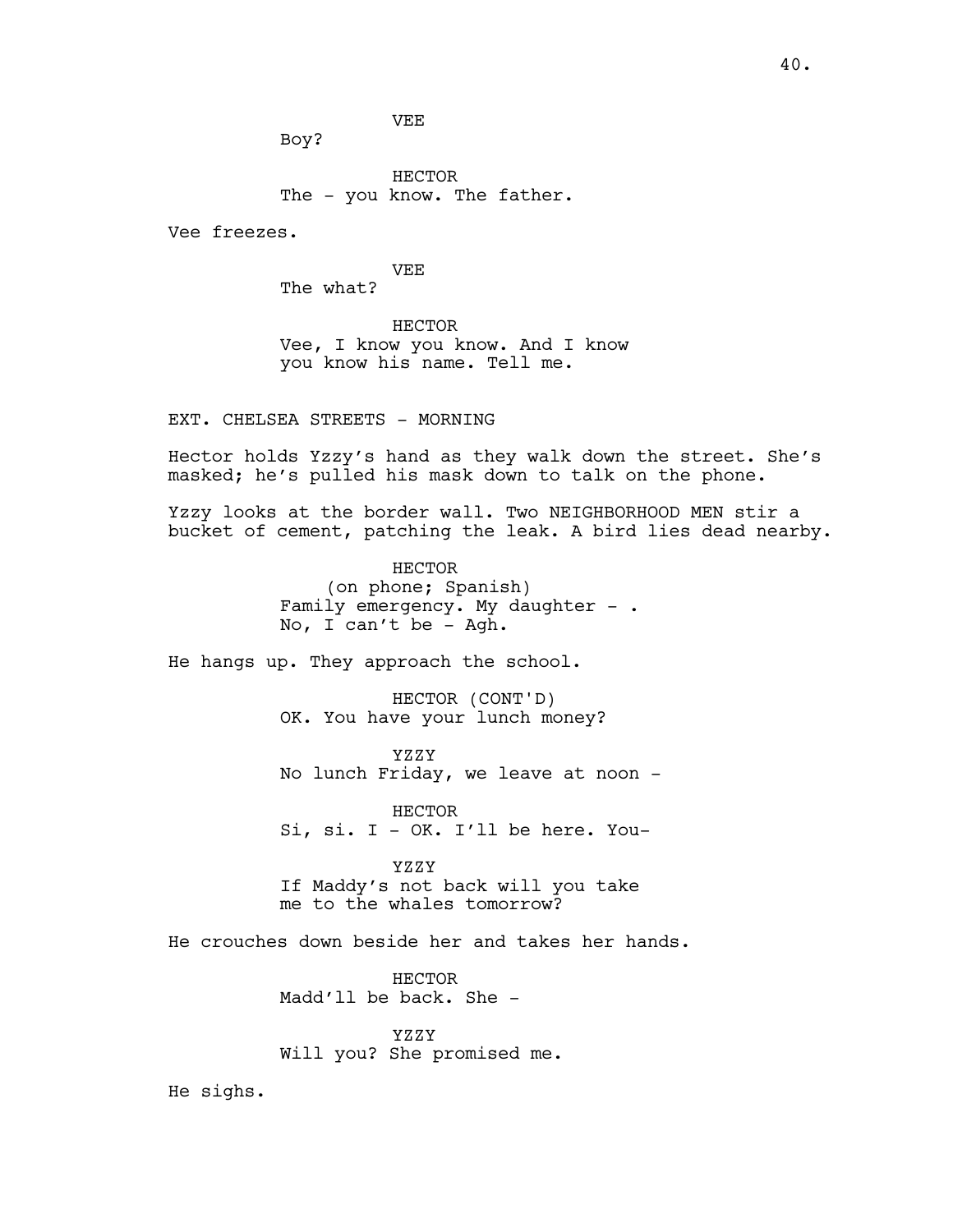Hector pulls down her mask to kiss Yzzy on the cheek.

INT. AMPHITRICIAN CLINIC - MORNING

Cass puts on her jacket and gathers her purse, moving quickly, the chaos of running late.

> CASS You moved all my afternoon -

> > AMAL

Yes.

CASS And the plumber? You called -

AMAL He's coming this morning. No leak when you get back.

CASS And don't forget -

AMAL I ordered it. Everything here is fine. GO.

Cass goes still, smiles.

CASS Sorry. Nerves.

AMAL You are going to eat those Senators for breakfast.

CASS I better. I don't have time to eat anything else.

Cass leaves.

INT. SENATE HALLWAY - MORNING

Senator Shade consults with an AIDE, glaring at her WATCH, as OTHER SENATORS stand nearby, talking and waiting.

Down the hallway rushes SENATOR MURPHY.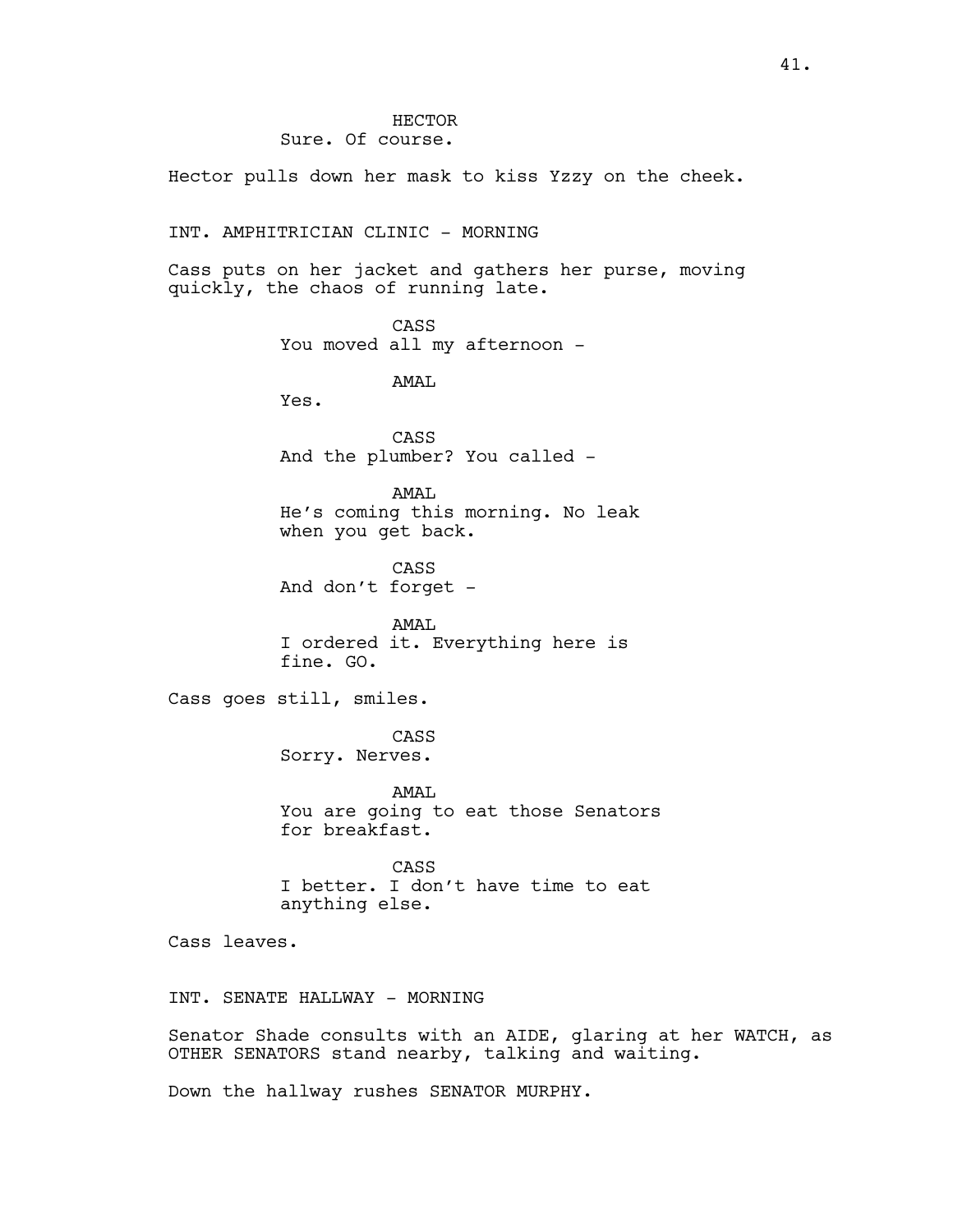Murphy arrives at the clustered group.

MURPHY Apologies, Madame Chair. Tied up. Shall we?

He heads through the door to the Senate Floor.

SHADE This isn't going to solve itself.

INT. SENATE FLOOR - LATER

The committee is mid-hearing. Shade adjusts her mic.

SHADE Next up to testify before the committee is Dr. Cassandra Byrne.

Cassandra sits and settles papers in front of her.

CASS

Madam Chair, Senators. I've submitted a prepared statement. If you'll allow, I'll forego reading and jump right to your questions.

**SHADE** 

Allowed.

INT. SEAPORT PENTHOUSE - CONTINUOUS

The hearing is on TV. Pop watches. Damon and Chuong play chess, one eye on the proceedings.

> DAMON (scowling at Cass on TV) Fish lover.

CHUONG You're losing to a fish.

DAMON I'm not losing. I'm lulling you into a false sense of superiority.

POP Quiet. Please.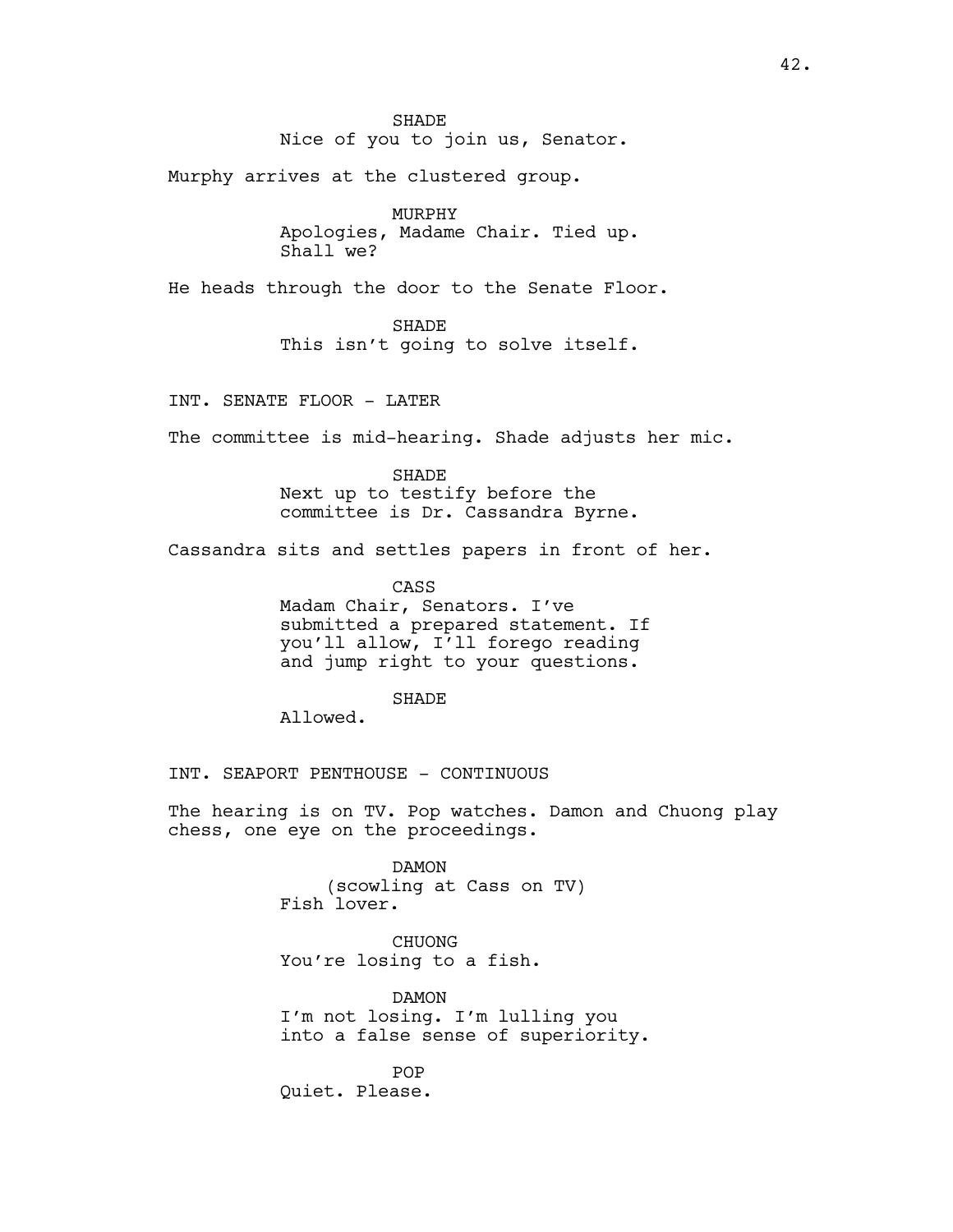INT. SENATE FLOOR - CONTINUOUS

## MURPHY

...so then explain to me why we should risk the very heart of our city by voting down this seawall?

#### CASS

The seawall will protect the city parts of it. The parts already most protected. But the wall will force rising waters into other areas notably East Boston - neighborhoods already suffering the most drastic effects of climate change.

#### MURPHY

Neighborhoods full of alien Amphobes who don't pay taxes and live illegally in our city -

The gallery cries. Shade taps her gavel, glaring at Murphy.

CASS Some illegal amphobes live in East Boston, yes, Senator. So do many legal amphobes, immigrants, and native citizens.

INT. SEAPORT PENTHOUSE - CONTINUOUS

Chuong captures Damon's final rook.

CHUONG

Check mate.

Damon's mouth drops open. Pop smirks at his fury.

CHUONG (CONT'D) Or should I say "check BAIT?"

## INT. SENATE FLOOR - CONTINUOUS

CASS One could argue that the Seaport has benefitted from illegal contracts, given to mafia-run companies, guaranteed protection in exchange for campaign funds...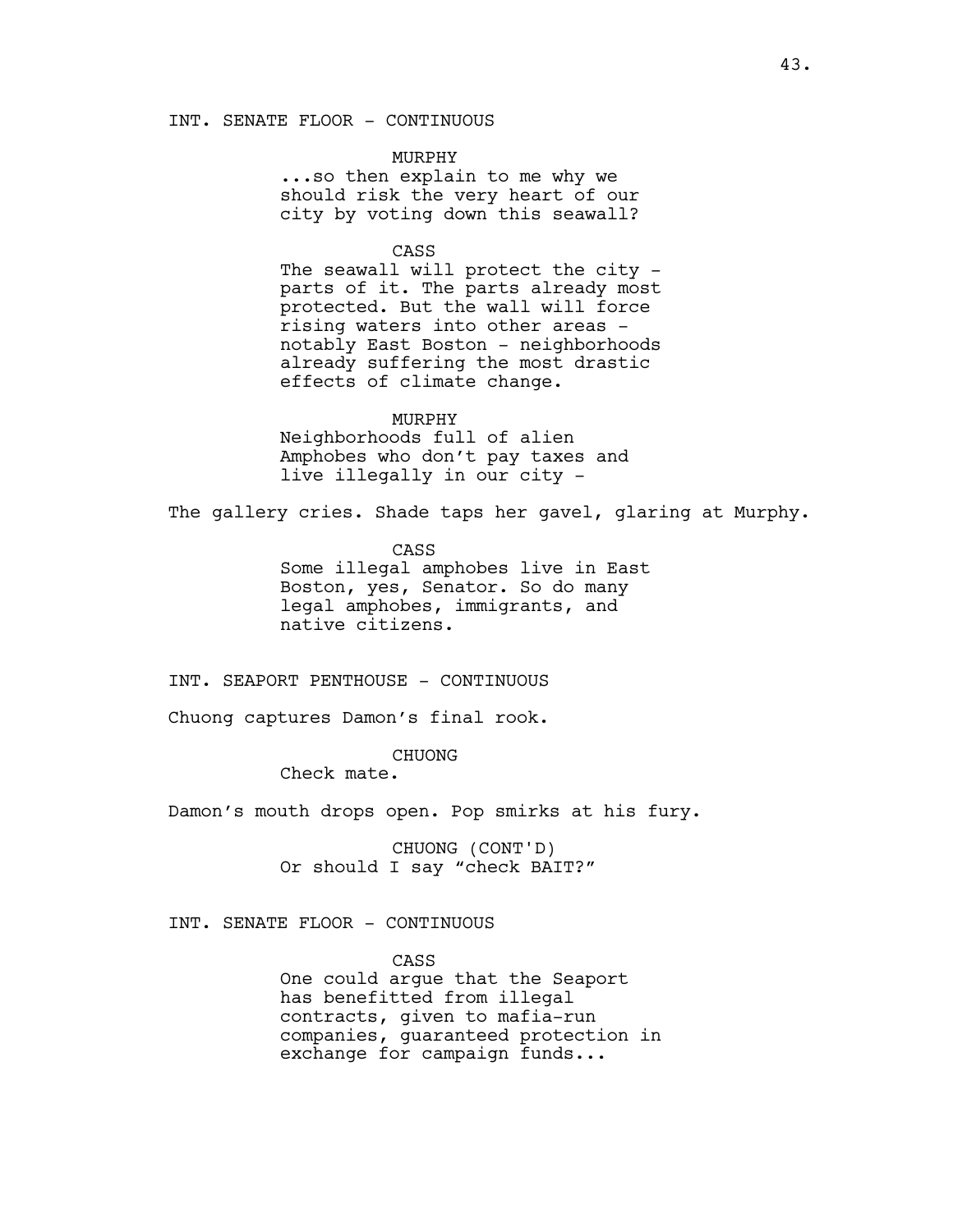INT. SEAPORT PENTHOUSE - CONTINUOUS

POP

She's good.

She sips her morning smoothie, engrossed with Cass on the TV.

CASS

(on screen in Penthouse) East Boston's lack of status should not equate to lack of protection. We should protect those most vulnerable, not those most able to fend for themselves.

On screen, Murphy glowers, reddens.

MURPHY (on screen in Penthouse) I yield my time.

Pop nods to herself.

POP Good Doggie.

INT. SAFE HOUSE - CONTINUOUS

Erique sits on the couch, feet up, eating cereal. He watches the hearing on the TV. Amal enters through the front door.

> AMAL Hey. Morning relief.

Erique glances back, then double takes.

ERIQUE

You?

AMAL Office is closed. That's my boss.

She drops her bag and watches the TV.

AMAL (CONT'D) How's she doing?

ERIQUE She's all right.

AMAL Our house guest. She eat?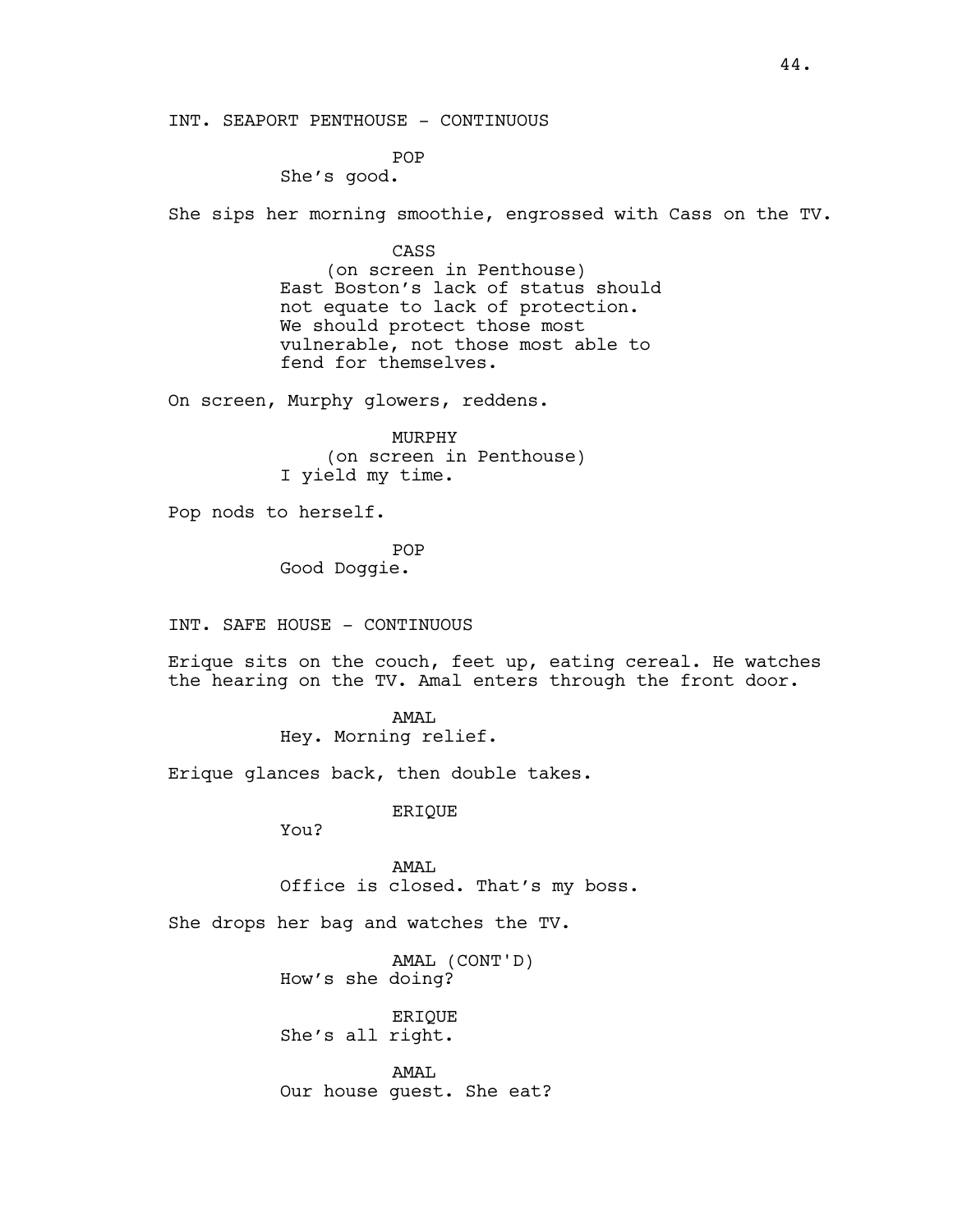INT. SAFE ROOM - MINUTES LATER

Madd, sweaty and gray, tosses her book down. A knock.

MADD

Yeah?

Amal comes in, a BOWL OF OATMEAL in hand.

AMAL

Hungry?

MADD I won't keep it down.

AMAL It's good to try.

MADD You're from the clinic.

Amal nods.

AMAL You feeling OK?

MADD Other than the morning sickness and kidnapping and tying me up? Great.

Amal smiles, stands to go.

AMAL Try to get some of that in you.

Tears well up in Madd's eyes.

MADD Will the -

She chokes on a sob. Takes a breath.

MADD (CONT'D) I feel feverish. Worse than nausea.

Amal returns, holds her hand to Madd's forehead.

AMAL When did it start?

MADD Last night.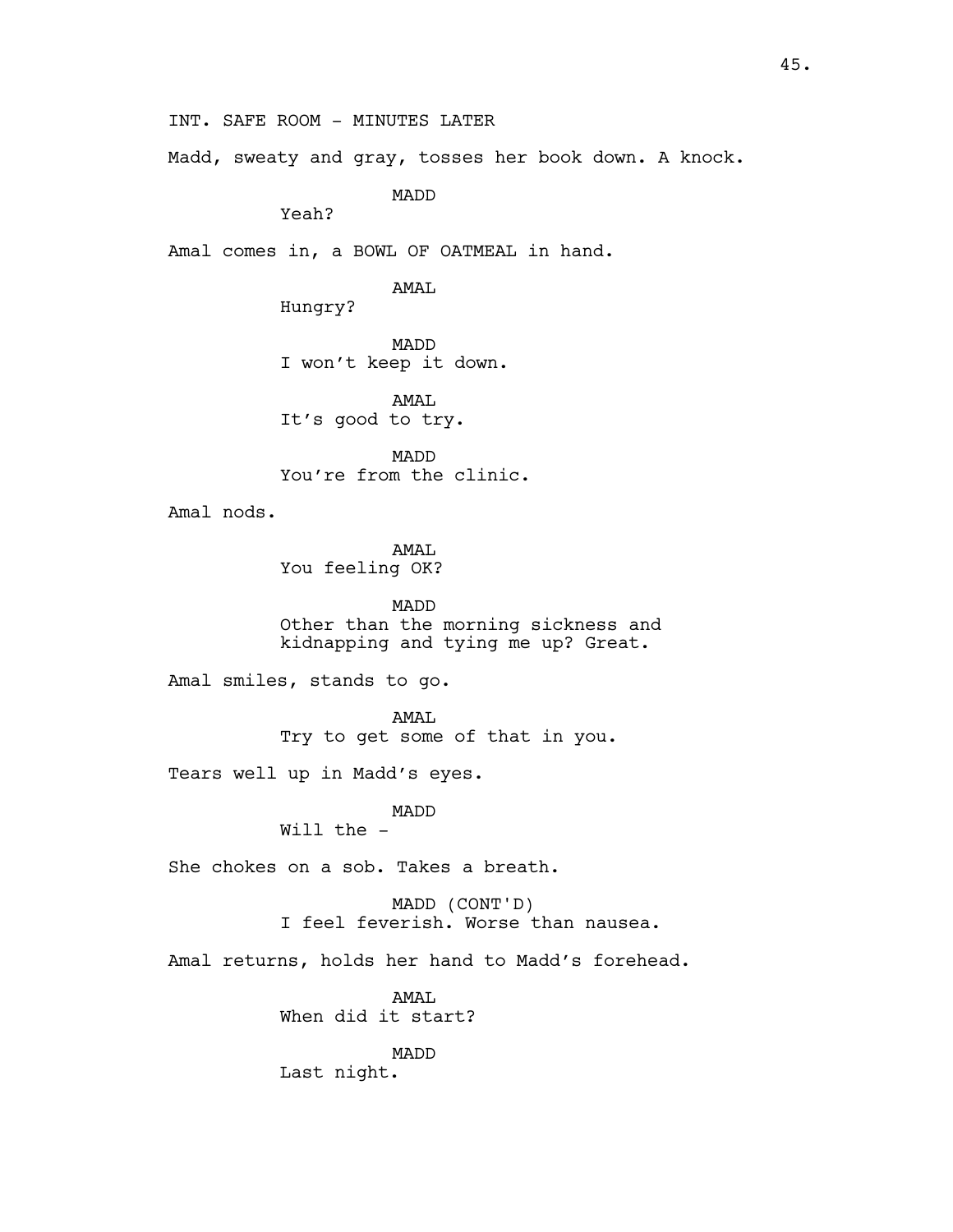AMAT. You need fluids.

MADD Can drugs hurt the baby? Like -

She sobs.

MADD (CONT'D) What would it do to ... them?

AMAL What drugs?

MADD

Amp.

AMAL

When?

MADD I dunno. A few months. Just once - Before I knew about the baby.

Amal wipes Madd's face.

AMAL If it was before you were pregnant, it won't hurt the fetus.

Madd chokes out a sigh of relief.

AMAL (CONT'D) Eat up. I'll bring you some juice.

INT. EAST BOSTON RESTAURANT - NOON

Jareth and a WAITER stand watching the hearing on TV.

WAITER Man, there's no way they ain't building that wall.

JARETH

You think?

WAITER Save your money and get yourself some gills, man.

Jareth looks to the hostess stand: Hector, with the HOSTESS.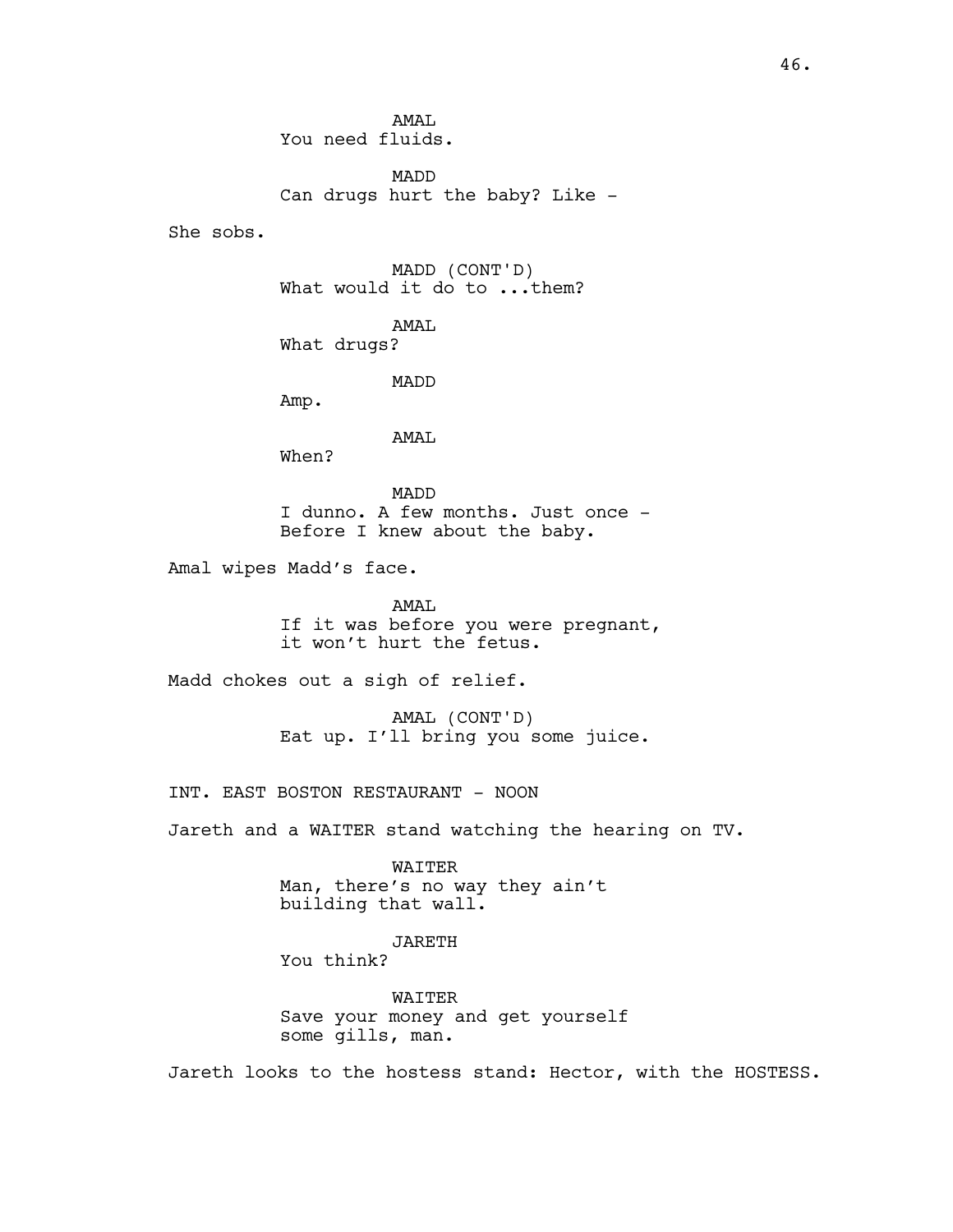# WAITER (CONT'D) Me? Saving up, gonna build a ark.

She points at Jareth. Hector locks onto him. Jareth runs.

WAITER (CONT'D) Hey! Hey you can come too!

Hector pushes past, chasing Jareth out the side door.

EXT. EAST BOSTON STREET - CONTINUOUS

Jareth busts out of the restaurant, grabs his delivery bike. Hector pushes the door open and grabs Jareth by the shoulder.

> HECTOR Hey! Wanna talk to you!

Jareth wriggles away and climbs onto his bike.

HECTOR (CONT'D) Where's Madd? Tell me -

Hector slips. Jareth kicks off, pumping like mad. Hector chases.

EXT. EAST BOSTON STREET - CONTINUOUS

Jareth zooms around the corner on his bike, looking back over his shoulder. Hector comes running after him, giving chase.

Jareth swerves around a MAN PULLING ICE CART and shoots down the street. Hector crashes into the cart, falls. He sits on the street crying out.

> HECTOR Maddy! Maddy! Where's my Madd?

> > END OF ACT THREE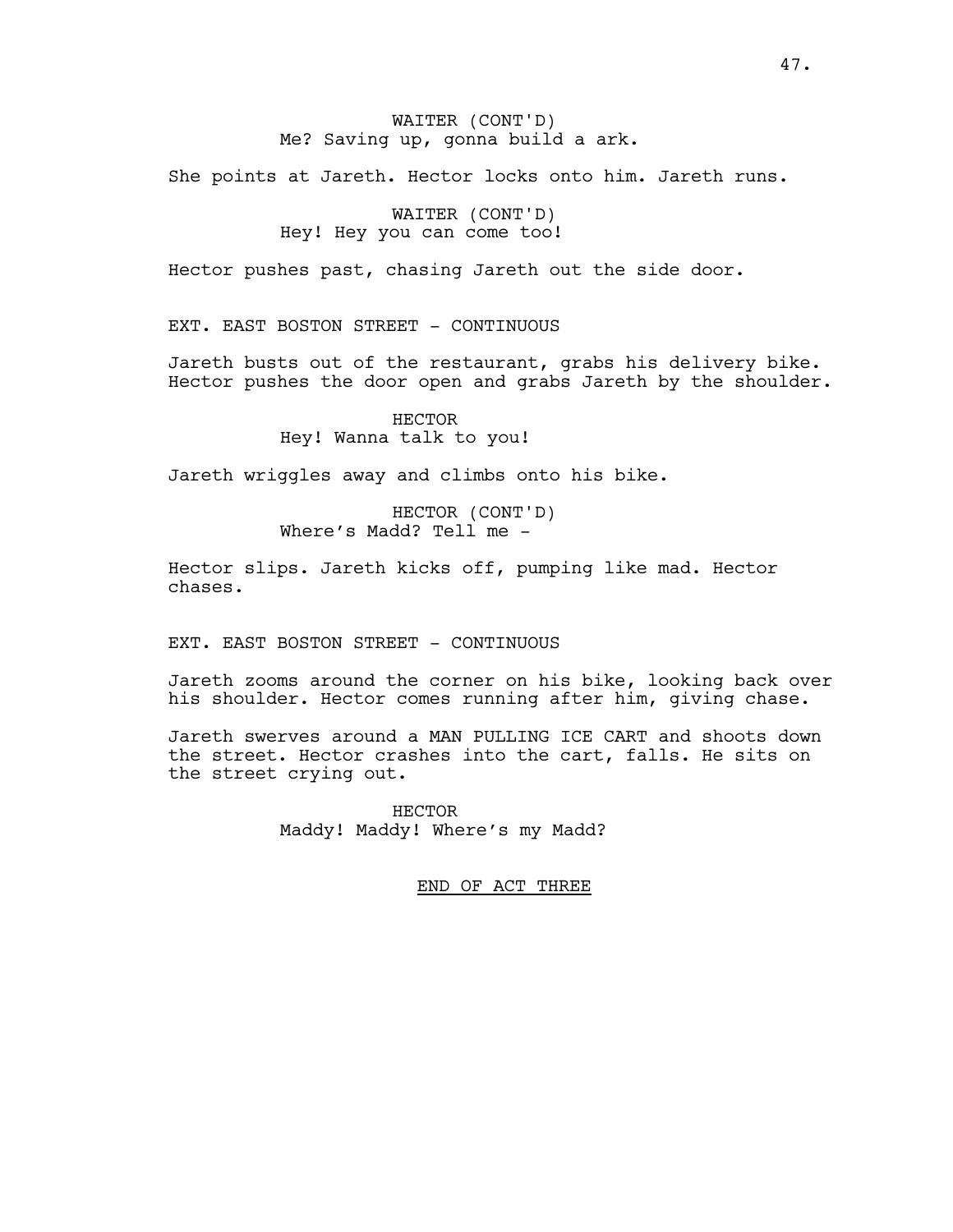#### ACT FOUR

EXT. ELEMENTARY SCHOOL - AFTERNOON

Yzzy sits on the steps, mask and backpack on, working on a word search homework. She mutters to herself as she does.

> YZZY  $E - X - T - I - N - C - T$ . Exctint.

A sharp cry raises her eyes. Looking across the dirt square, she watches a huge condor land, a large RAT in its mouth. It drops the rat and begins slowly cleaning it, removing the hair, and pecking at the meat.

Yzzy's face curls in revulsion. She goes back to her paper.

YZZY (CONT'D) Evolve.  $L - V - E$ .

Hector rushes across the square to Yzzy.

HECTOR

Let's go.

## YZZY

You're late.

He frown-nods. Reaches his hand out. Yzzy puts her pen down.

YZZY (CONT'D)

Apologize.

Hector frowns, then drops to his knees.

EXT. SAFE ROOM - LATE AFTERNOON

Madd curled on the bedding, sweating, shaking. The door opens: Jareth steps in.

Madd sits up, the flicker of a smile dances over her face before turning to a scowl.

> MADD Where the hell have you been? No text, no calls, you -

Jareth gets on the floor and crawls to her, hands up.

JARETH Hey. Shh...shh. I'm here now.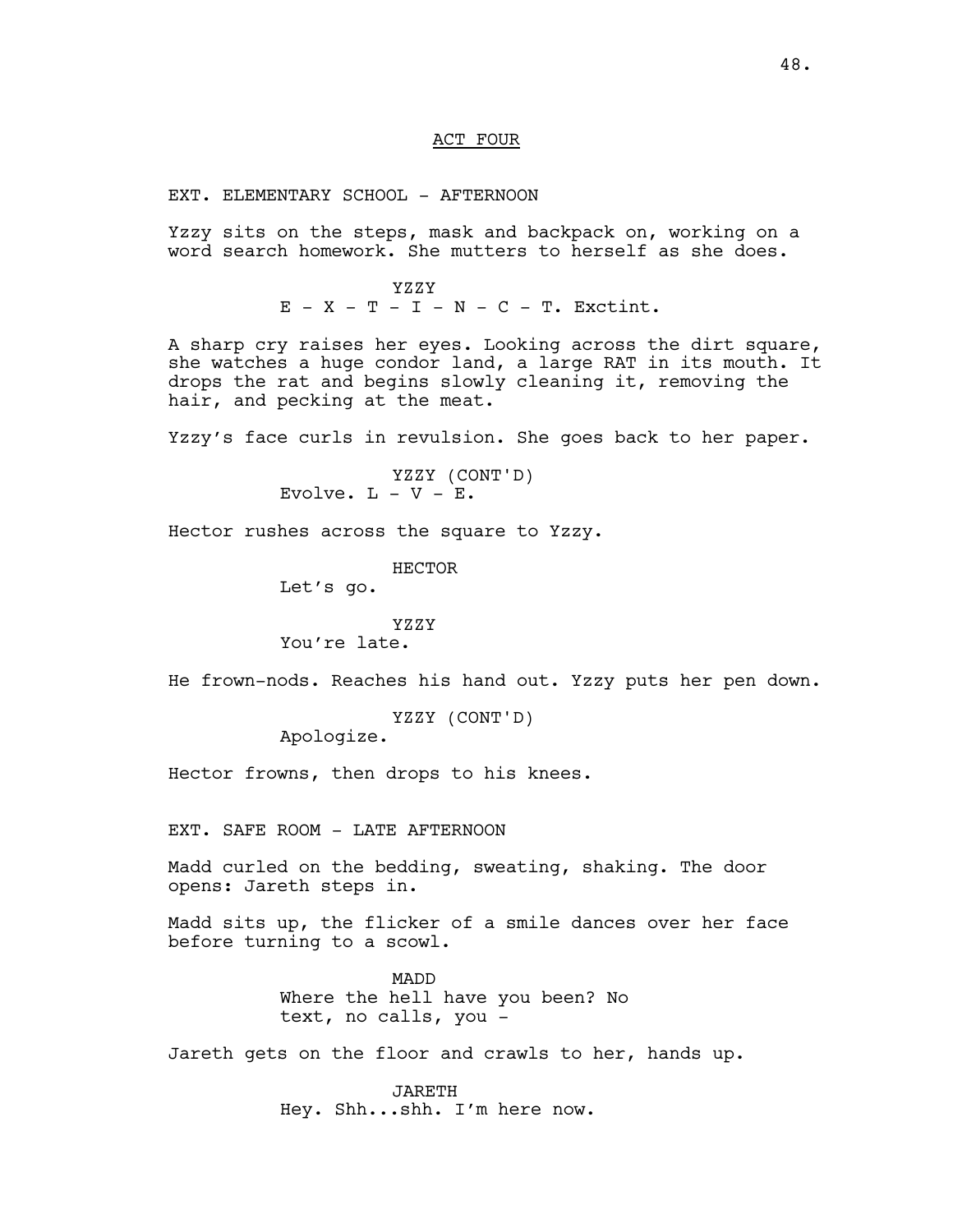He reaches out to hold her hand; she slaps it.

MADD Wait! Why are you here?

JARETH We're safe here. You're going to -

## MADD You're with THEM?

Jareth sits back on his feet.

INT. ARROYO HOUSE - EVENING

Hector circles the kitchen, drinking a beer, holding the phone away from Sofia.

> SOFIA (Spanish) If you don't call them, I will.

HECTOR (Spanish) We can't. If we call the police -

SOFIA (Spanish) You can't keep the phone away from me. Not all day and all night.

HECTOR (Spanish) I'll destroy the goddamn phone.

Sofia crosses herself, looks to God.

SOFIA (Spanish) Not to save his own daughter.

HECTOR If I call the police, I put the whole family at risk. You too.

He drinks his beer.

HECTOR (CONT'D) I will look for her tonight. If I don't find her, tomorrow we call.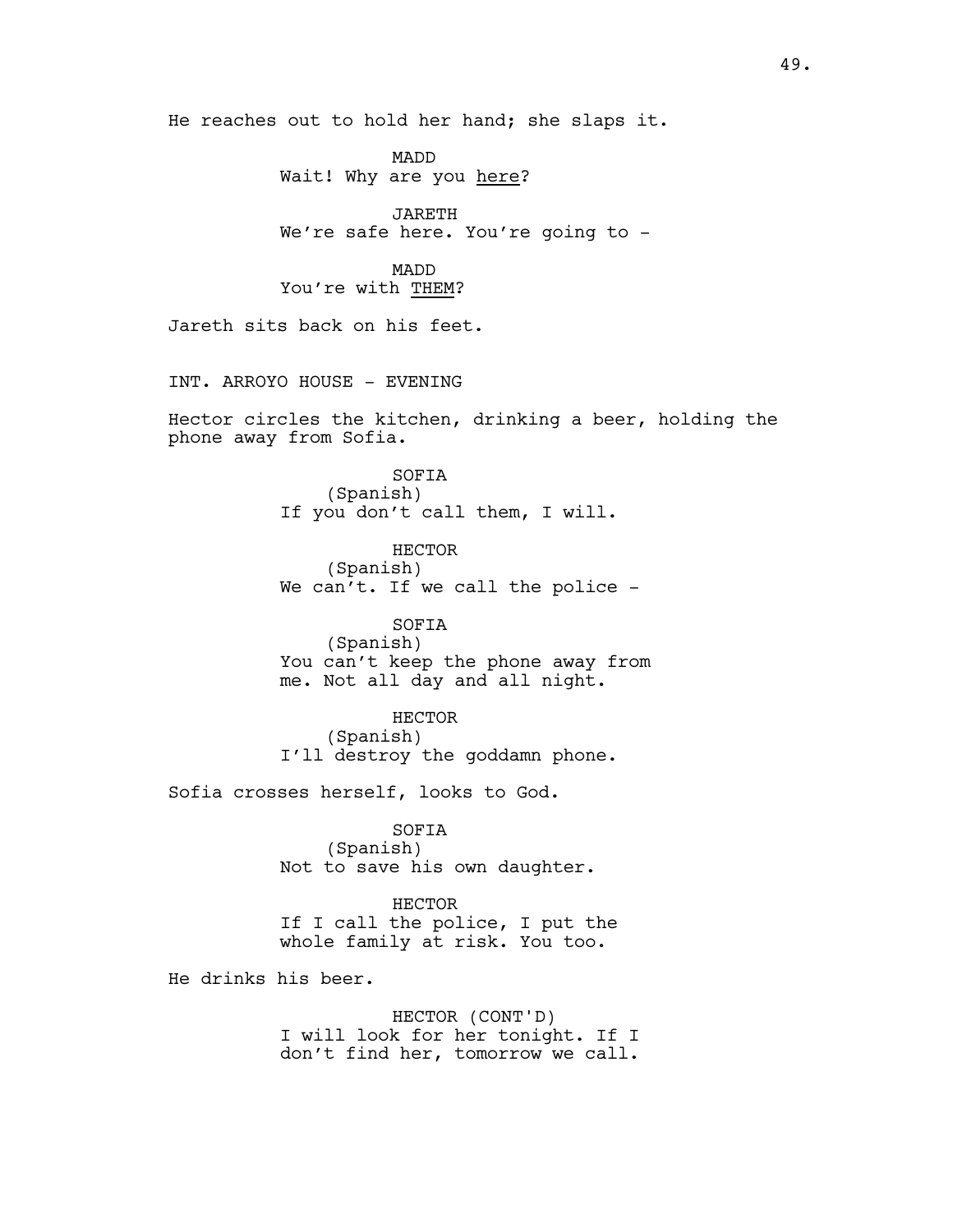INT. YZZY'S ROOM - CONTINUOUS

A small room that Yzzy and Madd share: bunk beds.

Yzzy lays in the top bunk, listening to the argument, "swimming" her STUFFED WHALE TOY through the air.

She looks out the window - the ocean in the distance. She hums a low, long whale song.

INT. SUBWAY TRAIN - EVENING

Cass steps on to a train, sits next to the door. She wears headphones and a mask, lost in her music.

Next to her, a small roped off section, packed, standing room only. A sign hangs from the ceiling: "AMPHOBE SECTION."

The doors close, the train takes off.

Cass looks up from her reverie, takes her mask off and fans herself with it, glancing around the train.

An AMPHOBE MOTHER holds hands with a BOY WITH SNAKE EYES. The Mother stares at Cass from the Amphobe section. The Mother nods to Cass, smiling. Cass smiles back, then sees the boy: frail, thin, yawning.

Cass gestures to them: "want to sit?"

The Amphobe Mother shakes her head "no."

Cass leans over and takes the rope off the hook, opening the Amphobe section. She smiles at the boy, nods to the seat.

> CASS Sit down. Go on.

The boy looks up at his mom. The Mother smiles sadly, then nods at Cass. She sits, and pulls the boy into her lap.

Cass searches through her PURSE, and pulls out a CANDY to give to the boy. The Mother smiles.

INT. SAFE ROOM - CONTINUOUS

Jareth and Madd sit talking.

JARETH I had to stay away until we were certain it was mine.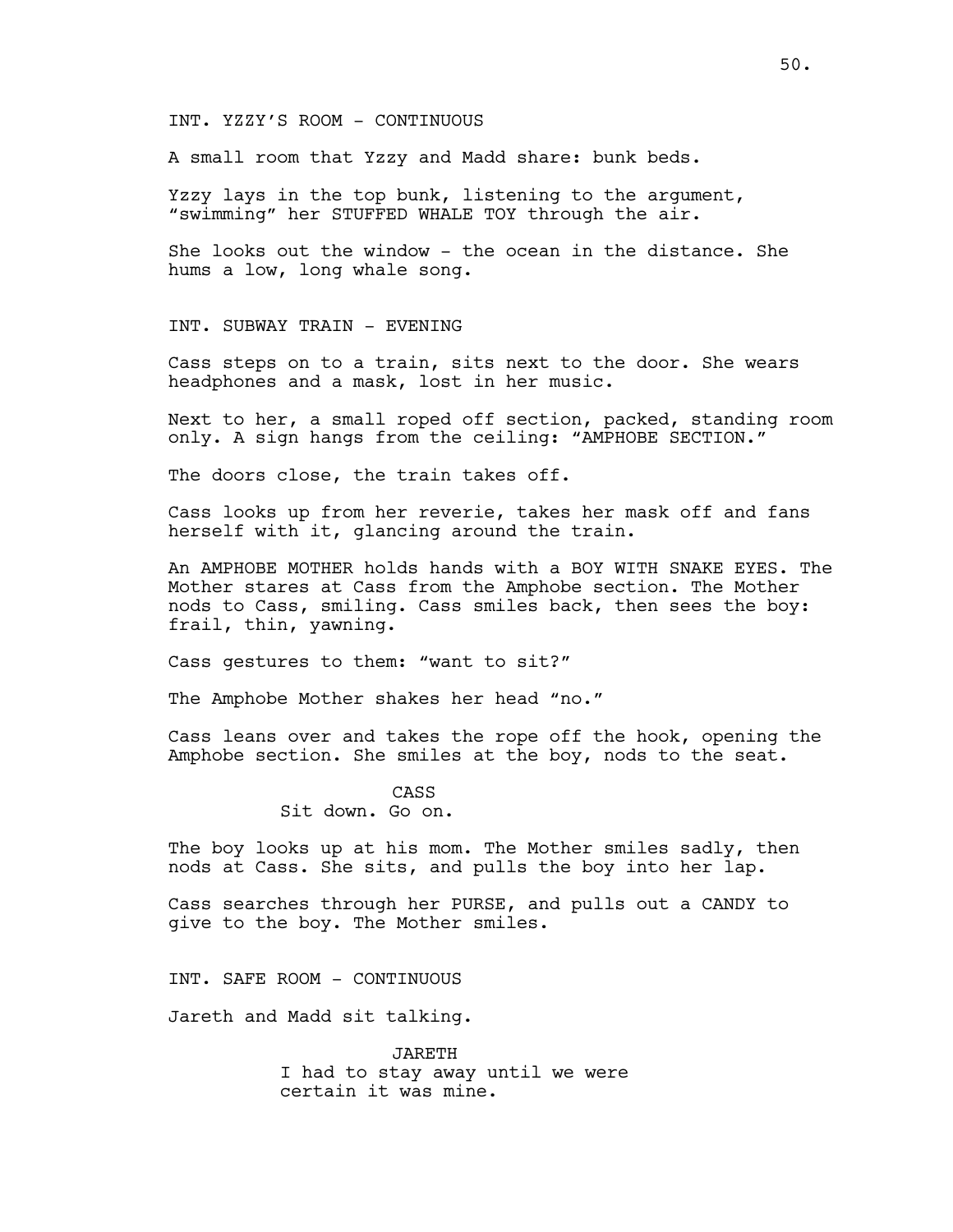Madd slaps at him.

MADD Yours? Are you serious right now?

# JARETH

It's -  $hey -$ 

He tries to grab her hands, but she keeps slapping.

MADD What do you think I am? I never screwed nobody else and you -

He holds her hands.

JARETH OK. Okay. You told me you had -

MADD And who is "WE"? Who needs to know -

JARETH There's a lot you don't understand.

MADD Well, you got a captive audience.

INT. SENATE FLOOR - CONTINUOUS

The members step to a microphone one by one to vote. Shade stands center of the dais, looking on at a screen where her AIDE tallies the votes next to her: 19 YEA, 20 NAY.

Murphy steps up to the microphone, last in line. Shade sees him and huffs with anger.

> MURPHY Mass 9th District votes: 'Nay.'

Shade double takes. The screen updates: 21 NAY, 19 YEA.

Shade leans down to her mic.

SHADE S.22904, to build a seawall across the Boston Harbor, fails to pass.

She clacks her gavel. Cheers explode from the gallery.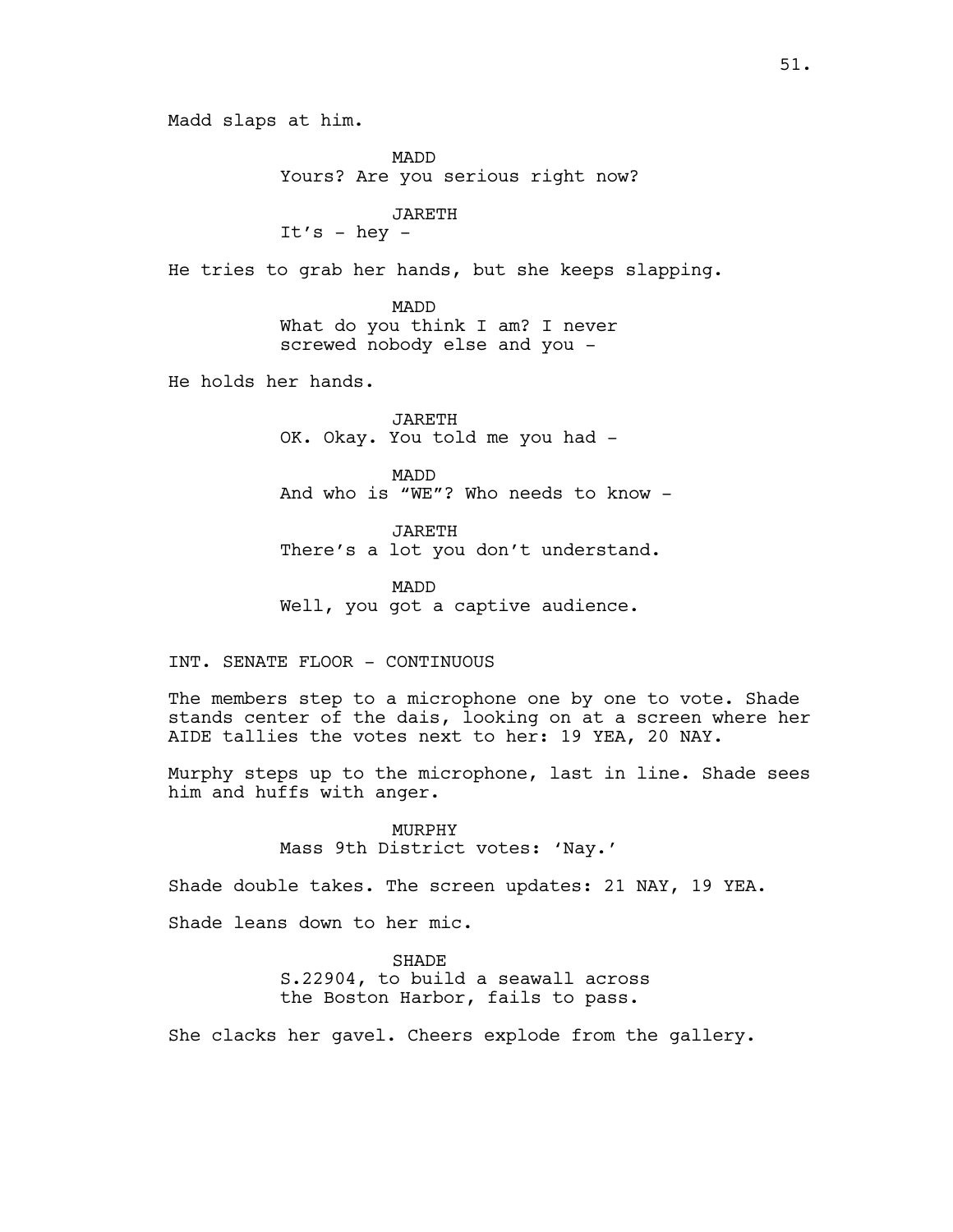INT. SEAPORT PENTHOUSE - CONTINUOUS

Pop watches the live news coverage.

POP Jeffries? Champagne.

Jeffries-TM rolls to the kitchen. Chuong stands up from the couch, goes to grab his coat.

> POP (CONT'D) Stay for a toast, Chuong?

CHUONG I'd love to. Thank you.

He re-hangs his coat.

DAMON Toast. To what? To drowning us all.

Chuong rubs his shoulders from behind.

CHUONG Pays to be a fish, Damon.

Jeffries pops the champagne cork. Damon jumps, startled.

INT. SAFE ROOM - CONTINUOUS

JARETH This isn't just any baby.

MADD No? A teenage mom and a deadbeat dad? That's the Chelsea special.

JARETH This child is special.

Madd stares at him: "well?"

Jareth stands, turns his back to her. And lifts his shirt. Across his back bulges a patchwork of black and yellow shell. Madd's eyes go wide with awe, then disgust. She coughs.

> MADD What is that.

JARETH I'm Amphobe, Madd.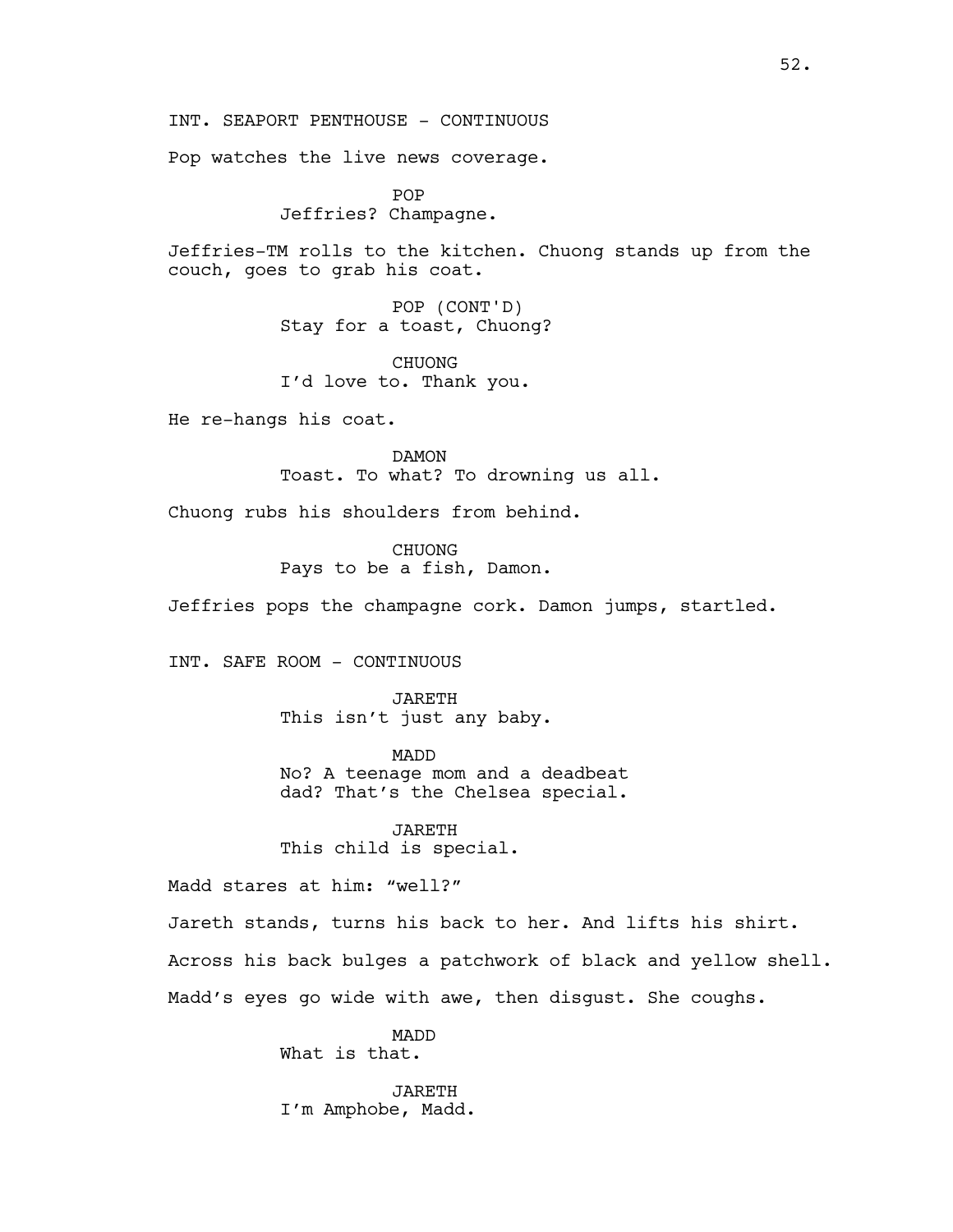MADD

No. No.

JARETH Your child - OUR child - is the first baby. The child of a Human, and an Amphobe. A new species. Proof that our kinds can mate.

Madd gasps and coughs. She grabs her stomach.

MADD Oh god. No. No!

EXT. MAVERICK STATION, EAST BOSTON - CONTINUOUS

Cass steps out of the underground, into the night, and waves goodbye to the Boy with Snake Eyes and his Amphobe Mother.

A SERIES OF DINGS.

CASS' POV:

A view of the square, with a LIVE NEWS ALERT scrolling under: "Seawall Bill Fails." Text alerts pop up: "Congrats!" "You did it!" Praise hands.

BACK TO SCENE

Cass laughs and turns around as though to share it with someone, but there's no one there. Just the crowded square, full of Amphobes, immigrants, and the community, going about their nights.

Cass pushes through and turns the corner.

INT. SAFE HOUSE - CONTINUOUS

Deme and Amal watch the live news update from the den.

REPORTER (on screen) ... surprise turn in a very close vote late this afternoon, the Seawall project will not move forward. What the senate will do to address concerns of rising waters remains up in the air.

Yells and cries turn Amal and Erique's eyes upstairs. Jareth opens the Safe Room door to yell down.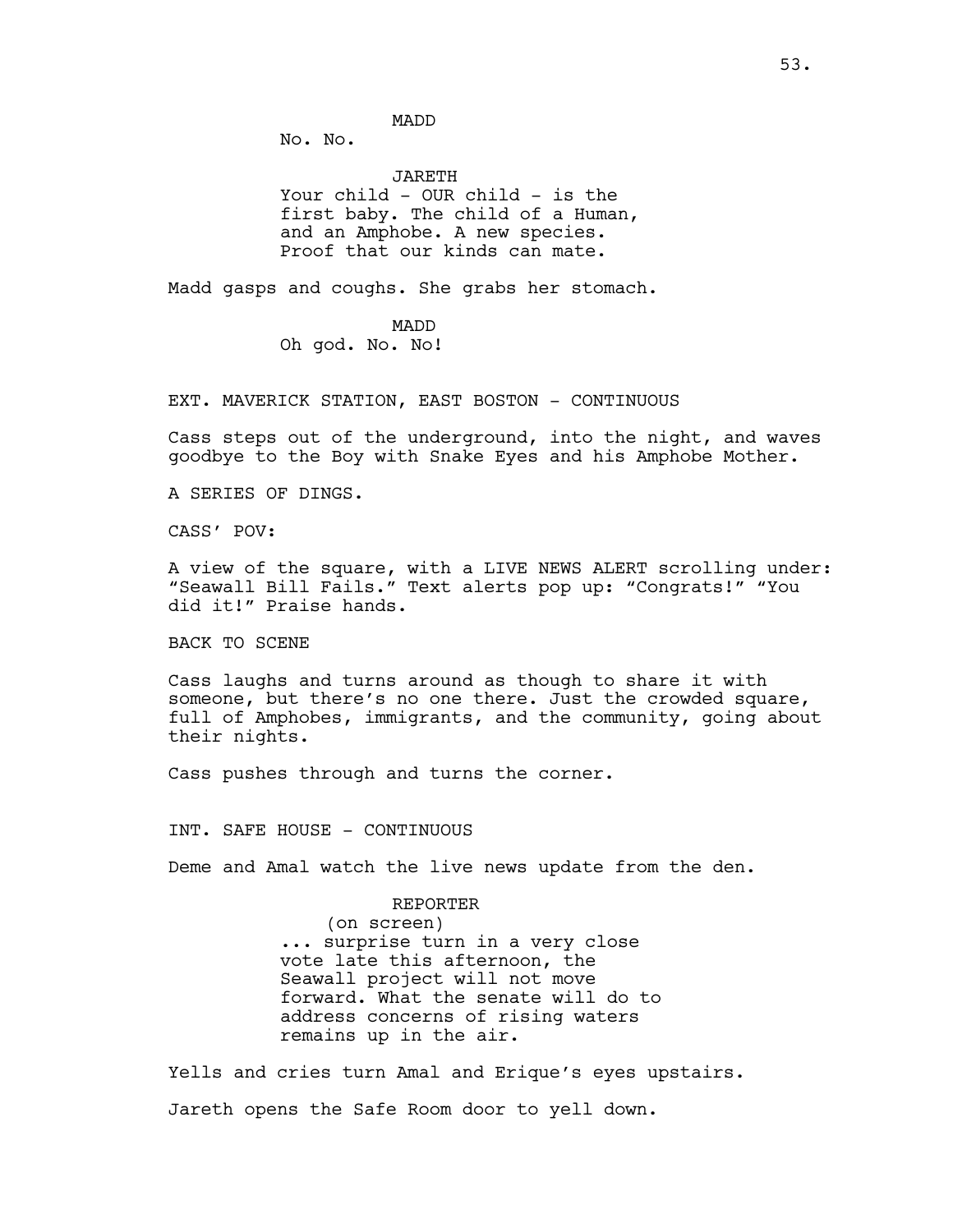He ducks back. Amal rushes upstairs, Erique close behind.

INT. SAFE ROOM - CONTINUOUS

Jareth fights to hold Madd, who flails and kicks around the room. Amal puts her hands out. Erique stays in the doorway.

> AMAT. Careful - careful!

JARETH She's trying to hurt herself.

Madd screams an animal noise. She throws her body against Jareth, pushing him into the wall, but he holds on.

> AMAT. Madd! What's wrong?

MADD I'm going to be sick.

JARETH Erique - help!

The men grasp Madd to keep her from flailing. She groans, collapsing into their arms. They bring her to the floor.

> AMAL OK what happened.

JARETH I told her. About me. She freaked out. Started banging against the wall, falling.

Madd pulls herself up into a sitting position, held tight from behind by Jareth.

> MADD I want this thing dead.

Amal reaches out to calm her.

AMAL Maddy. This baby -

MADD It's not a baby. It's some creature. Ah!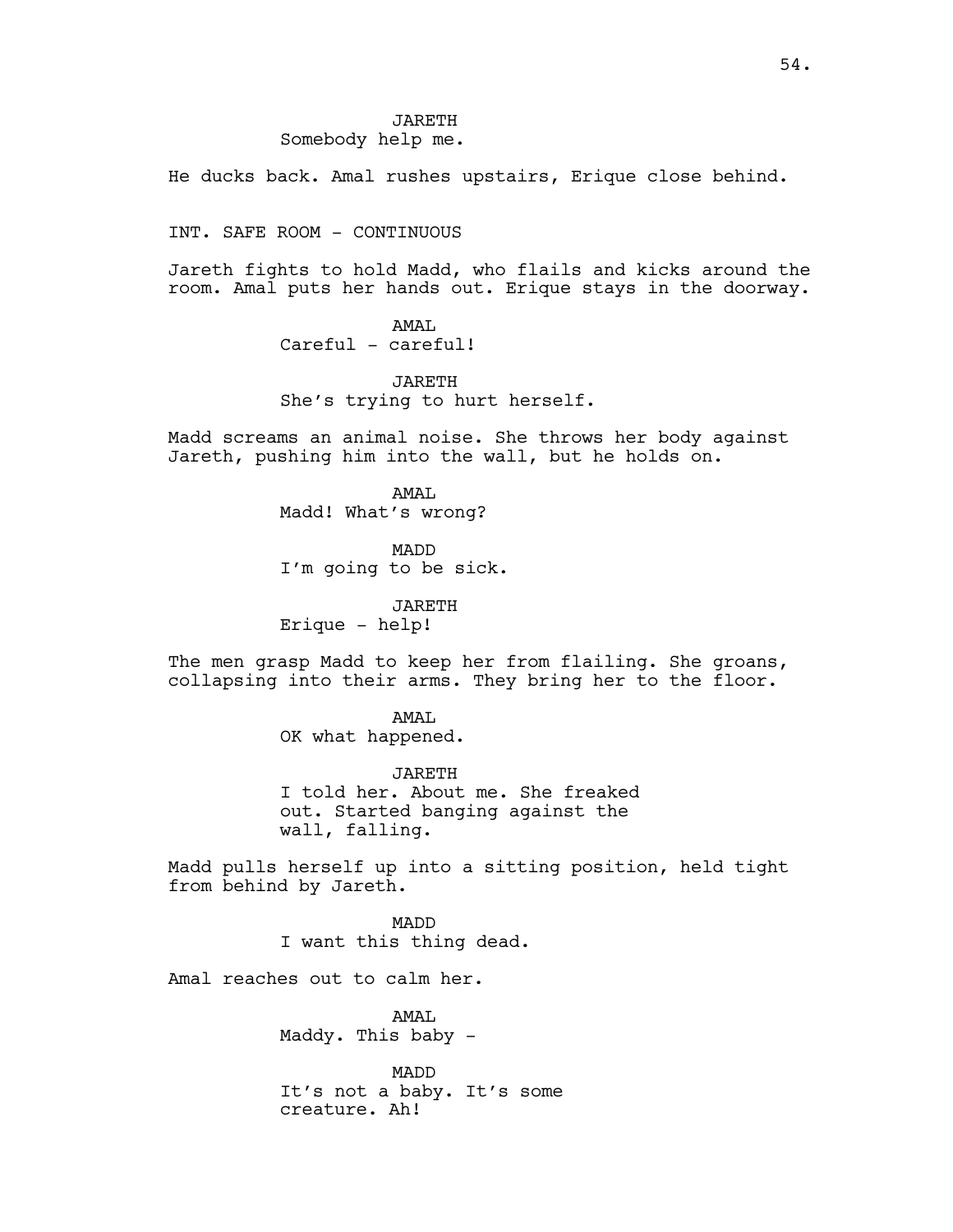Madd cries out in pain. Her body cramps up involuntarily.

MADD (CONT'D) Ow, ow ow.

AMAL Let her go. It's ok. It's ok.

Erique and Jareth relax. Madd curls up, holding her stomach.

JARETH What's wrong. What's happening.

MADD My stomach. I'm -

She lifts her hand away from her groin - it's wet with blood.

AMAL It's coming. It's time.

END OF ACT FOUR.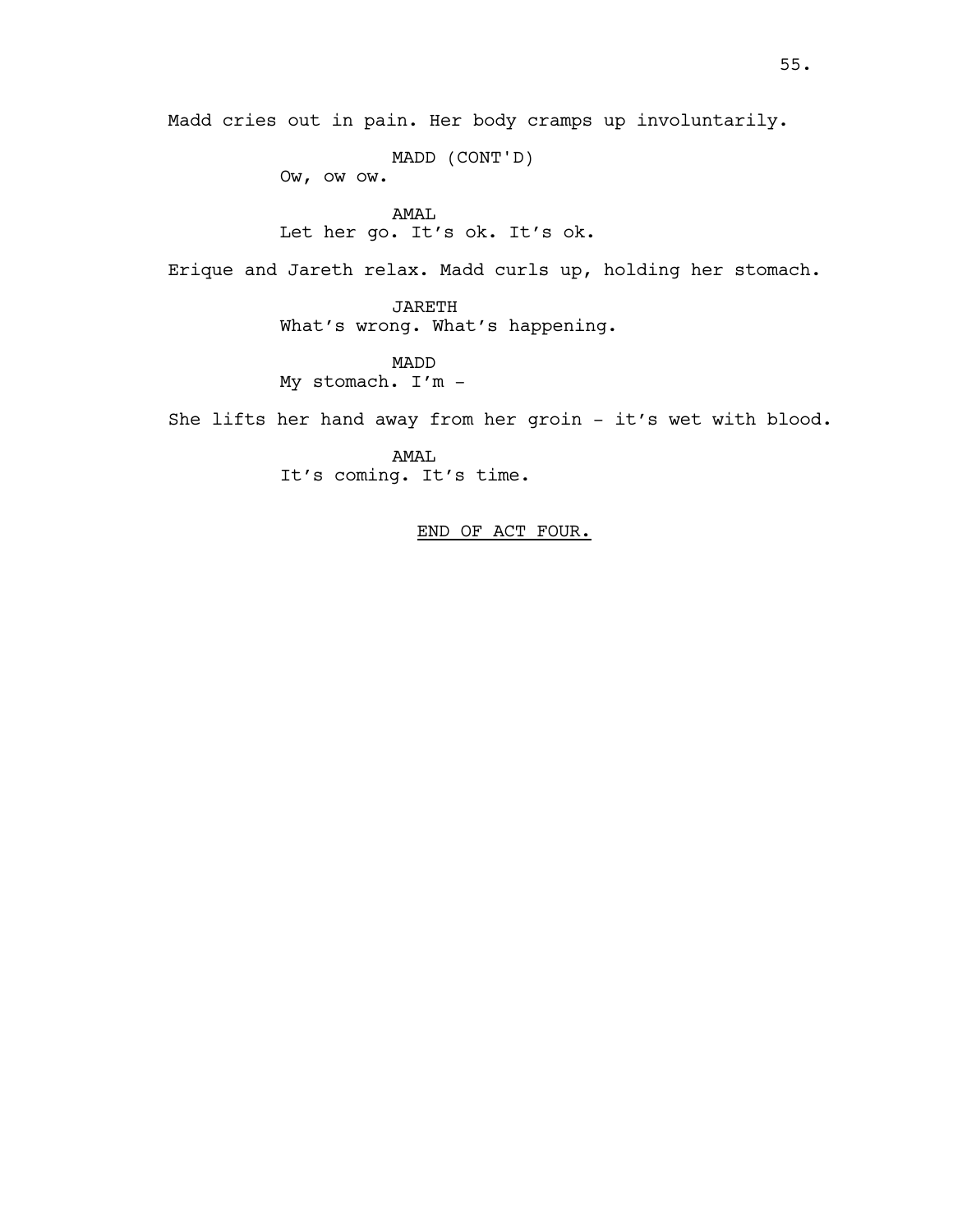#### ACT FIVE

INT. SAFE ROOM - NIGHT Madd, sweating, exhausted, mid-labor but not pushing. Amal holds a damp cloth to her head. Jareth holds her hand. AMAL Rest. You'll push again soon. MADD I never knew you had to push a miscarriage. JARETH Miscarriage? She's not - Amal shushes him with a glance. MADD I'm only three months. AMAL It could be lots of things. MADD But  $it's -$ AMAL Rest. She nods to Jareth. They step out of the room. SAFE HOUSE HALLWAY - CONTINUOUS Amal pulls the door close. She whispers. AMAL I have to run. Keep her hydrated - JARETH Run? You're our nurse! AMAL Right. And I'm getting our doctor. SAFE HOUSE - CONTINUOUS Erique pulls vodka from the freezer. Amal steps in.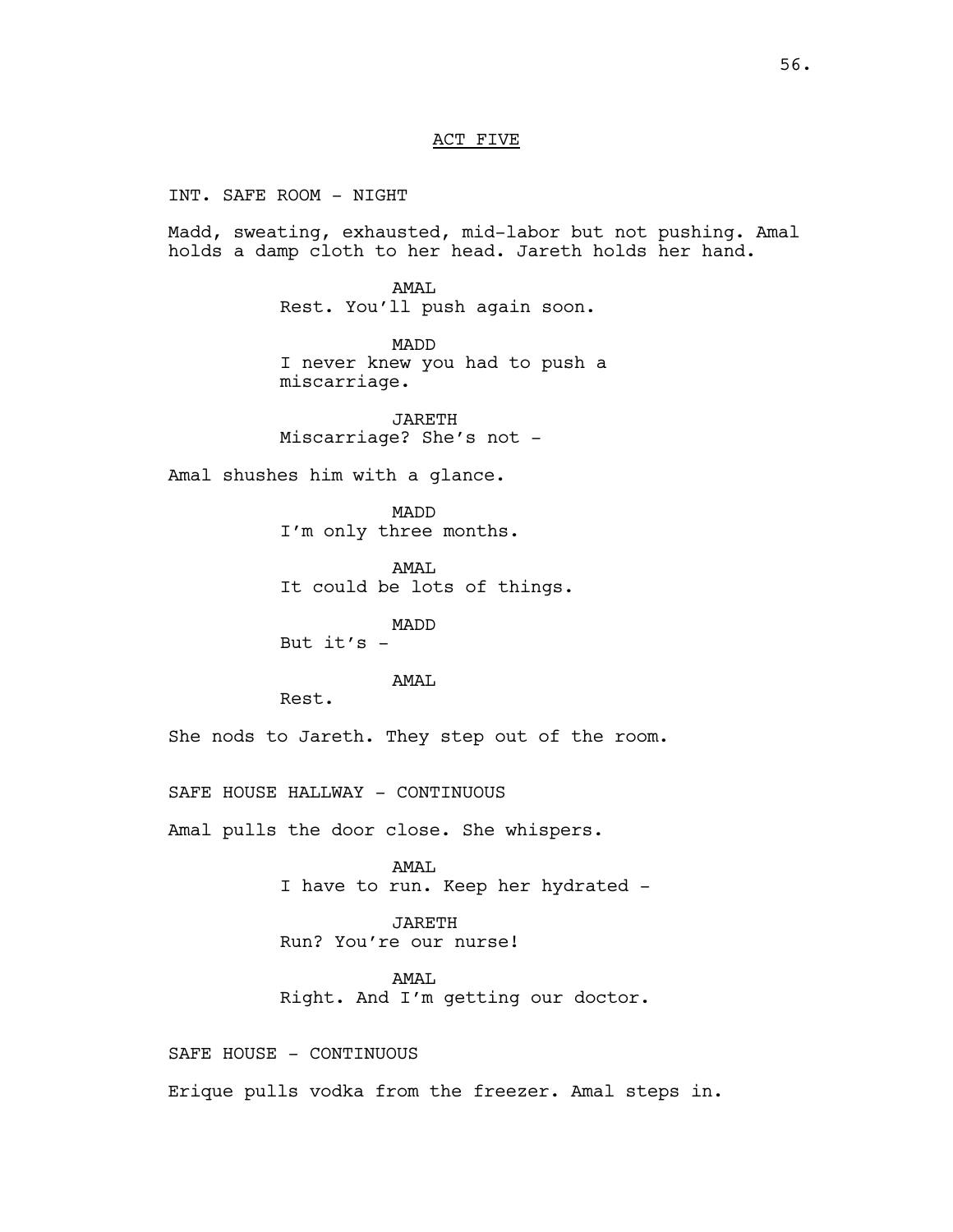AMAT. We got a project.

Erique frowns, puts the cap back onto the bottle.

AMAL (CONT'D) No. Bring that.

EXT. HOOKS ELEMENTARY – NIGHT

A CROWD saunters inside, passing through metal detectors and an armed SECURITY TEAM. Among the crowd, Cass.

Principal MILLER (50's), salt and peppered and boyish, stands out front. When he spots Cass in the crowd:

> MILLER Dr. Byrnes. Principal Miller. I'm glad you could make it.

CASS I wouldn't miss this for the world.

MILLER The kids have a very special evening planned.

Miller flashes a smile at the guards and escorts Cass inside while other attendees have bags checked.

INT. HOOKS SCHOOL ENTRANCE – CONTINUOUS

A small, friendly crowd fills this cramped lobby.

CASS What's with border patrol?

MILLER We're a desegregated school, Dr. Byrnes. Not everyone is as sympathetic as you.

INT. SAFE ROOM - CONTINUOUS

Jareth gentle runs his fingers through Madd's hair. She looks up at him, her face softening.

> MADD Why didn't you tell me?

He laughs, looks for an answer on the wall.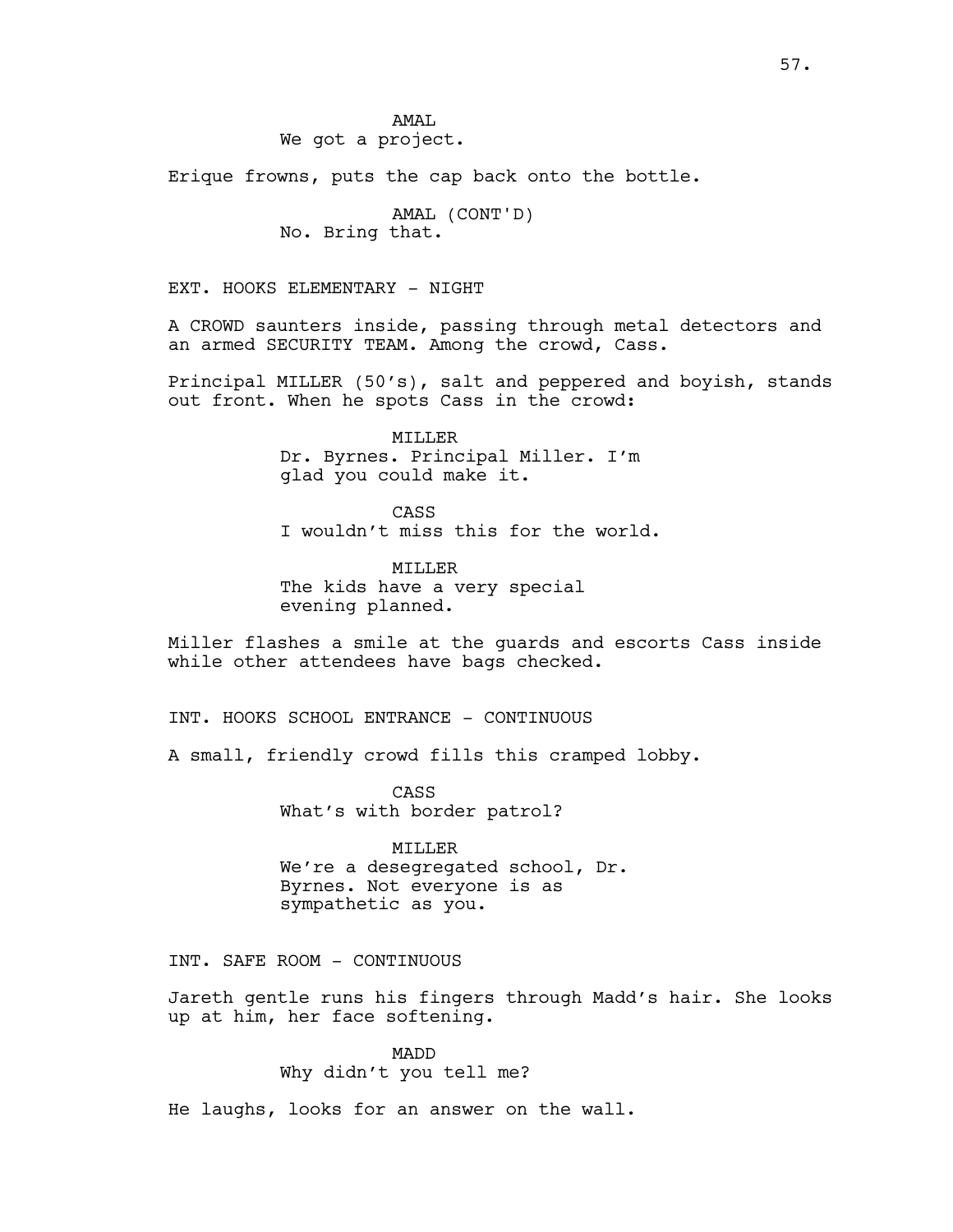JARETH Yeah. Why keep it a secret when you took it so well.

Madd smiles, sad. Her face slackens: a new round of pain kicks in.

> MADD I don't think I can do this again.

JARETH Of course you can.

She grabs his hand. Her face clenches as she pushes.

INT. GYMNATORIUM – SHORTLY AFTER

A crowd - a mix of human parents and amphobes - sits in plastic folding chairs. Cass glows as she watches the stage, where a group of TEN AMPHOBE CHILDREN, perform a song and dance. They come to a big finish, and the crowd explodes with cheers and pride.

INT. GYMNATORIUM - LATER

Miller stands at a podium onstage.

MILLER

... and we are thrilled that she could join us tonight. Please welcome this year's recipient of the Pressley Award for Amphobe Advocacy, Dr. Cassandra Byrnes.

The room erupts with applause as Cass climbs to the stage and takes a plaque from the Principal.

CASS

Thank you Principal Miller, and thank you students. An award like this feels so unearned. My reward is the chance to serve this vital community every day. When I was opening what is sadly now the only free clinic for Amphobes in Boston -

INT. SAFE HOUSE – SAME

On Madd, straining through the pain. Jareth urges her on.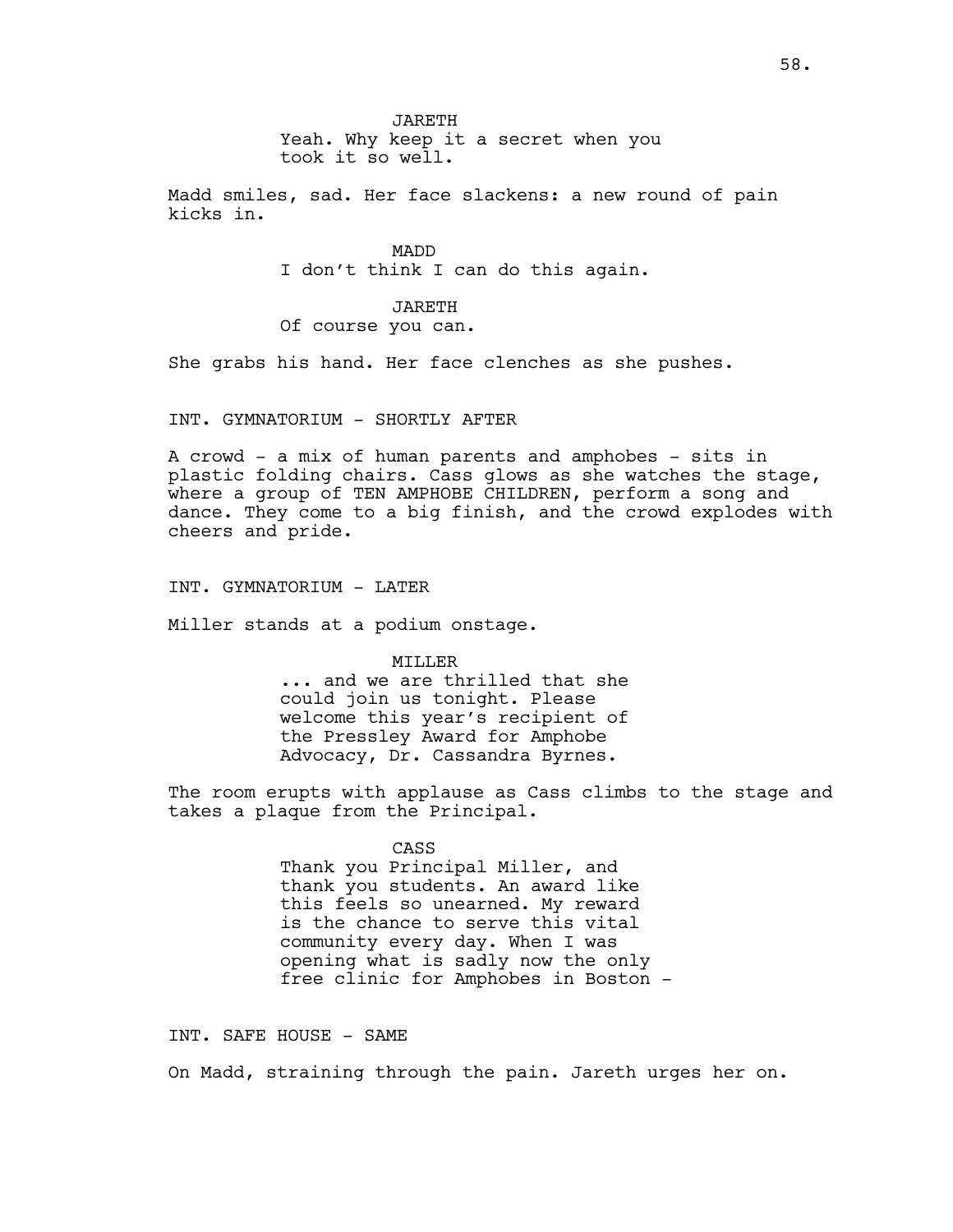INT. GYNMATORIUM - CONTINUING

CASS We in medicine are sworn to serve life. All life. To do no harm.

EXT. CHELSEA STREETS - CONTINUOUS

Hector walks, a bottle in a bag in his hand.

CASS (V.O.) For the Amphobe community, to do 'harm' is to do nothing.

TWO COPS patrol the street. Hector ducks into the shadows as they pass. He downs the rest of his beer, dumps it.

INT. GYNMATORIUM - CONTINUING

CASS You are my patients, my friends. To anyone else I say, Amphobes may be illegal, but they are not immoral.

INT. SAFE ROOM - CONTINUOUS

Madd's almost there. She gives a final push and her face fills with joy and adrenaline: she's done. Jareth kisses her.

> CASS (V.O.) They may be inhuman, but we must not be inhumane. They are our cousins, our friends, co-workers.

Deme cradles a bundle. On Jareth and Madd's face as they look up and see it for the first time: Jareth ecstatic. Madd's joy curdling to confusion, anger, horror.

INT. GYNMATORIUM - CONTINUING

(MORE) CASS Today's Senate victory strikes a blow against the movement to strip Amphobes of their Rights.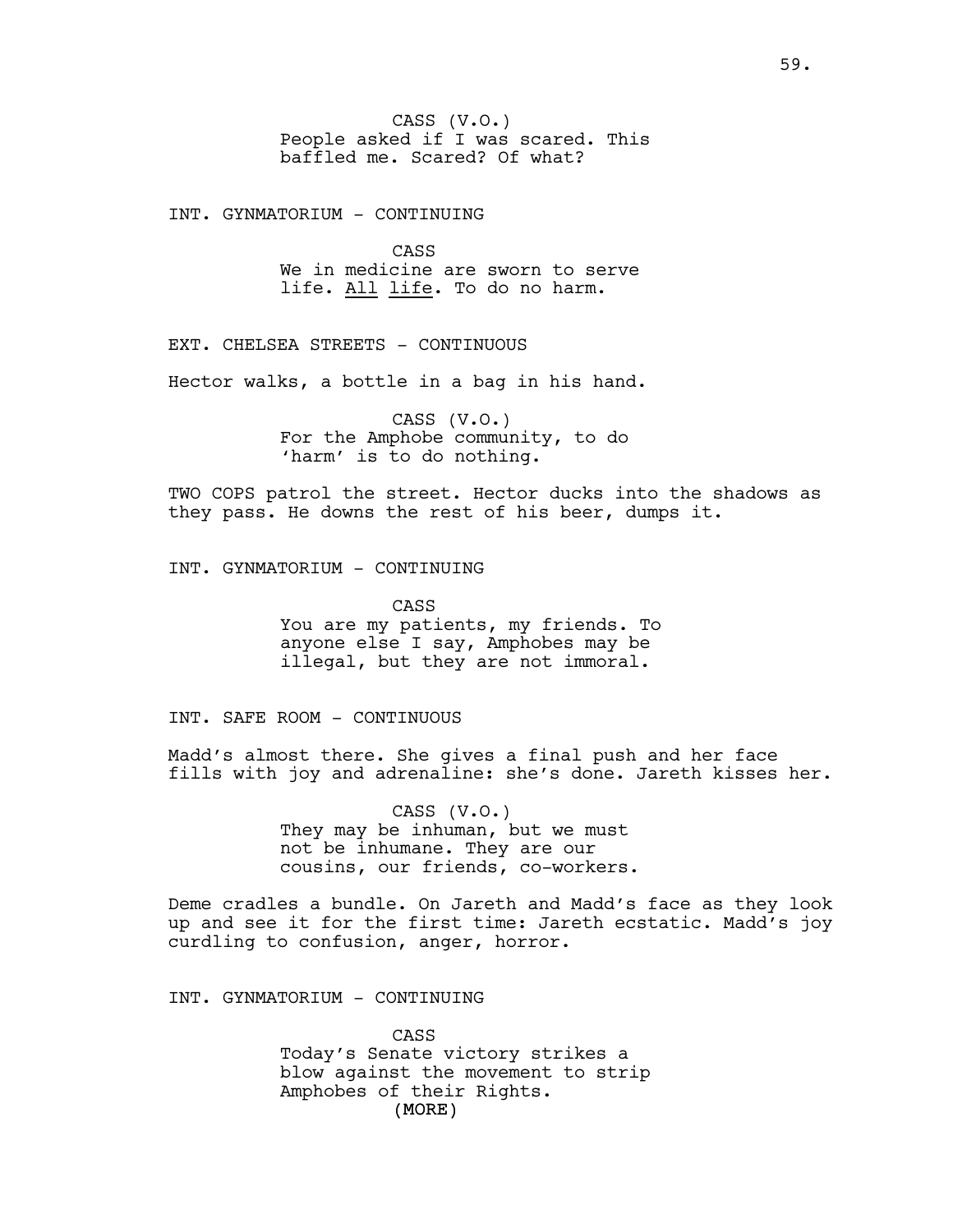CASS (CONT'D) A victory to celebrate. But we have more to do. And I -

CRASH. SCREAMS. FIRE AND SMOKE.

Through the window smashes a Molotov cocktail. The crowd shrieks and runs - a chaotic flood to the doors.

Miller pulls Cass down. They crouch-run off stage.

But Cass slows, looks through the crowd and smoke: seeking victims. Wanting to help.

A hand reaches out of the smoke and pulls her out.

EXT. CHELSEA STREETS - CONTINUOUS

Hector stumbles up the cement stairs to the top of the border wall - the school bus stop. He belches, unzips his fly to piss into the ocean.

Across the river, an explosion rips through the night: fire.

He watches, his sweating face catches the fire's reflection in an otherwise black night.

EXT. SCHOOL - CONTINUOUS

Cass bursts through the door of the school, gasping cool fresh air of outside. Behind her, Amal: holding Cass' arm. She leads Cass out into the parking lot.

> AMAL Move away from the school.

Cass looks across the yard - the rest of the crowd gathers in a cluster two hundred yards away at the front entrance.

> CASS We should join them?

AMAL Let's go around. Get some distance from the building first.

She takes Cass' arm, leads her out to the street.

EXT. EAST BOSTON STREET - CONTINUOUS

Cass looks back, her eyes reflecting the fire.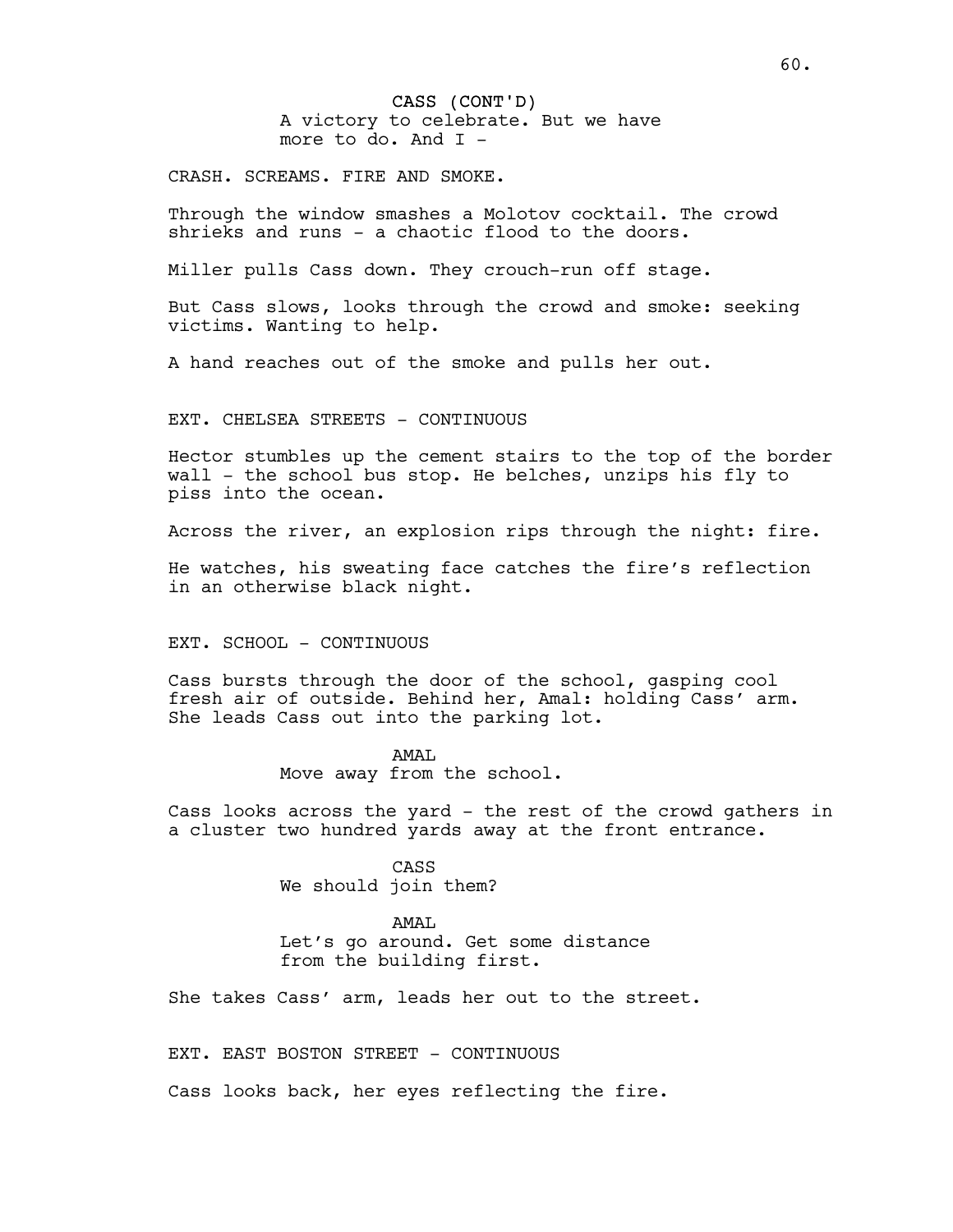ALARMS - a fire truck pulls up.

CASS Who would do such a thing?

AMAL You know better than most how dangerous it is to be an Amphobe.

CASS

God. Monsters.

AMAL Especially after today. We won a victory but, like you said, I think we made some enemies.

Cass chokes up, takes Amal's hand, nods.

AMAL (CONT'D) I'm right around the corner. Come ease your nerves?

Cass looks back at the school, the crowd.

AMAL (CONT'D) Not much here you can do.

Cass puts her arm around Amal. They walk into the night.

INT. FLŌ CLUB – CONTINUOUS

Pop sips a drink, surrounded by FAB CLUB GUESTS. Music bumps. James emerges from the crowd and whispers in her ear.

Pop downs the drink, smiles to the group nearest her, and pushes through the crowd.

INT. POP'S OFFICE - MOMENTS LATER

James holds open the door as Pop enters. The news is on TV: helicopter footage of the burning school.

> REPORTER (on screen) - No victims at this time, but obviously many are shaken.

Pop's face drops in shock.

POP When was this?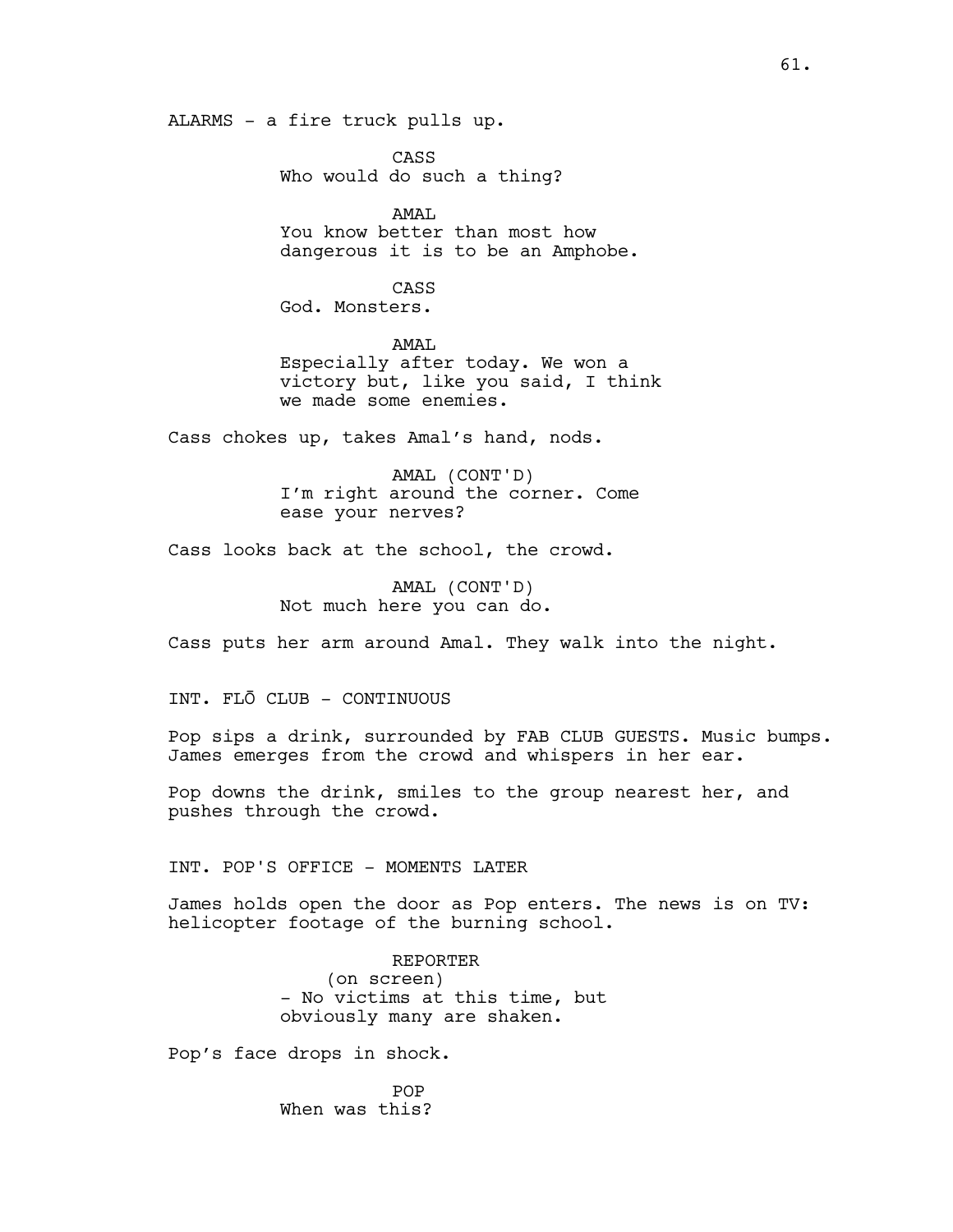## JAMES

Just now.

On screen the footage returns to the anchor.

# REPORTER

(onscreen) Senator Murphy, you're learning of this just as we are. Anything to share about tonight's events?

A split screen with Murphy appears on TV.

# MURPHY

(onscreen) Of course my heart goes out to the families. But I think, when you see decisions like we saw today, some people feel provoked.

Pop and James exchange a glance.

# REPORTER

(onscreen) Senator - are you suggesting this

attack is connected to the seawall-

## MURPHY

(onscreen) I am suggesting that when the government redefines 'citizen,' redefines HUMAN - that, well, some who have been human all this time might not take very kindly to it.

Pop narrows her eyes; the screen freezes.

POP James, you have those files I obtained of the senator?

JAMES

Yes, ma'am.

POP Release them. Widely.

James nods, and walks quickly from the room. Pop sneers at the frozen image of Murphy's anger-ugly face.

> POP (CONT'D) I'm going to bury that maggot.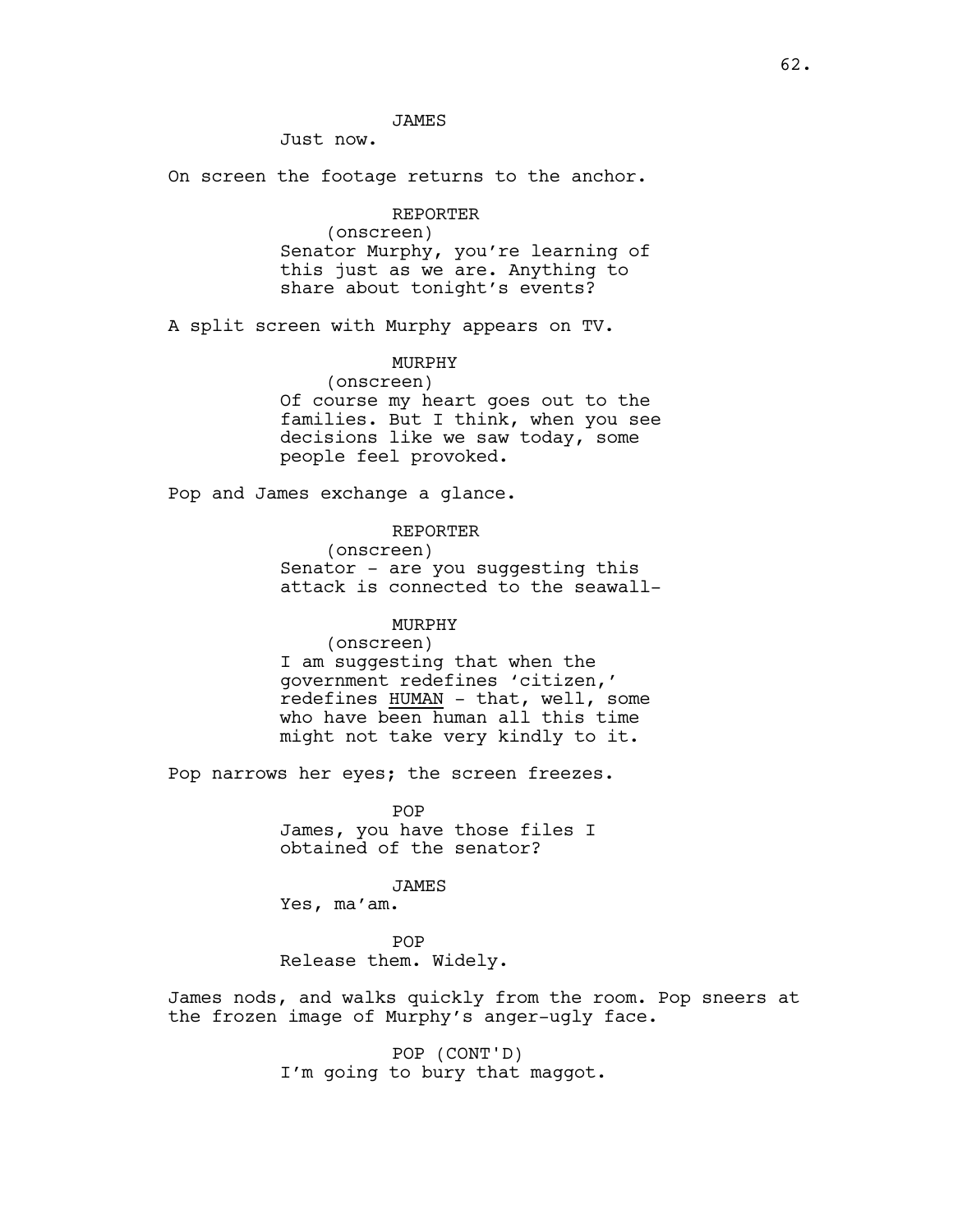INT. SAFE HOUSE - NIGHT

Amal closes the door behind Cass.

AMAL Can I get you anything?

CASS How about Gin?

AMAL That we can manage.

CASS You live here, Amal?

AMAL Extended family home.

Amal steps out. Cass surveys the room: the hearth, the couch.

CASS It's nice. Cosy.

Along the wall, a series of family photos. Cass looks at each in turn:

- A white woman laughs at something off camera

- A white family in a Christmas pose, Santa hats and holly

- A different white family with a bare white background.

Are these stock photos? Amal isn't in any of them.

Cass scans the room, frowning. Zipties on back of the couch. A blanket with a bloodstain dries over a chair.

A door opens from above and a man comes down: Jareth. He locks eyes with Cass, frozen.

Amal returns with the glass of Gin.

CASS (CONT'D) Amal? What's going on?

JARETH Come upstairs.

Cass looks at Amal, who looks away.

CASS I think I'll be going.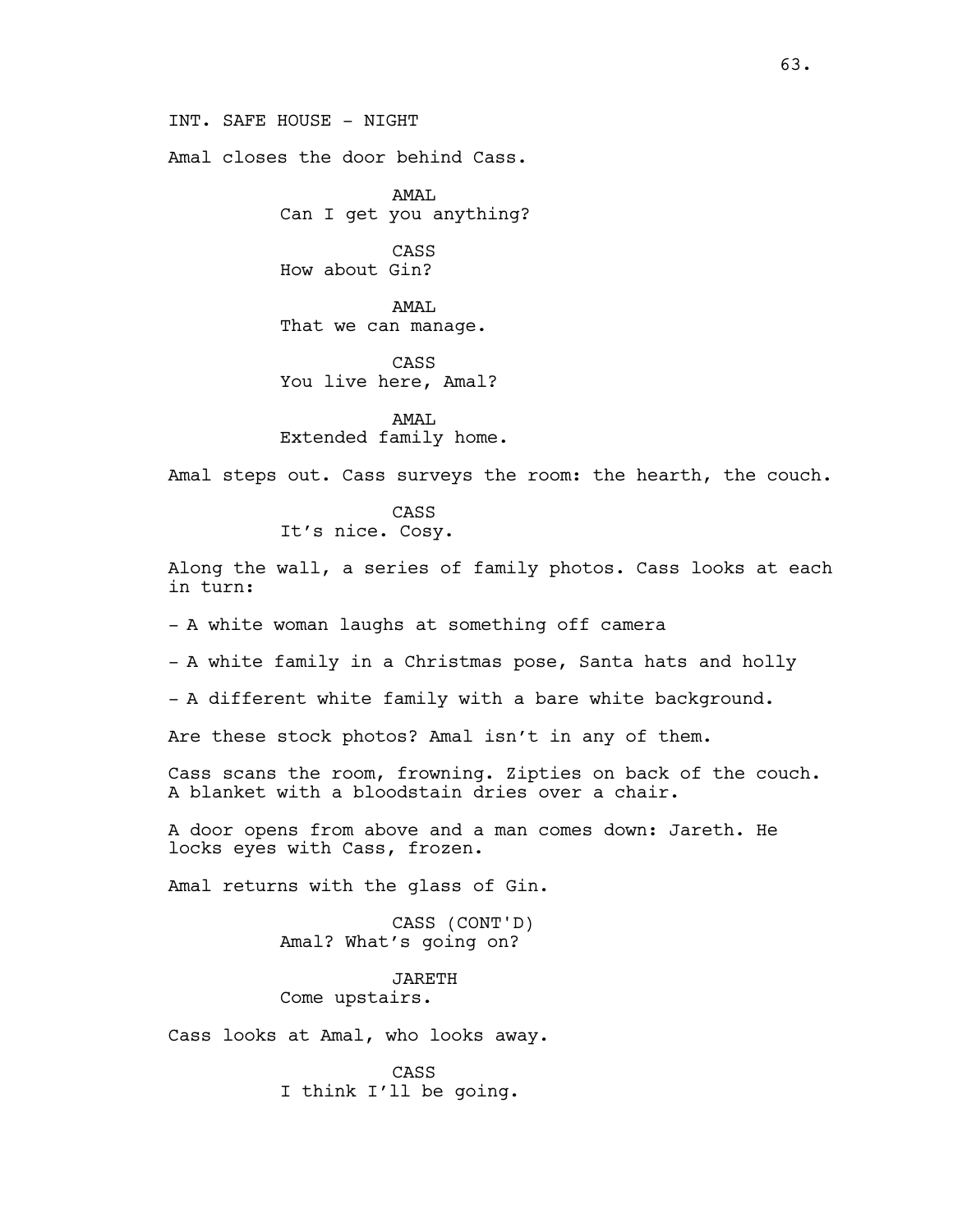Amal steps between Cass and the door.

AMAL Dr. Byrnes, wait -

CASS It has been a very long day, Amal, I think I'd better just -

Erique blocks the doorway, gun drawn. Cass looks to Amal.

AMAL

We need your help.

INT. SAFE ROOM – CONTINUOUS

The door opens and Jareth steps in, followed by Cass and Amal. Erique guards the door.

Cass goes to the bed, where Madd lies, damp, unconscious.

CASS What happened?

She puts her hand to Madd's forehead. She looks back to Amal.

CASS (CONT'D) What happened.

She turns back, but Amal grabs her hand. They lock eyes.

Amal shakes her head "no. She nods to the corner of the room.

Jareth kneels, his back to them, collecting a small bundle. He turns to show Cass.

ON CASS:

Widening eyes as she looks back and forth between Jareth, Amal, and the bundle. Her mouth drops as Jareth pulls back the blanket -

BACK TO SCENE

Revealing a large, luminous EGG. Oval, sticky, five pounds.

The shell pale green and shining with fluid.

The egg Madd just gave birth to.

## END OF ACT FIVE.